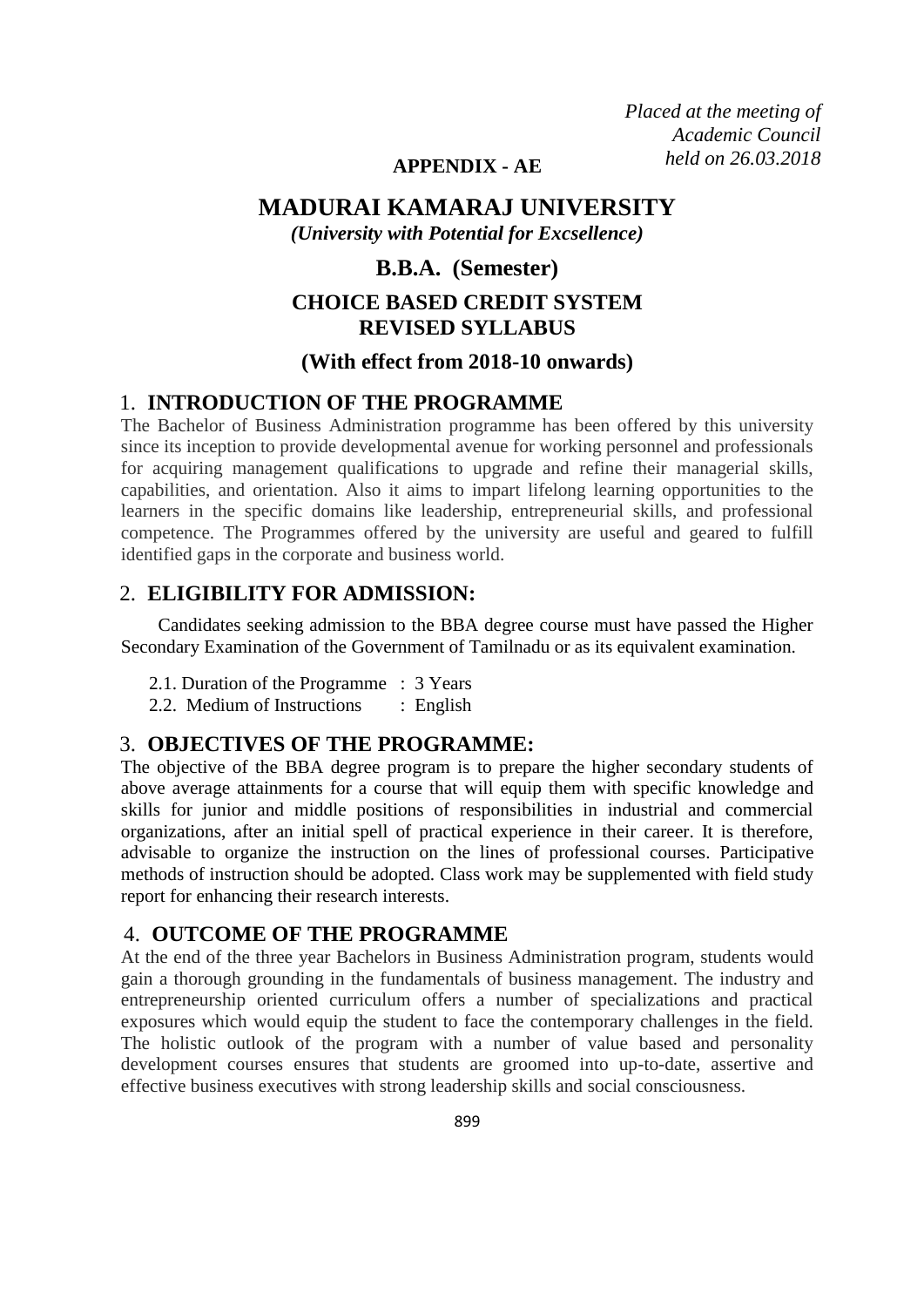# **COURSE STRUCTURE**

| <b>I</b> Semester   |                                   | <b>II</b> Semester |                             |  |  |
|---------------------|-----------------------------------|--------------------|-----------------------------|--|--|
| 1.                  | VanikaKadithankal                 | 1.                 | AluvalakaMelanmai           |  |  |
| 2.                  | $English - I$                     | 2.                 | $English - II$              |  |  |
| 3.                  | Principles of Management          | 3.                 | <b>Business Environment</b> |  |  |
| $\overline{4}$ .    | <b>Fundamentals of Accounting</b> | 4.                 | <b>Cost Accounting</b>      |  |  |
| 5.                  | <b>Business Economics</b>         | 5.                 | Money and Banking           |  |  |
| 6.                  | <b>Fundamentals of Management</b> | <b>6. NME</b>      | Fundamentals of             |  |  |
| <b>NME</b>          |                                   |                    | Entrepreneurship            |  |  |
| <b>III</b> Semester |                                   | <b>IV Semester</b> |                             |  |  |
| 1.                  | Company Law                       | 1.                 | <b>Industrial Law</b>       |  |  |
| 2.                  | <b>Information Management</b>     | 2.                 | <b>Marketing Management</b> |  |  |
| 3.                  | <b>Computer Application in</b>    | 3.                 | Management                  |  |  |
|                     | <b>Business</b>                   |                    | Accounting                  |  |  |
| $\overline{4}$ .    | Organizational Behaviour          | $\overline{4}$ .   | <b>Human Resource</b>       |  |  |
|                     |                                   |                    | Management                  |  |  |
| 5.                  | <b>Business Mathematics</b>       | 5.                 | <b>Business Statistics</b>  |  |  |
| $6.$ Skill          | <b>Presentation Skills</b>        | 6. Skill           | <b>Interview Skills</b>     |  |  |
| <b>Based</b>        |                                   | <b>Based</b>       |                             |  |  |
| subject             |                                   | subject            |                             |  |  |
| 7. Skill            | <b>Personality Development</b>    | 7. Skill           | Salesmanship                |  |  |
| <b>Based</b>        |                                   | <b>Based</b>       |                             |  |  |
| subject             |                                   | subject            |                             |  |  |
| <b>V</b> Semester   |                                   | <b>VI Semester</b> |                             |  |  |
| 1.                  | <b>Operations Management</b>      | 1.                 | <b>Retail Management</b>    |  |  |
| 2.                  | <b>Advertising Management</b>     | 2.                 | <b>Services Marketing</b>   |  |  |
| 3.                  | <b>Financial Management</b>       | 3.                 | <b>Total Quality</b>        |  |  |
|                     |                                   |                    | Management                  |  |  |
| 4.                  | Entrepreneurship                  | 4.                 | <b>Strategic Management</b> |  |  |
|                     | Development                       |                    |                             |  |  |
| 5.                  | <b>Research Methodology</b>       | 5.                 | <b>Field Study Report</b>   |  |  |
| 6. Skill            | Leadership and                    | 6. Skill           | <b>Employability Skills</b> |  |  |
| <b>Based</b>        | <b>Communication Skills</b>       | <b>Based</b>       |                             |  |  |
| subject             |                                   | subject            |                             |  |  |
| 7.                  | <b>Environmental Studies</b>      | 7.                 | <b>Value Education</b>      |  |  |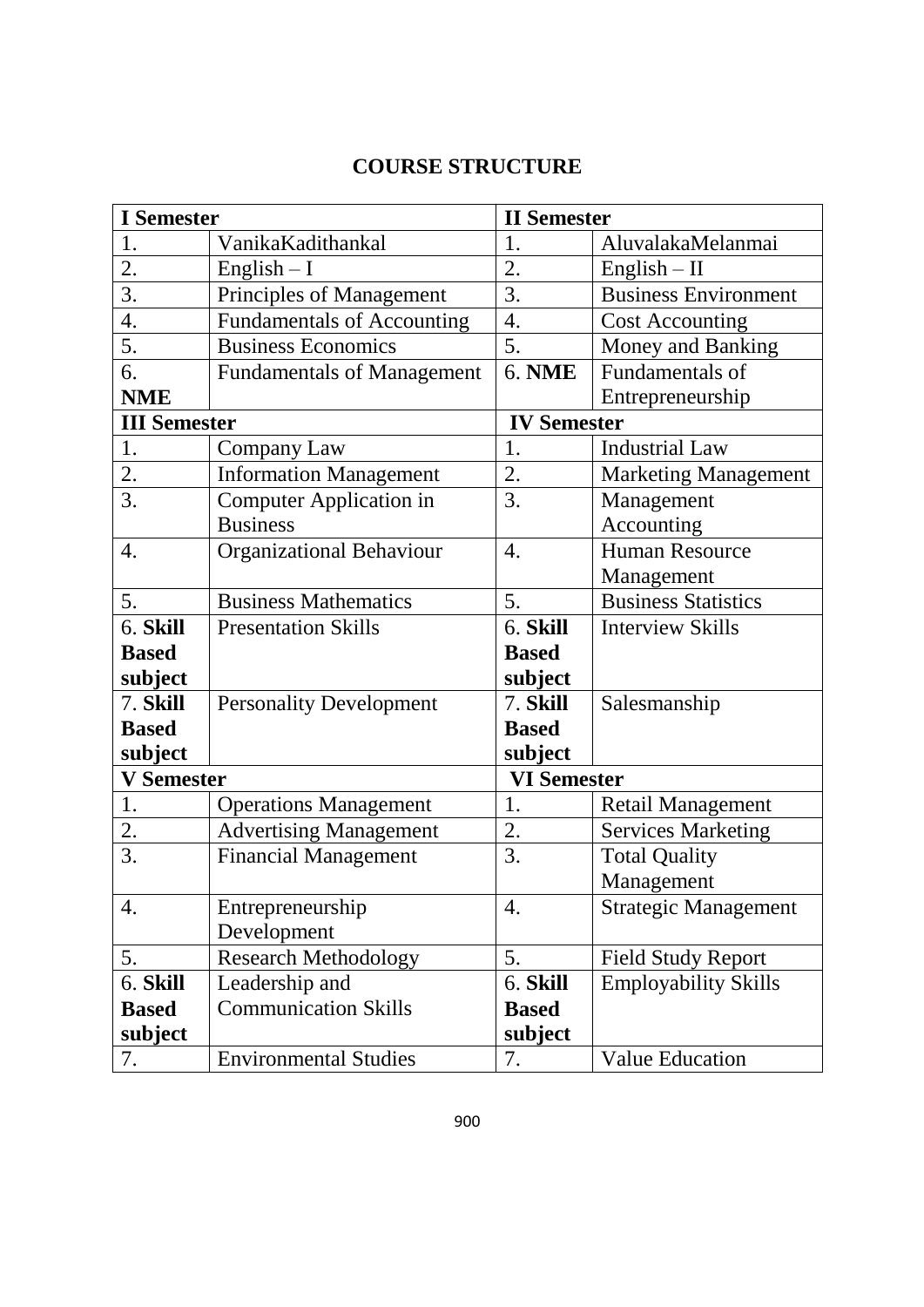## **BACHELOR OF BUSINESS ADMINISTRATION (B.B.A.) DEGREE SEMESTER SYSTEM**

|                        |                                       | <b>SEMESTER I</b>      |                          |                                 |                                 |              |
|------------------------|---------------------------------------|------------------------|--------------------------|---------------------------------|---------------------------------|--------------|
| S.No.                  | <b>Subjects</b>                       | No. of<br><b>Hours</b> | No. of<br><b>Credits</b> | <b>Internal</b><br><b>Marks</b> | <b>External</b><br><b>Marks</b> | <b>Total</b> |
|                        | <b>Part I Tamil/Alternate Subject</b> |                        |                          |                                 |                                 |              |
| 1.                     | VanikaKadithankal                     | 6                      | $\overline{3}$           | 25                              | 75                              | 100          |
|                        | <b>Part II English</b>                |                        |                          |                                 |                                 |              |
| 2.                     | $English - I$                         | 6                      | 3                        | 25                              | 75                              | 100          |
|                        | <b>Part III Core Subjects</b>         |                        |                          |                                 |                                 |              |
| 3.                     | Principles of Management              | 5                      | $\overline{4}$           | 25                              | 75                              | 100          |
| $\overline{4}$ .       | <b>Fundamentals of Accounting</b>     | 6                      | $\overline{4}$           | 25                              | 75                              | 100          |
|                        | <b>Part III Allied Subjects</b>       |                        |                          |                                 |                                 |              |
| 5.                     | <b>Business Economics</b>             | $\overline{5}$         | $\overline{4}$           | 25                              | 75                              | 100          |
|                        | <b>Part IV Non Major Electives</b>    |                        |                          |                                 |                                 |              |
| 6.                     | Fundamentals of                       | $\overline{2}$         | $\overline{2}$           | 25                              | 75                              | 100          |
|                        | Management                            |                        |                          |                                 |                                 |              |
|                        | <b>TOTAL</b>                          | 30                     | 20                       | 150                             | 450                             | 600          |
|                        |                                       | <b>SEMESTER II</b>     |                          |                                 |                                 |              |
| S.No.                  | <b>Subjects</b>                       | No. of<br><b>Hours</b> | No. of<br><b>Credits</b> | <b>Internal</b><br><b>Marks</b> | <b>External</b><br><b>Marks</b> | <b>Total</b> |
|                        | <b>Part I Tamil/Alternate Subject</b> |                        |                          |                                 |                                 |              |
| 1.                     | AluvalakaMelanmai                     | 6                      | $\overline{3}$           | 25                              | 75                              | 100          |
|                        | <b>Part II English</b>                |                        |                          |                                 |                                 |              |
| 2.                     | $English - II$                        | 6                      | 3                        | 25                              | 75                              | 100          |
|                        | <b>Part III Core Subjects</b>         |                        |                          |                                 |                                 |              |
| 3.                     | <b>Business Environment</b>           | 5                      | $\overline{4}$           | 25                              | 75                              | 100          |
| $\boldsymbol{\Lambda}$ | $Cost$ A compting                     | 6                      | $\boldsymbol{\Lambda}$   | 25                              | 75                              | 100          |

#### **Workload and Scheme of Examination**

|                  |                                       | ОЕВИРО ГЕК П           |                          |                                 |                                 |              |
|------------------|---------------------------------------|------------------------|--------------------------|---------------------------------|---------------------------------|--------------|
| S.No.            | <b>Subjects</b>                       | No. of<br><b>Hours</b> | No. of<br><b>Credits</b> | <b>Internal</b><br><b>Marks</b> | <b>External</b><br><b>Marks</b> | <b>Total</b> |
|                  |                                       |                        |                          |                                 |                                 |              |
|                  | <b>Part I Tamil/Alternate Subject</b> |                        |                          |                                 |                                 |              |
| $\overline{1}$ . | AluvalakaMelanmai                     | 6                      | 3                        | 25                              | 75                              | 100          |
|                  | <b>Part II English</b>                |                        |                          |                                 |                                 |              |
| $\overline{2}$ . | $English - II$                        | 6                      | 3                        | 25                              | 75                              | 100          |
|                  | <b>Part III Core Subjects</b>         |                        |                          |                                 |                                 |              |
| $\overline{3}$ . | <b>Business Environment</b>           | 5                      | $\overline{4}$           | 25                              | 75                              | 100          |
| 4.               | <b>Cost Accounting</b>                | 6                      | $\overline{4}$           | 25                              | 75                              | 100          |
|                  | <b>Part III Allied Subjects</b>       |                        |                          |                                 |                                 |              |
| $\overline{5}$ . | Money and Banking                     | 5                      | $\overline{4}$           | 25                              | 75                              | 100          |
|                  | <b>Part IV Non Major Electives</b>    |                        |                          |                                 |                                 |              |
| 6.               | Fundamentals of                       | $\overline{2}$         | 2                        | 25                              | 75                              | 100          |
|                  | Entrepreneurship                      |                        |                          |                                 |                                 |              |
|                  | <b>TOTAL</b>                          | 30                     | 20                       | 150                             | 450                             | 600          |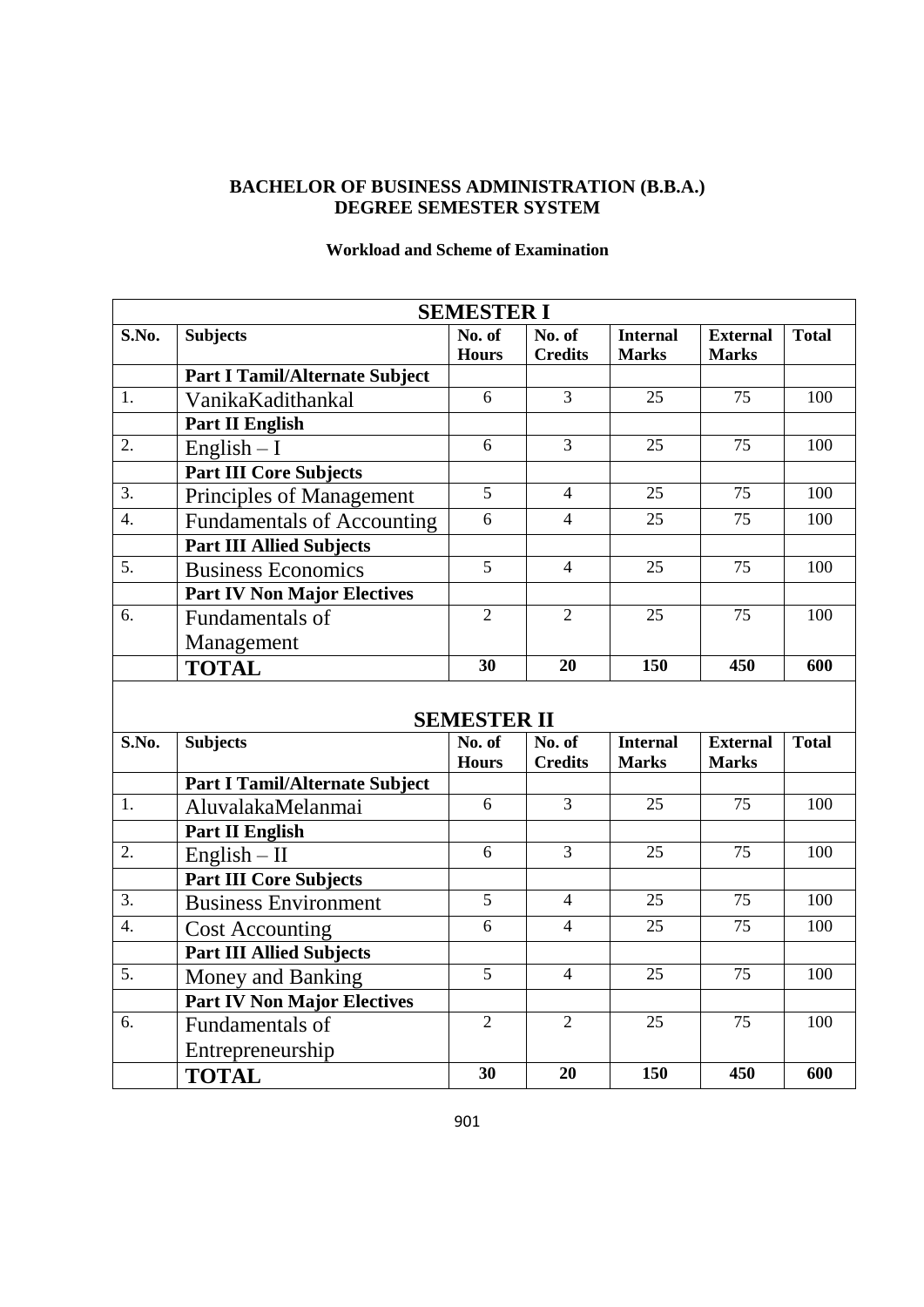| <b>SEMESTER III</b> |                                                               |                        |                          |                                 |                                 |              |  |
|---------------------|---------------------------------------------------------------|------------------------|--------------------------|---------------------------------|---------------------------------|--------------|--|
| S.No.               | <b>Subjects</b>                                               | No. of<br><b>Hours</b> | No. of<br><b>Credits</b> | <b>Internal</b><br><b>Marks</b> | <b>External</b><br><b>Marks</b> | <b>Total</b> |  |
|                     | <b>Part III Core Subjects</b>                                 |                        |                          |                                 |                                 |              |  |
| 1.                  | Company Law                                                   | 5                      | $\overline{4}$           | 25                              | 75                              | 100          |  |
| 2.                  | <b>Information Management</b>                                 | 5                      | $\overline{4}$           | 25                              | 75                              | 100          |  |
| 3.                  | <b>Computer Application in</b>                                | 5                      | $\overline{4}$           | 25                              | 75                              | 100          |  |
|                     | <b>Business</b>                                               |                        |                          |                                 |                                 |              |  |
| 4.                  | <b>Organizational Behaviour</b>                               | 5                      | $\overline{4}$           | 25                              | 75                              | 100          |  |
|                     | <b>Part III Allied Subject</b>                                |                        |                          |                                 |                                 |              |  |
| 5.                  | <b>Business Mathematics</b>                                   | 6                      | 5                        | 25                              | 75                              | 100          |  |
|                     | <b>Part IV Skill Based Subjects</b>                           |                        |                          |                                 |                                 |              |  |
| 6.                  | <b>Presentation Skills</b>                                    | $\overline{2}$         | $\overline{2}$           | 25                              | 75                              | 100          |  |
| $\overline{7}$ .    | <b>Personality Development</b>                                | $\overline{2}$         | $\overline{2}$           | 25                              | 75                              | 100          |  |
|                     | <b>TOTAL</b>                                                  | 30                     | 25                       | 175                             | 525                             | 700          |  |
|                     |                                                               | <b>SEMESTER IV</b>     |                          |                                 |                                 |              |  |
| S.No.               | <b>Subjects</b>                                               | No. of                 | No. of                   | <b>Internal</b>                 | <b>External</b>                 | <b>Total</b> |  |
|                     |                                                               | <b>Hours</b>           | <b>Credits</b>           | <b>Marks</b>                    | <b>Marks</b>                    |              |  |
| 1.                  | <b>Part III Core Subjects</b><br><b>Industrial Law</b>        | 5                      | $\overline{4}$           | 25                              | 75                              | 100          |  |
| 2.                  |                                                               | 5                      | $\overline{4}$           | 25                              | 75                              | 100          |  |
| $\overline{3}$ .    | <b>Marketing Management</b>                                   | 5                      | $\overline{4}$           | 25                              | 75                              | 100          |  |
| $\overline{4}$ .    | <b>Management Accounting</b><br><b>Human Resources</b>        | $\overline{5}$         | $\overline{4}$           | 25                              | 75                              | 100          |  |
|                     |                                                               |                        |                          |                                 |                                 |              |  |
|                     | Management<br><b>Part III Allied Subject</b>                  |                        |                          |                                 |                                 |              |  |
| 5.                  | <b>Business Statistics</b>                                    | 6                      | 5                        | 25                              | 75                              | 100          |  |
|                     | <b>Part IV Skill Based Subjects</b>                           |                        |                          |                                 |                                 |              |  |
| 6.                  | <b>Interview Skills</b>                                       | $\overline{2}$         | $\overline{2}$           | 25                              | 75                              | 100          |  |
| 7.                  | Salesmanship                                                  | 2                      | $\overline{2}$           | 25                              | 75                              | 100          |  |
|                     | <b>Part V Extension Activities</b>                            | $\theta$               |                          | 25                              | 75                              | 100          |  |
|                     | <b>TOTAL</b>                                                  | 30                     | 26                       | 200                             | 600                             | 800          |  |
|                     |                                                               |                        |                          |                                 |                                 |              |  |
|                     |                                                               | <b>SEMESTER V</b>      |                          |                                 |                                 |              |  |
| S.No.               | <b>Subjects</b>                                               | No. of                 | No. of                   | <b>Internal</b>                 | <b>External</b>                 | <b>Total</b> |  |
|                     |                                                               | <b>Hours</b>           | <b>Credits</b>           | <b>Marks</b>                    | <b>Marks</b>                    |              |  |
| 1.                  | <b>Part III Core Subjects</b><br><b>Operations Management</b> | 5                      | $\overline{4}$           | 25                              | 75                              | 100          |  |
| 2.                  |                                                               | 5                      | $\overline{4}$           | 25                              | 75                              | 100          |  |
|                     | <b>Advertising Management</b>                                 |                        |                          |                                 |                                 |              |  |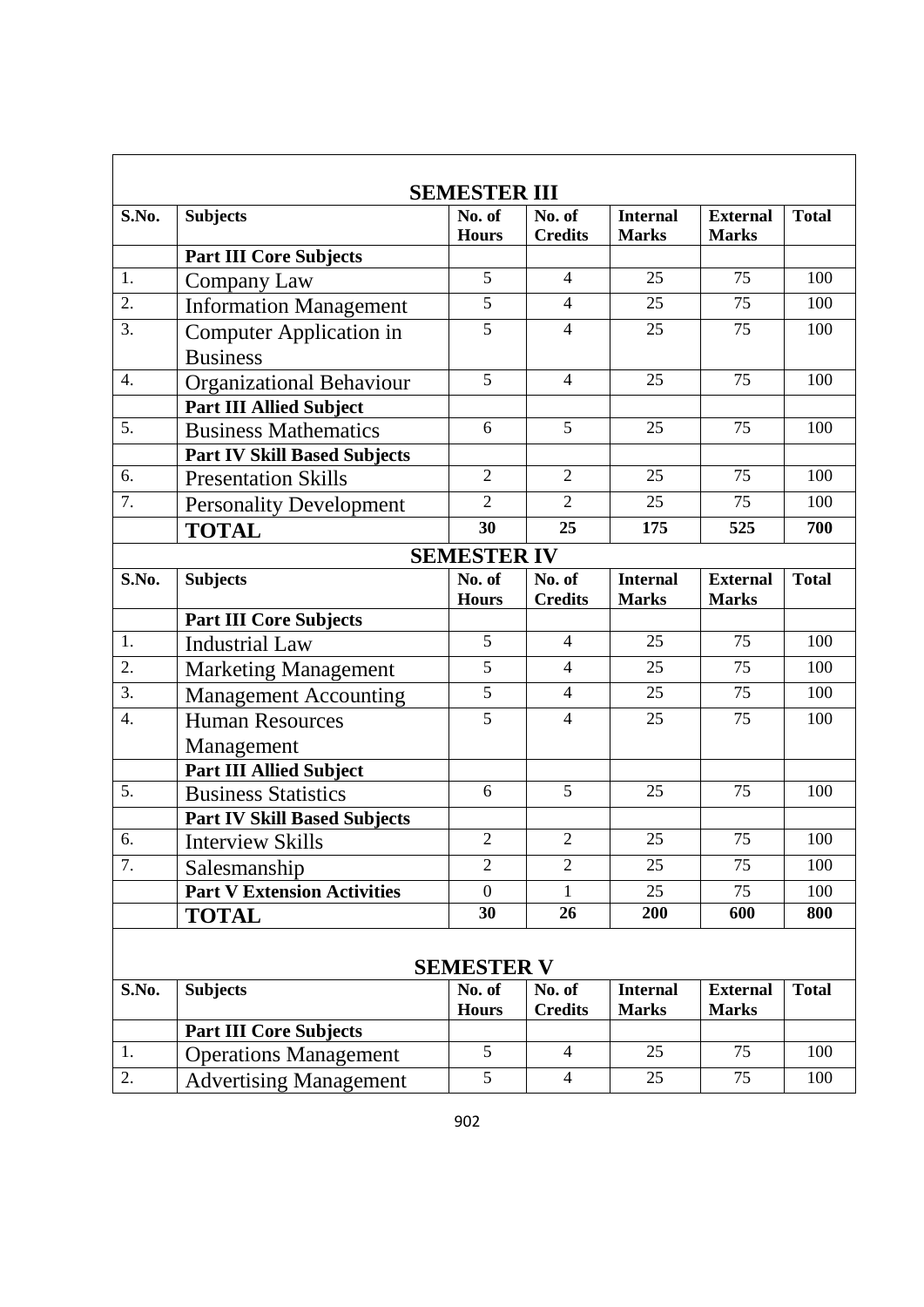| 3.               | <b>Financial Management</b>        | 5                  | $\overline{4}$ | 25              | 75              | 100          |
|------------------|------------------------------------|--------------------|----------------|-----------------|-----------------|--------------|
| $\overline{4}$ . | Entrepreneurship                   | 5                  | $\overline{4}$ | 25              | 75              | 100          |
|                  | Development                        |                    |                |                 |                 |              |
|                  | <b>Part III Allied Subject</b>     |                    |                |                 |                 |              |
| $\overline{5}$ . | <b>Research Methodology</b>        | $\overline{6}$     | $\overline{5}$ | 25              | 75              | 100          |
|                  | <b>Part IV Skill Based Subject</b> |                    |                |                 |                 |              |
| 6.               | Leadership and                     | $\overline{2}$     | $\overline{2}$ | 25              | 75              | 100          |
|                  | <b>Communication Skills</b>        |                    |                |                 |                 |              |
|                  | <b>Part IV Mandatory Subject</b>   |                    |                |                 |                 |              |
| 7.               | <b>Environmental Studies</b>       | $\overline{2}$     | $\overline{2}$ | 25              | 75              | 100          |
|                  | <b>TOTAL</b>                       | 30                 | 25             | 175             | 525             | 700          |
|                  |                                    | <b>SEMESTER VI</b> |                |                 |                 |              |
| S.No.            | <b>Subjects</b>                    | No. of             | No. of         | <b>Internal</b> | <b>External</b> | <b>Total</b> |
|                  |                                    | <b>Hours</b>       | <b>Credits</b> | <b>Marks</b>    | <b>Marks</b>    |              |
|                  | <b>Part III Core Subjects</b>      |                    |                |                 |                 |              |
| 1.               | <b>Retail Management</b>           | $\overline{5}$     | $\overline{4}$ | 25              | 75              | 100          |
| 2.               | <b>Services Marketing</b>          | $\overline{5}$     | $\overline{4}$ | 25              | 75              | 100          |
| $\overline{3}$ . | <b>Total Quality Management</b>    | $\overline{5}$     | $\overline{4}$ | 25              | $\overline{75}$ | 100          |
| $\overline{4}$ . |                                    |                    |                |                 |                 |              |
|                  | <b>Strategic Management</b>        | 5                  | $\overline{4}$ | 25              | 75              | 100          |
|                  | <b>Part III Allied Subject</b>     |                    |                |                 |                 |              |
| 5.               | <b>Field Study Report</b>          | 6                  | 5              | 25              | 75              | 100          |
|                  | <b>Part IV Skill Based Subject</b> |                    |                |                 |                 |              |
| 6.               | <b>Employability Skills</b>        | $\overline{2}$     | $\overline{2}$ | 25              | 75              | 100          |
|                  | <b>Part IV Mandatory Subject</b>   |                    |                |                 |                 |              |
| 7.               | <b>Value Education</b>             | $\overline{2}$     | $\overline{2}$ | 25              | 75              | 100          |
|                  | <b>TOTAL</b>                       | 30                 | 25             | 175             | 525             | 700          |

**\* 1 credit is meant for Part – V Extension activities in Semester IV.**

**NOTE:** Those Students,who have not studied Tamil as a language in their Higher Secondary Course, may be exempted and allowed to write the Part – I papers: "VanikaKadithankal" (I Semester) and "AluvalagaMelanmai" (II Semester) in English.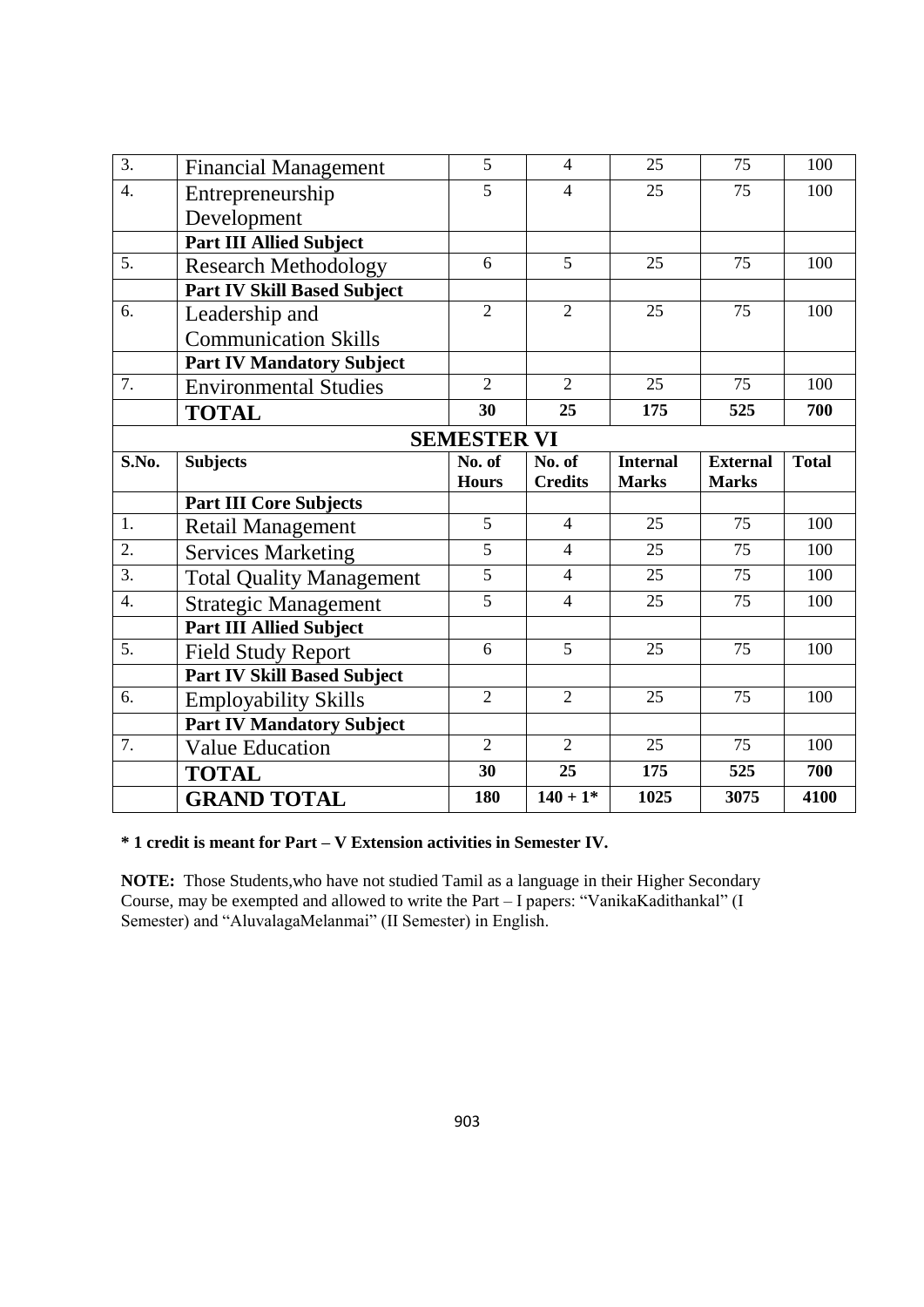#### **SEMESTER I**

#### **PART I – PAPER – 1 –**

நோக்கம் இப்பாடத்தின் மூலம் வணிகக் கடிதங்களின் தேவை, கடித வகைகள், வியாபாரக் கடிதங்கள், விசாரணைகடிதங்கள், அரசுத்துறைமற்றும் பொதுசேவைகடிதங்கள், வங்கிக் கடிதங்கள், மற்றும் வேலைவேண்டிவிண்ணப்பக் கடிதங்கள் ஆகியவற்றைபற்றிஅறிய முடியும்

பகுதி 1 வணிகக் கடிதங்கள் - தேவைமற்றும் முக்கியத்துவம் - நோக்கங்கள் - வணிகக் கடிதங்களின் அடிப்படைக் கூறுகள் - வணிகக் கடிதங்கள் பொதுஅமைப்பு மற்றும் படிவங்கள் -சிறப்புக் கூறுகள் - கடித வகைகள்

#### பகுதி  $2$

tpahghuf; foj';fs; - Kidt[ foj';fs; kw;Wk; tprhuizfs; tpiyg;g[s;spfs; - Miza[Wf;fs; - " Miza[W epiwntw;Wjy;" – ruf;Fbgw;Wf; கொண்டதைஉறுதிசெய்தல்.

#### பகுதி 3

வணிகா் விசாரணைகடிதங்கள் - வியாபாரவிசாரணைமற்றும் வங்கிவிசாரணை ---புகாா்களும் சரிக்கட்டலும் - நிலுவைத் தொகைநினைவுறுத்தல் - வசூல் செய்தல் - கணக்கைநோ செய்தல்.

#### பகுதி 4

சுற்றுக் கடிதங்கள் - விற்பனைக் கடிதங்கள் - அரசுத்துறைமற்றும் பொதுசேவைஅமைப்பு சாா்ந்தகடிதங்கள்

பகுதி 5

வங்கிக் கடிதங்கள் - காப்பீட்டுக் கடிதங்கள் - வேலைவேண்டிவிண்ணப்பக் கடிதம் பத்திரக்கைஆசிரியருக்குகடிதங்கள்.

குறிப்பு் வணிகநிாவாகவியல் ஆசிரியா்கள் மட்டுமே இந்தப் பாடத்தைநடத்தவும் விடைத்தாள் மதிப்பீடுசெய்யவும்.

#### **Text Book for Reference**

1. Commercial Correspondence & Office Management – R.S.N. Pillai& Bahavathi

2. Business Communication – by Sharma Gupta – Kalyani Publishers

## **CORE COURSE – 1 PAPER – 3 – PRINCIPLES OF MANAGEMENT**

**Objective:***The objective of this subject is to regulate decision making and behavior within a group or an organization by the managerial principles.*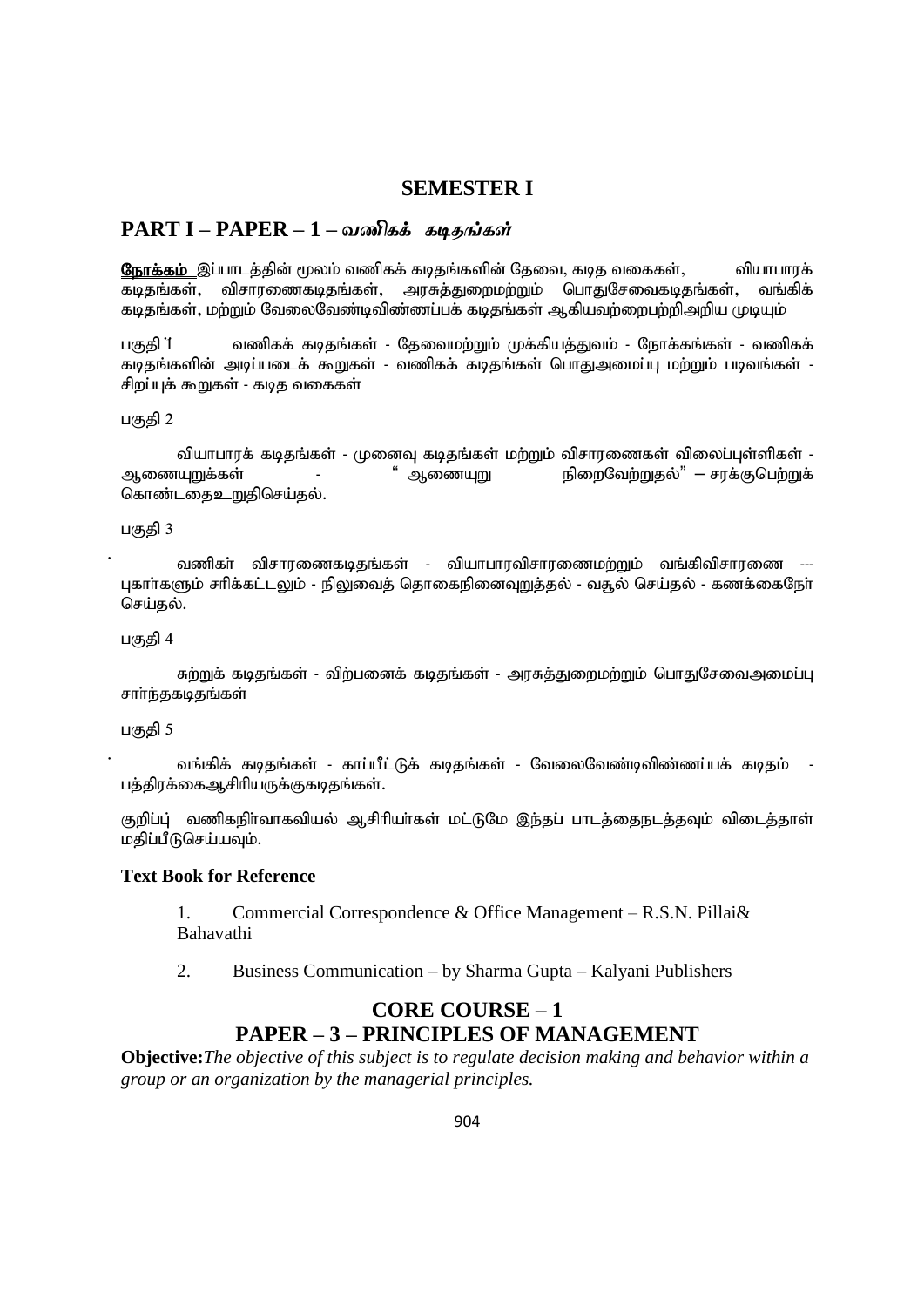**Unit I:**Management- Nature and definition- Function of management - Management: Art, Science and profession .Admission Vs Management. Functional Areas of Management-Managerial skills, Technical skills, Human and Conceptual skills, Levels of Management: Top-level, Middle level and lower level.

**Unit II:**Evolution of management-F.W. Taylor and scientific management, Contribution of Fayol, Planning-Definition, Importance and Characteristics. Planning process-Types of plans-Merits and limitations of planning-Decision making –meaning, process and types.

**Unit III:**Organizing: Meaning, Definition and principles, organization structure and charts-Features of good organization: Line, Functional, line and staff, committee-Merits and Demerits of line and line staff, Departmentation -process and methods. Delegation of authority Definition Need and principles.Centralization and Decentralization-Merits and Demerits.

**Unit IV:**Staffing- Meaning –Recruitment –Selection –Directing-meaning, Importance, Principles.

**Unit V:**Control –Meaning , Nature , Importance and Principles , Steps and Techniques , Requirement of an Effective control system

#### **Text Book:**

T. Ramasamy - **Principles of Management,** Himalaya publishing house- Mumbai- First Edition - 1998.

#### **Reference Books:**

1. Stoner and Freeman, **Management,** Prentice Hall of India, New Delhi. 2. P.C. Tripathi and P.N. Reddy, **Principles of Management,**McGraw Hill, New Delhi.

## **CORE COURSE – 2 PAPER – 4 –FUNDAMENTALS OF ACCOUNTING**

**Objectives:** *The Objective of this subject is to develop conceptual understanding of the basic accounts system through book-keeping mechanism and to prepare financial statement*

**Unit-I:** Book –Keeping –Meaning –Systems- Accountancy- Meaning – Objectives - Importance-Advantages & Limitations- – Accounting concepts and conventions- kinds of Accounts.

**Unit- II**: Journal- Rules for journalizing - Subsidiary Journal –Purchase book, Sales book, Returns book, Cash book and Petty cash book - Ledger – Preparation of Trial Balance.

**Unit-III**: Final accounts (Accounts of trading concerns) – Format of final accounts - Elementary problems with simple adjustments – Capital expenditure, Revenue expenditure and Deferred Revenue Expenditure – Meaning and distinction.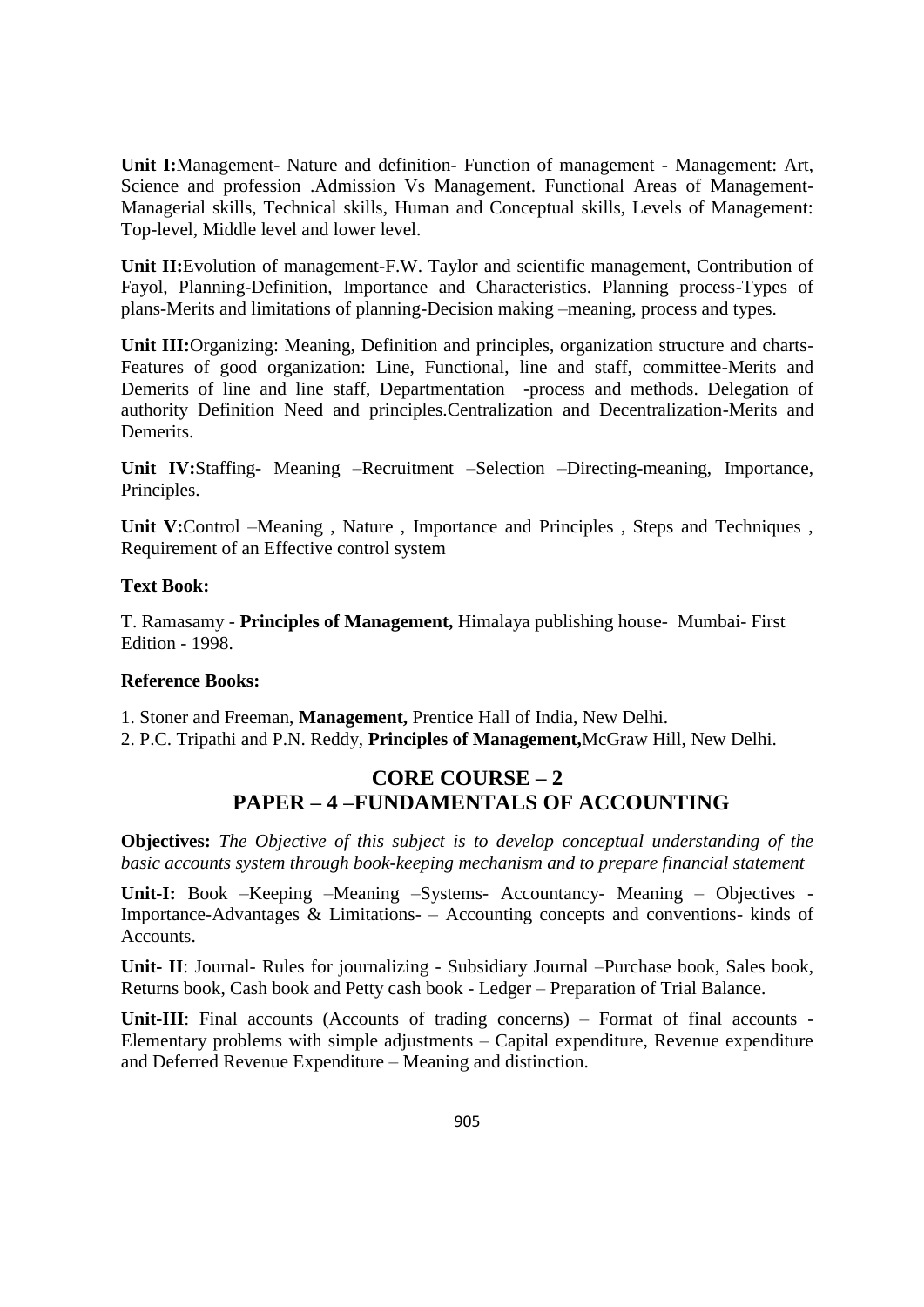**Unit- IV**: Depreciation- Meaning - Causes and need, Methods of depreciation - Straight Line Method – Written down Value Method (Simple problems only) – Depreciation fund method, Annuity method (Theory only)

**Unit-V**: Accounts of Non – Trading concerns- Receipts and Payments Account-Income and Expenditure Account and Balance sheet.

Note: Questions must be asked 60% on problems & 40% on theory.

#### **Text Books:**

Financial Accounting S.P.Jain&K.L.Narang, Kalyani Publishers, Reprint edition 2013

#### **Reference Books:**

1. Advanced Accounts – Volume I: M.C.Shukla and T.S.Grewal and S.C.GuptaS.Chand& Company Pvt Ltd Revised edition 2013.

 2. Financial Accounting – RajendraP.Maheswari, SatishC.Bhatia and Renu Gupta, Intrernational Book House Pvt Ltd, First edition, 2012.

## **ALLIED COURSE – 1 PAPER – 5 –BUSINESS ECONOMICS**

#### **Objectives:**

*To understand the student about Business Economics by learning the fundamental concept of business economics, responsibilities of business economist, law of demand and competition prevail in the market.*

**Unit I:Business Economics Meaning** -Nature and scope of Business Economics - Economics verses Business Economics – Fundamental Concepts – Role and responsibility of Business Economist – Objectives of a modern business firm.

**Unit II:Demand Analysis** – Law of demand – Demand determinants – Demand distinctions – Elasticity of demand – Measurement of price elasticity of demand – Factors determining elasticity of demand – Uses of Elasticity of demand.

**Unit III:Demand Forecasting** – Meaning. Objectives, importance and factors involved in forecasting. Methods of forecasting – Features of a good forecasting method.

**Unit IV: Market Structure–** Classification **-**perfect Competition, Monopoly, Duopoly, Oligopoly and Monopolistic competition.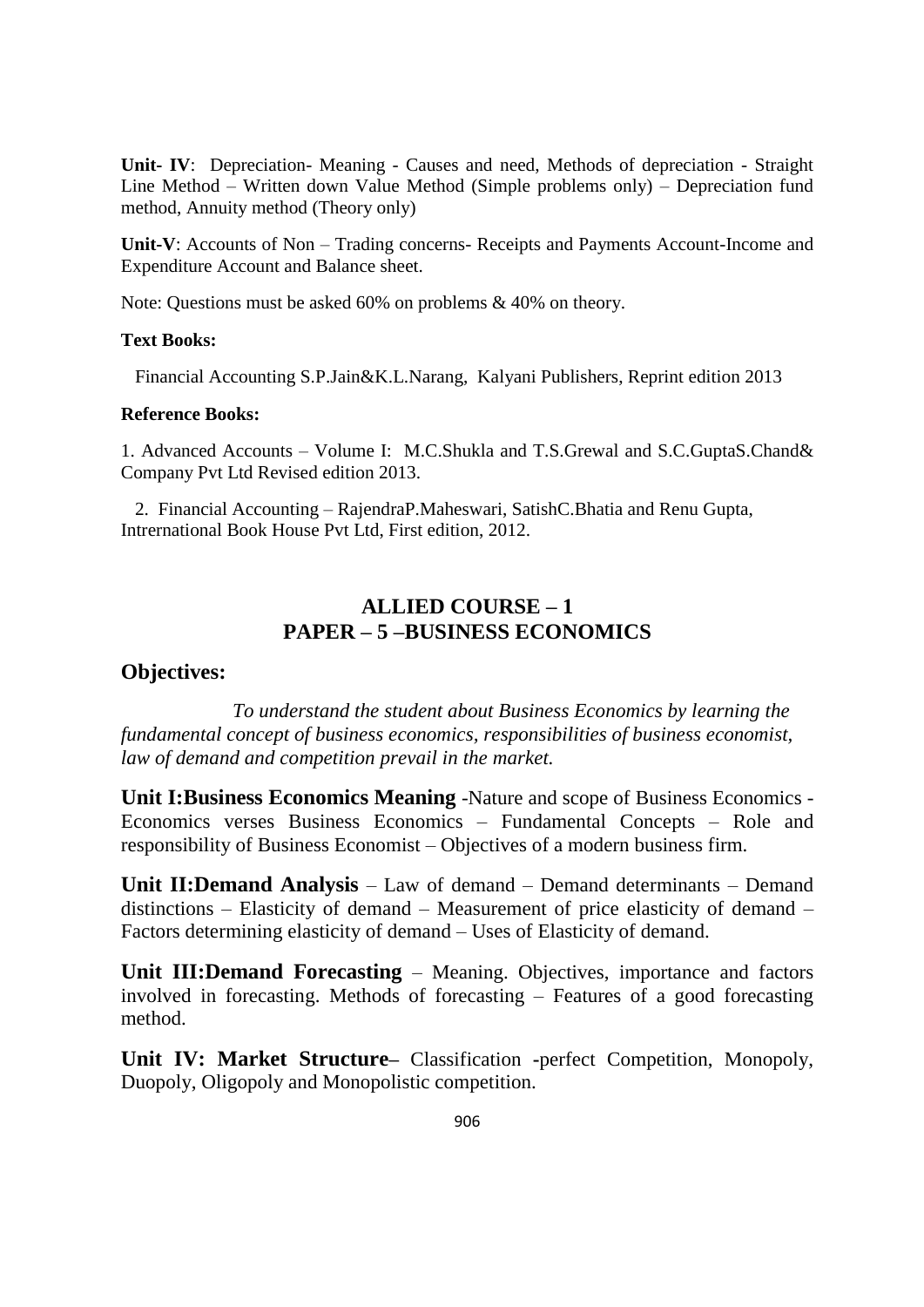**Unit V:Profit Analysis** – Nature of profit. Profit planning. Break Even Analysis – Concepts, uses and limitation. Profit forecasting.

## **Text Books:**

1. Sankaran.S, Managerial Economics, Margham Publishers, Chennai.

## **Reference Book:**

1. Varshney,R.L and Maheswari. K.L., Managerial Economics, Sultan Chand& Sons, New Delhi.

## **Non-Major Elective Course 1**

## **PAPER - 6 - FUNDAMENTALS OF MANAGEMENT**

**Objective:***The aim of this subject is to familiarize students with the principles, functions and techniques of management to manage business enterprises effectively.*

**Unit I** :Management –Definition – Nature – Planning – Definition Characteristics , Importance , Advantages and Limitations- Steps in Planning.

**Unit II** : Organizing – Definition- Steps in Organizing – Importance of Organizing Bases of Organizing – Function , Territory- Customer –Uses of Staff- Delegation authority.

**Unit III**: Staffing- Definition – Recruitment – Sources, Selection – Process of Techniques.

**Unit IV:** Direction – Definition – Elements of Direction – Orders – Motivation, Meaning and Importance, Leadership – Meaning, Styles and Importance. Communication – Meaning – Process and Importance - Barriersof communication and ways to overcome.

**Unit V**: Controlling – Meaning, Steps in Controlling. Qualities of good Control System.Benefits of Controlling.

## **Text Book:**

T. Ramasamy - **Principles of Management,** Himalaya publishing house- Mumbai- First Edition - 1998.

## **Reference Books**

1. Stoner and Freeman, **Management,** Prentice Hall of India, New Delhi.

2. Gilbert, **Principles of management, McGraw** Hill, New Delhi.

3. P.C. Tripathi and P.N. Reddy, **Principles of management, McGraw** Hill, New Delhi.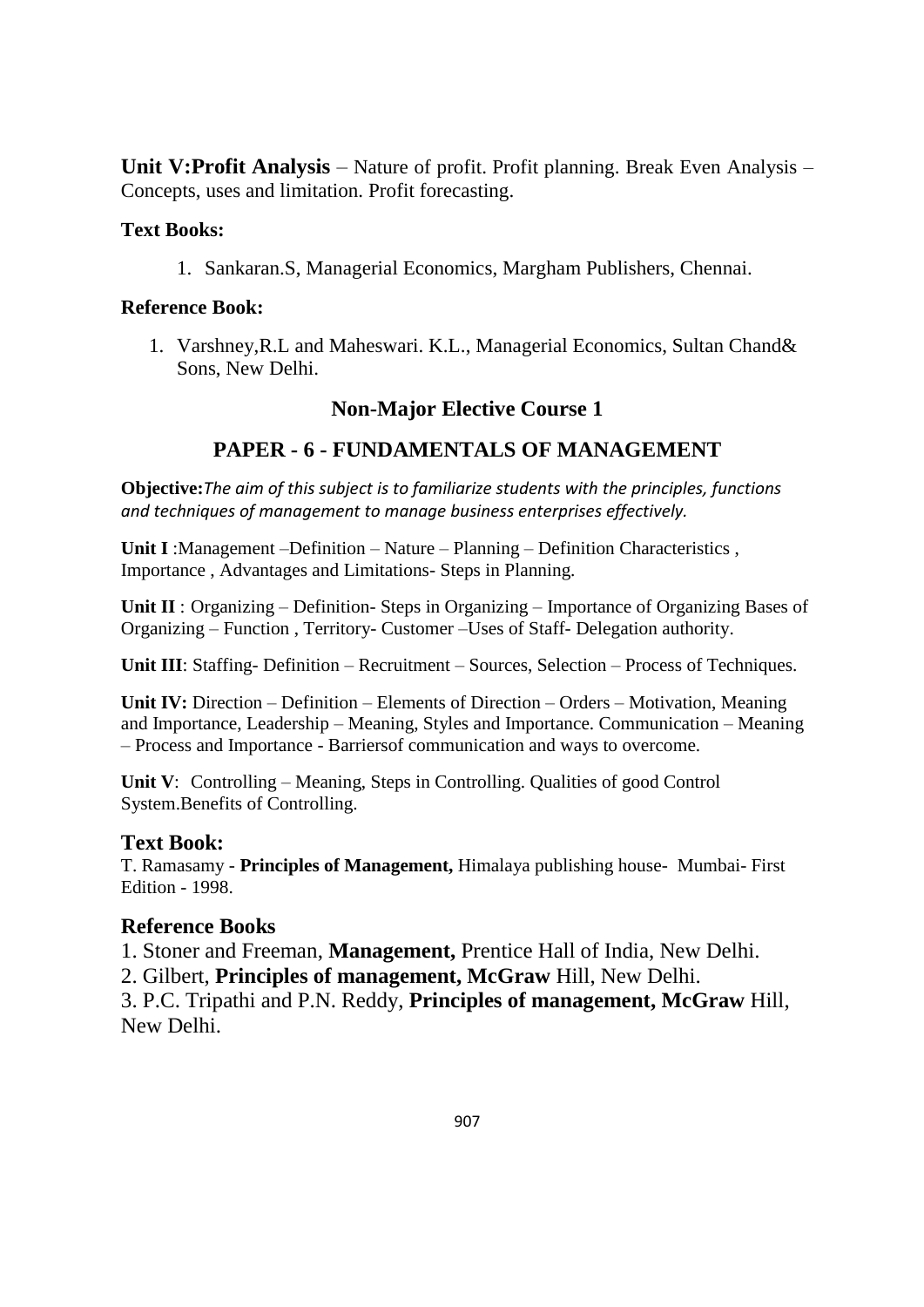## **SEMESTER II**  $\textbf{PART I} - \textbf{PAPER} - 2$  - அலுவலகமேலாண்மை

<mark>நோக்கம்</mark> இப்பாாடத்தின் மூலம் நவீனஅலுவலகத்தின் அமைப்பு முறைகள், அலுவலகவளமைதயாரித்தல், அலுவலக இடவசதியைஎவ்வாறுபயன்படுத்துவது,<br>பஎளிதாக்குவது, கோப்பிலிடுதல, அலுவலகஇயத்திரங்களின் தேவைகள, பணியைஎளிதாக்குவது, கோப்பிலிடுதல, அலுவலகஇயத்திரங்களின் தேவைகள, எளிதாக்குவதுகோப்பிலிடுதல், அலுவலக இயந்திரங்களின் தேவைகள், அறிக்கைகளின் வகைகள் ஆகியவற்றைபற்றிதெரிந்துகொள்ள முடியும்.

பகுதி 1 அலுவலகமேலாண்மை - இலக்கணம் - நவீனஅலுவலகத்தின் அமைப்பு முறைகள் நவீனஅலுவலகக்கின் இலக்கணம் செயல்பாடுகள் மற்றும் முக்கியக்குவம் அதிகாரத்தைபரவலாக்குதல் - அலுவலகவளமை ் வகைகள் - தயாரித்தல் - பயன்படுத்துதல் மற்றும் மதிப்பிடுதல்

பகுதி 2 அலுவலக இடவசதி–அலுவலகமனைத்துனைப் பொருட்கள் மற்றும் அமைப்புத்திட்டம் -பணிக்கேற்ற சூழ்நிலை—பணியைஎளிதாக்குதல் அஞ்சலகமுறைகடிதப்போக்குவரத்துமற்றும் பதிவேடுகளைபராமரித்தல் தபால்களைக் கையாளுதல் - அஞ்சல் துறையைஅமைத்தல் -மையப்படுத்தப்பட்ட அஞ்சல் பணி—உள்வரும் மற்றும் வெளிதொடா்பு வாய் மொழிதகவல் தொடா்பு மற்றும் எழுத்து தகவல் தொடா்பு பதிவேடுகளை—உருவாக்குதல் - எழுத்துப் பணிகள் -அலுவலகஅறைகள் - படிவக் கட்டுபாடு–வடிவமைப்பு - தொடா்பு எழுதுபொருள்.

பகுதி 3 கோப்பிலிடுதல் நல்லகோப்பீடுமுறையின் முக்கியஅம்சங்கள் - வகைப்படுத்தல் மற்றும் வரிசைப்படுத்துதல் - கோப்பீட்டுமுறைகள் - மையக் கோப்பீட்டுமுறைமற்றும் பரவலாக்கப்பட்டகோப்பீட்டு–முறைகட்டகராதியின் பல்வேறு வகைகள்

பகுதி 4 அலுவலக இயந்திரங்களும் சாதனங்களும் பல்வேறுசாதனங்களின் தேவைகள் அலுவலக இயந்திரங்களைத் தொ்ந்தெடுப்பதற்கானஅடிப்படைக் கோட்பாடுகள் கணிப்பொறிமற்றும் புள்ளிவிவரங்களைத் தொகுத்தளிக்கும் இயந்திரம்.

gFjp 5 mYtyfmwpf;iffs; : mwpf;iffspd; tiffs; - mikg;g[ kw;Wk; அறிக்கைகளின் செயலாக்கம் பொதுவணிகச் சொற்கள்.

குறிப்பு வணிகநிர்வாகவியல் ஆசிரியா்கள் மட்டுமே இந்தப் பாடத்தைநடத்தவும்- விடைத்தாள் மதிப்பீடு செய்யவும் பரிந்துரைக்கப்படுகிறது.

#### **Text Book for Reference**

- 1. Commercial Correspondence & Office Management R.S.N. Pillai&Baghavathi.
- 2. Office Management Sharma, Gupta, Kalyani publishers.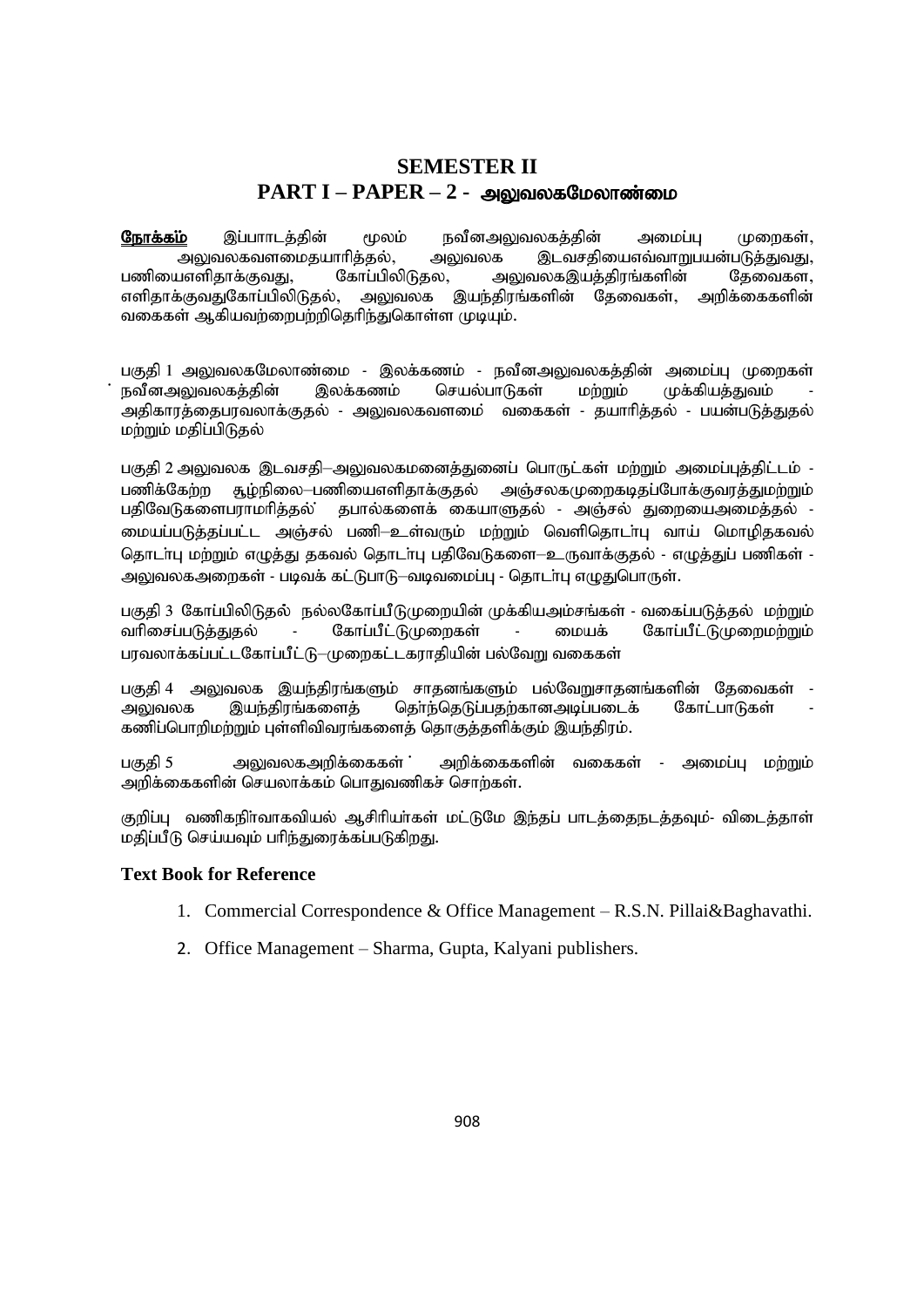## **CORE COURSE – 3 PAPER – 3 –BUSINESS ENVIRONMENT**

**Objectives :***To Understand the business and related factors; and business's dependency on the interactions with different environmental variables.* 

*To Develop analytical skills and widen the understanding of macro environmental issues by applying the knowledge of macroeconomic policies and their impact on business organization and strategy.* 

**Unit I**: Business Environment - meaning – various environments affecting business – Economic, Socio-cultural, Political and Government, Competitive, Demographic. Physical and Geographical and Technological environments.

Unit II: Business and society – Interface between Business and culture – social responsibilities of business – Meaning and types – Arguments for and against social responsibilities – social Audit – Business Ethics.

Unit III : Business and Government – State Regulations on business – New Industrial Policy – Industrial Licensing Policy.

Unit IV : Privatization – Meaning – ways of privatization – Benefits – Arguments against privatization – pros and cons of liberalization and globalization – MNC – Merits and Demerits.

Unit V: Business and economic system – socialism, Capitalism and mixed economy – its impacts on business – public sector – its objectives – achievements and failures.

## **Text book**

1. Francis Cherunilam,2002, Business Environment Text and Cases, Himalaya Publishing House, Mumbai

## **Reference book:**

- 1. Aswathappa, K, 2001, Essentials of Business Environment, Himalaya Publishing House, Mumbai.
- 2. Adikary, M, 2001 Economic Environment of business, SulthanChand& Sons, New Delhi.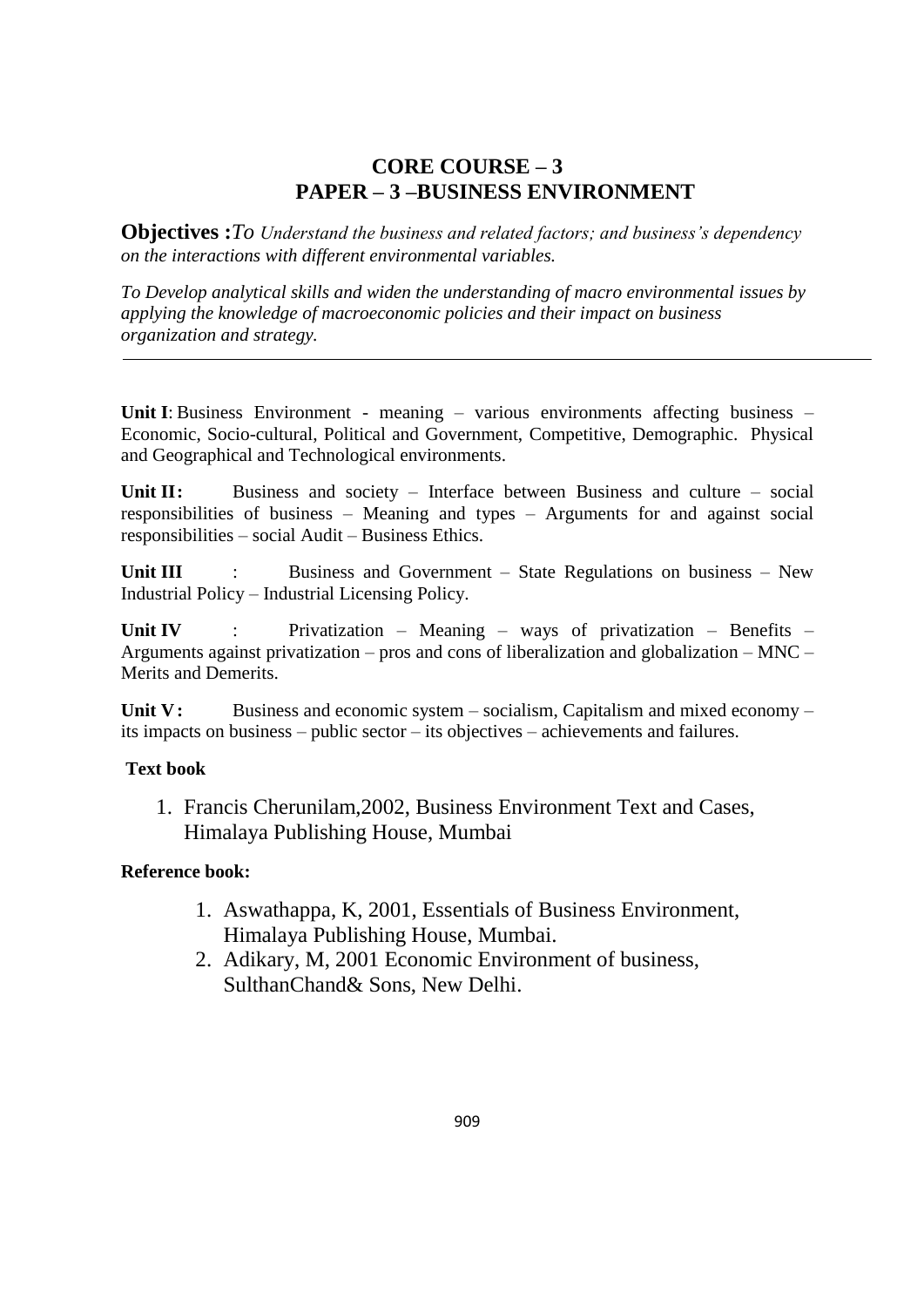## **CORE COURSE – 4 PAPER – 4 –COST ACCOUNTING**

**Objective:** *The Objective of this subject is to develop conceptual understanding of the basic cost accounts system and procedures.*

**Unit I :** Cost Accounting – meaning, objectives, functions and importance – cost Accounting – Advantages and limitations of cost accounting – Costing system – cost centre – cost control – classification of costs.

Unit II: Material control – objectives – purchase control centralized and decentralized purchase – stock levels and economic order quantity – ABC Analysis – Bin card – stores ledger – material issues – FIFO, LIFO, Simple average and weighted average methods.

**Unit III :** Labour – direct and indirect labour – labour turnover – methods – causes – idle time – types – overtime – methods of wage payments – premium and bonus plans – Halsey and Rowan plan – Differential piece rate system – Taylor method – Merricks system – Gantts Task Bonus plan.

**Unit IV :** Overhead – meaning, allocation and apportionment – importance – classification-Re-apportionment – absorption of overheads – methods – Machine hour rates (simple problems).

Unit V: Unit or output costing – cost sheet – Tenders and quotations – profit Reconciliation statement – job, batch and contract costing (theory only).

20% of the questions must be theory

80% of the Questions must be problems.

#### **Text book**:

- 1. Ramachandran and Srinivasan, COST ACCOUNTING Theory, Problems and Solutions, Shriram Publications, Tennur , Trichy. Fifth Edition 2015.
- 2. COST ACCOUNTING R.S.N. Pillai and Bagavathi.

#### **Reference Books:**

- 1. S.P. Jain and K.L. Narang , Practical Problems in cost Accounting, Kalyani Publishers,1, Mahalakshmi Street, T.Nagar , Chennai – 600 017. Fifth Edition 1999. Reprinted 2002
- 2. V.K Saxena and C.D. Vashist, Cost Accounting, SulthanChand& Sons, 23, Daryaganj, New Delhi – 110002. Reprint 2013.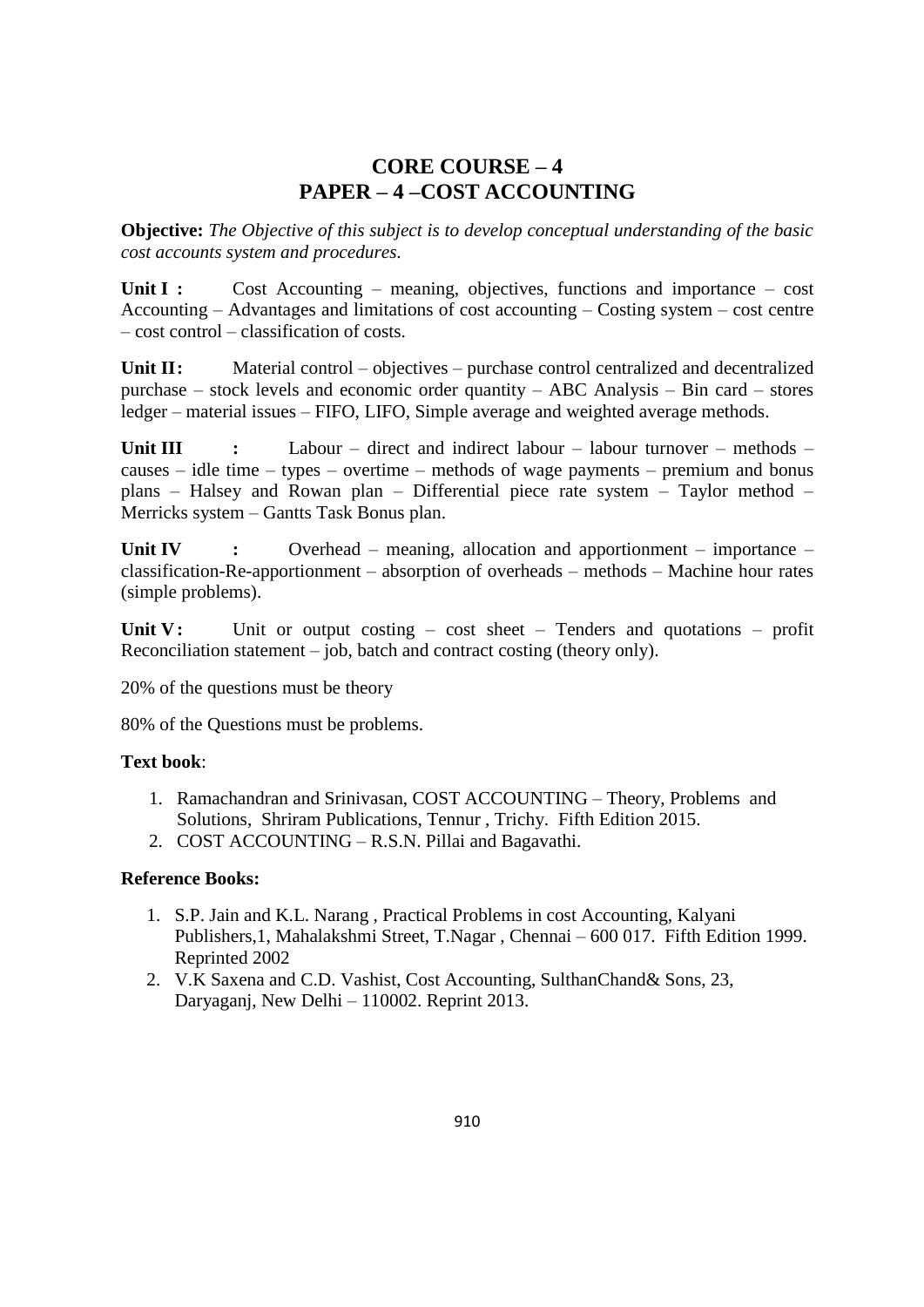## **ALLIED COURSE - 2**

## **PAPER – 5 - MONEY AND BANKING**

**Objective:** *To understand the basic transactions of money and banking system in the modern business context.*

Unit I : Definition of money – difficulties of barter system. Kinds of money – commodity money, metallic money, paper money and credit money. Functions of money-primary, secondary and contingent functions.

**Unit II** : Gold standard – definition – types – characteristics – working of gold standard – principles and methods of note issue. India's present currency system.

**Unit III** : Inflation; meaning – kinds of inflations – inflationary gapconsequences of inflation – Deflation. Trade cycles; meaning phases of a trade cycle – control of trade cycles.

**Unit IV** : Commercial Banks – functions-arguments for nationalization of commercial banks-creation of credit- process- limitations– credit control – methods – RBI – functions.

**Unit V** : E. Banking – Introduction – meaning – Traditional Vs E-Banking – Merits and Demerits – Internet Banking – Debit card – credit card – merits and demerits – Electronic Payments systems – NEFT – ECS – RTGS – Features.

## **Text book:**

1. Sundaram, K.P.M. 1997, Money, banking and international trade, sultan chand& sons New Delhi.

#### **Reference Books:**

1. Mitani, R.R. 1999, Money Banking International Trade. SulthanChand& Sons, New Delhi.

#### **Non-Major Elective - Course 2**

## **PAPER– 6-FUNDAMENTALS OF ENTREPRENEURSHIP**

#### **Objective:**

*To enable the students to know about entrepreneurship, Role & Qualities of entrepreneur and challenges of women entrepreneur*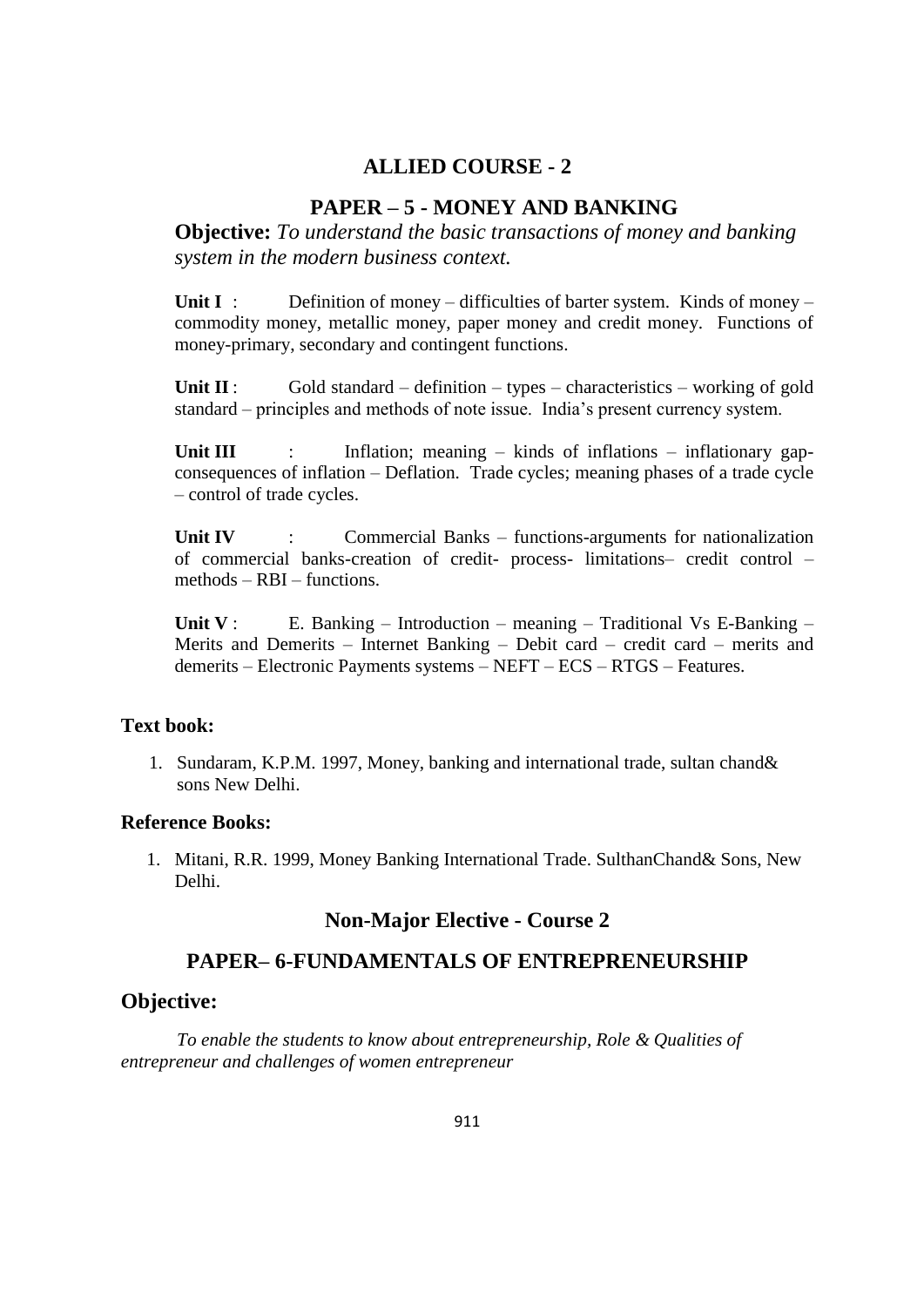**Unit-I** : Business-Concepts&Definition,Role of Business in the modern Indian Economy.Entrepreneurship-Meaning,Types of Entrepreneurs Role of entrepreneurs-Qualities of an entrepreneur-Traits-Factors affecting entrepreneurial growth.

**Unit-II** : Entrepreneurial Development-Meaning,need,objectives-Entrepreneurial Training-Institutions-Skill Development for Entrepreneurs-Identification of Business Opportunities in the context of Tamil Nadu-Industrial Policies. Women Entrepreneurs; Challenges of women Entrepreneurs

**Unit-III** : Micro small and Medium Enterprise-Steps to start a MSME's and SSI- Legal Framework-Licenses

Unit-IV : Role of Promotional Institutions with Special Reference to TIIC. SIDCO, DIC, SIDBI- Credit facilities from Banks

**Unit-V**: Case histories of successful entrepreneurs

#### **Text Book:**

1. S.S.Kanka: Entrepreneurial Development, Sultan Chand

#### **Reference Book:**

- 1. C.B.Gupta&N.P. Sreenivasan Entrepreneurial Development,SultanChand.
- 2. Prasanna Chandra: Project Analysis,Selection.Implementation and Review,Tata McGraw Hill
- 3. VasanthaDesai:Dynamics of EntrepreneurailDevelopment,Himalaya
- 4. NirmalK.Gupta: Small Industry-Challenges and Perspectives Anmol Publications
- 5. VasanthaDesai:Small Scale Industries and Entrepreneurship,Himalaya

## **SEMESTER – III CORE COURSE – 5 PAPER – 1COMPANY LAW**

**Objective:** *To impart the basic knowledge about company, its structure, financial aspects, and general functioning in the modern business context.*

#### **UNIT-I**

Definition of company- Kinds of companies- Floating of company- Incorporation-Memorandum of Association- Articles of Association- Un incorporation, Registration of the company.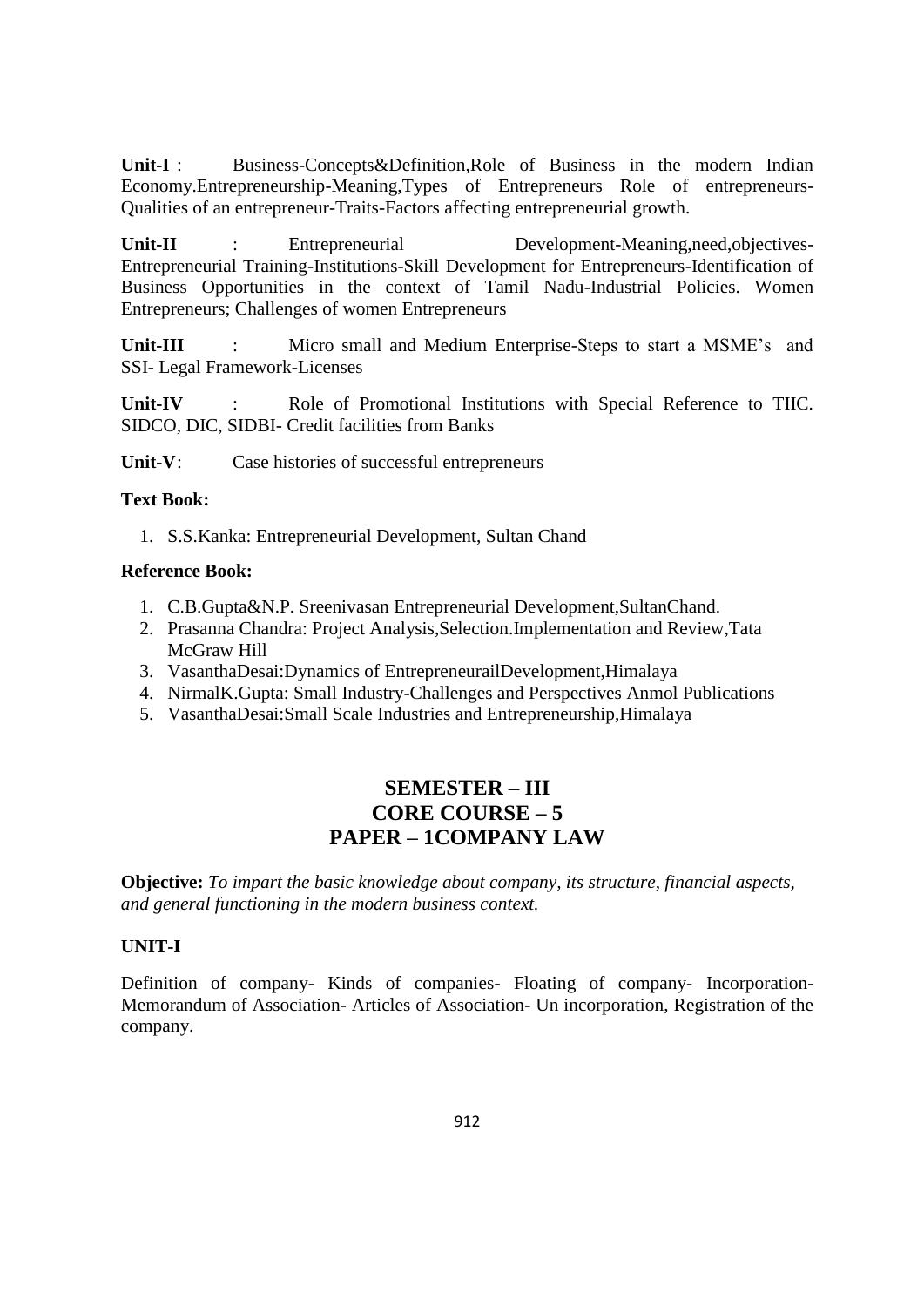#### **UNIT-II**

Share capital- Kinds of share capital- Alteration of capital- Reduction of capital- Prospectus-Registration- Contents of Prospectus- Issue of Debentures- Barrowing Powers- Allotment of Shares- Transfer of shares- Reissue of shares.

#### **UNIT-III**

Company management- Appointment of Directors- Managerial remuneration- Meetings-General meetings- Statutory meeting- Requisites- Notice- Quorum- Chairman.

#### **UNIT-IV**

Minutes of meetings- Voting and poll- Resolutions- Ordinary resolutions- Special resolutions- Accounts and Auditors- Investigations- Prevention of mismanagement. **UNIT-V**

Winding up- Modes of winding up- Dissolution of company- Consequences of winding up-Grounds for compulsory winding up- Voluntary winding up- Provisions applicable to winding up.

#### **Text Books:**

1. Elements of company law- N.D. Kapoor, 34<sup>th</sup> Edition(2013), SulthanChand&sons, New Delhi.

#### **Reference Books:**

- 1. A text book of company law- P. P. S. Gogna,  $9<sup>th</sup>$  Edition, 2013, S. Chand & Company Ltd, New Delhi.
- 2. Personnel management and Industrial Relations- Dr.PC. Tripathi, 18<sup>th</sup> Edition, 2005, SulthanChand&sons, New Delhi.

## **CORE COURSE – 6 PAPER – 2INFORMATION MANAGEMENT**

**Objective:** *To understand the basic concepts and technologies used in the field of information systems; develop an understanding of how various information systems work together to accomplish the information objectives of an organization.*

## **Unit I-MIS INTRODUCTION**

Introduction: Definition of key terms – Management, Information, System – Nature and Scope of MIS - Kinds of System; Systems Approach – Classification of MIS - Structure of MIS.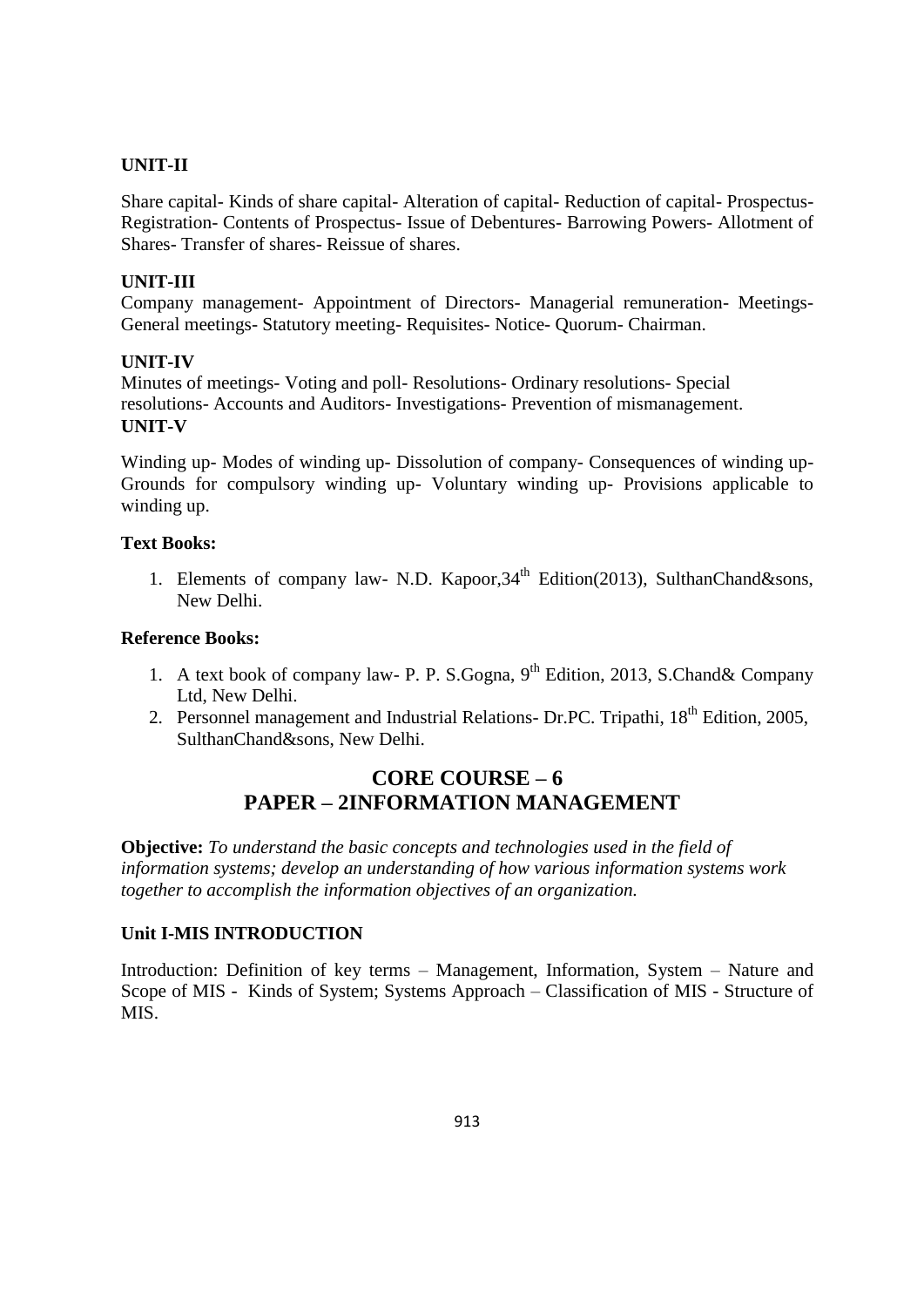## **Unit II-DATA BASE MANAGEMENT**

Data Base Management: Meaning Of Data-Base; Electronic Data-Base; DBMS –Objectives-Expert's Systems- Decision Support Systems-Transaction Processing Systems.

## **Unit III-SYSTEM DELEVELOPMENT**

System Development life cycles: Investigation, Analysis, Design, Construction, Testing, Implementation, and Maintenance. Ethics in IT.

#### **Unit IV-MIS FUNCTIONAL AREA**

MIS in functional areas of Management: MIS for Marketing, Human Resource, Operations, Finance, General Management – Decision Making.

## **Unit V-SECURITY AND CONTROL**

Securing the web: Computer Crime, Hacking –Unauthorized use at work-Software privacy – Computer viruses-privacy the internet –Ethics and IT.

#### **Text Books:**

1. Goyal (2014) - Management Information Systems - Managerial perspectives,  $4<sup>th</sup>$ Edition, Macmillan India Limited. New Delhi. ISBN 9789325978607.

#### **Reference Books:**

1. Kennth C. Laudon Jane P. Laudon, Azimuth Information system, 13<sup>th</sup> Edition -2014 Pearson –ISBN-9780133050691 Gordon B.Davis Management Information System 13<sup>th</sup> Edition, Tata Mcgraw-hill ISBN- 9780070158283.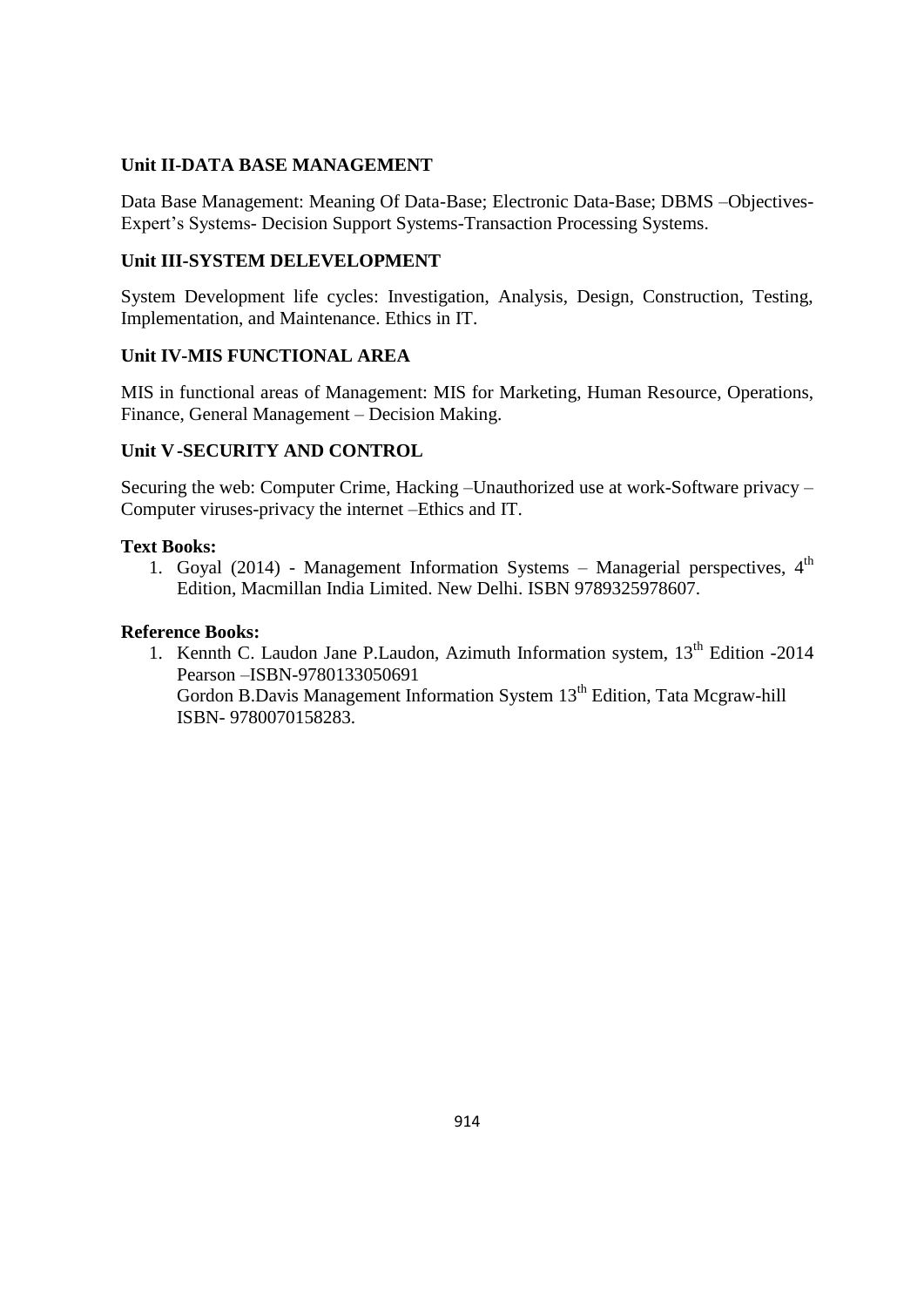# **CORE COURSE – 7 PAPER – 3COMPUTER APPLICATIONS IN BUSINESS**

## **Objectives:**

- *1. Practice basic keyboarding and mouse use. Learn basic word processing skills with Microsoft Word, such as text input and formatting and to include some graphics such as pictures and charts.*
- **2.** *Able to access the Internet, use Internet directories and search engines. Learn the basics of e-mail.*

#### **Unit I -BASICS OF COMPUTERS**

Introduction – Meaning – Characteristics – Types – Advantages and Limitations of a Computer – Computer Input Devices**:**Key Board – Mouse – Scanners – Digital Camera – Touch Screen. Output Devices**:**Monitors – Printers. Storage Devices:Hard Disk – RAM – CD-ROM, Operating Systems: Windows.

#### **Unit II - MS WORD**

Introduction – Menus – Shortcut menus – Tool bars **Files:** Creating – Opening – Saving – Renaming – Closing Documents and Text **Format & Paragraph:** Formatting and Paragraphs – Attributes – Moving – Copying – Pasting **Bulleting:** Bullet and Number lists – Nested lists – Formatting lists **Tables:**Draw **–** Insert **–** Rows & Columns – Moving– Resizing – Table Properties. **Page Formatting:** Margins – Page Size & Orientation – Headers and Footers – Page Numbers –Preview and Printing

#### **Unit III - MS EXCEL**

Introduction to spread sheet – components of EXCEL opening screen – Building worksheet. Entering data in worksheet – editing, deleting, copying and moving cells and ranges – adjusting column width and row height – inserting and deleting cells, rows and columns – using auto-fill – creating and working with formula – functions in EXCEL – Graphs and Charts: Types of charts – elements of a chart – creating a chart.

#### **Unit IV- MS ACCESS**

Introduction to Access and Database – Database objects – creating database – Creating tables: creating a table using data sheet, design view and table wizard – data types – primary key – entering and modifying data in a table – Creating forms: creating auto forms – creating forms using design view and form wizard – entering and editing records in forms – Creating queries: types of queries – creating queries using query wizard – Creating reports: creating auto reports – creating reports using report wizard.

#### **Unit V - INTERNET**

Internet – Scope – Uses and advantages - Applications of internet in business – Email - Opening an Email Account– Sending and ReceivingE-mails using internet – Introduction to online shopping.

#### **Text Book:**

1. VikasGuptha, Reprint(2012), Comdex Computer Course Kit, Wiley - Dreamtech, New Delhi, ISBN-9788177221718.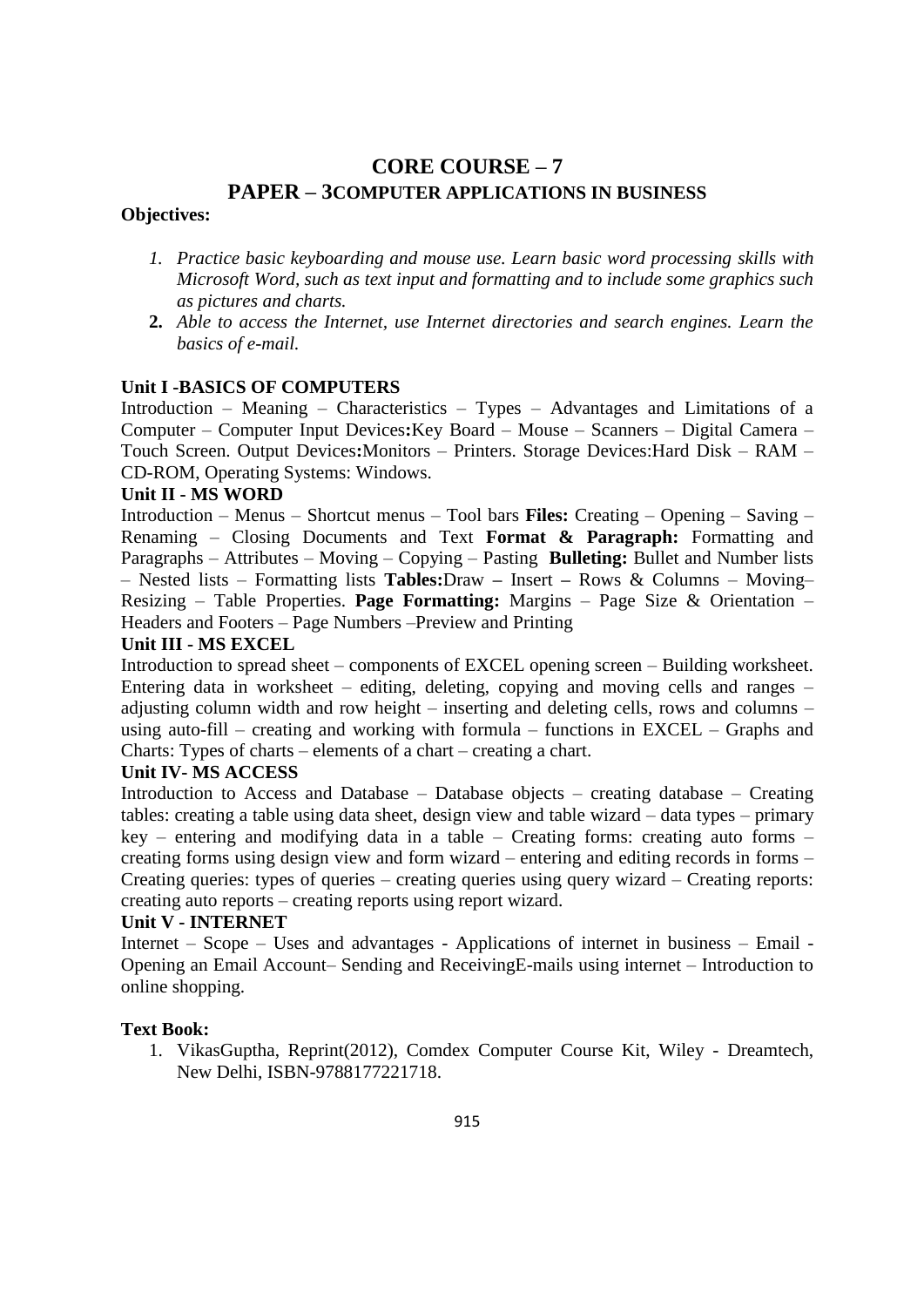#### **Reference Books:**

- 1. S.V. SrinivasaVallaban, "Computer applications in Business", Sultan chand and sons, New Delhi – 110 002 - Third edition – 2006 – reprint 2011.
- 2. Sanjay Saxena, S.Mohan Naidu, Rajneesh (2016) Computer Application In Management, AgarwalAmit K Kashyap&Vikas Publishing House, New Delhi, ISBN –978-93-5259-115-2
- 3. Nasib Singh Gill Handbook of Computer Fundamentals,  $20161$ <sup>st</sup> Edition, Khanna publication,ISBN-9789382609674

## **CORE COURSE – 8 PAPER – 4ORGANIZATIONAL BEHAVIOR**

#### **Objectives:**

- *1. To analyze the behavior of individuals and groups in organizations in terms of the key factors that influence organizational behavior.*
- *2. To analyze organizational behavioral issues in the context of organizational behavior theories, models and concepts.*

#### **UNIT I**

Introduction to Organizational Behavior: Definition, Importance, features, Scope – various approaches to study of OB – Process of Behaviour - Different models of OB - autocratic, custodial, supportive, collegial.

#### **UNIT II**

Group Dynamics – Definition – types of groups - theories of group formation - Formal and Informal Groups – problems of informal groups – group norms – Group cohesiveness – five stages of group development – meaning and nature of group decision making – types – steps – styles – techniques – advantages and disadvantages in group decision making.

#### **UNIT III**

Motivation: Definition, Importance, Motives – Characteristics, Classification of motives - Primary & Secondary motives – nature of motivation – importance of motivation – techniques to increase motivation - Theories of Motivation - Maslow's Theory of need hierarchy - Herzberg's theory – Alderfer's ERG theory. Morale - Definition - factors improving and affecting morale - morale and its relationship with productivity - Morale Indicators.

#### **UNIT IV**

Stress management: Definition - Causes – nature of stress – Sources of stress – Consequences of stress – Managing stress - coping strategies for stress – Individual and organizational approaches.

#### **UNIT V**

Organizational change – Meaning, forces for changes – types of changes – managing planned change - planning, assessing and implementing the change – causes of resistance to change **–** overcoming resistance to change – Organizational development – meaning – characteristics – need – benefits – limitations – steps in OD.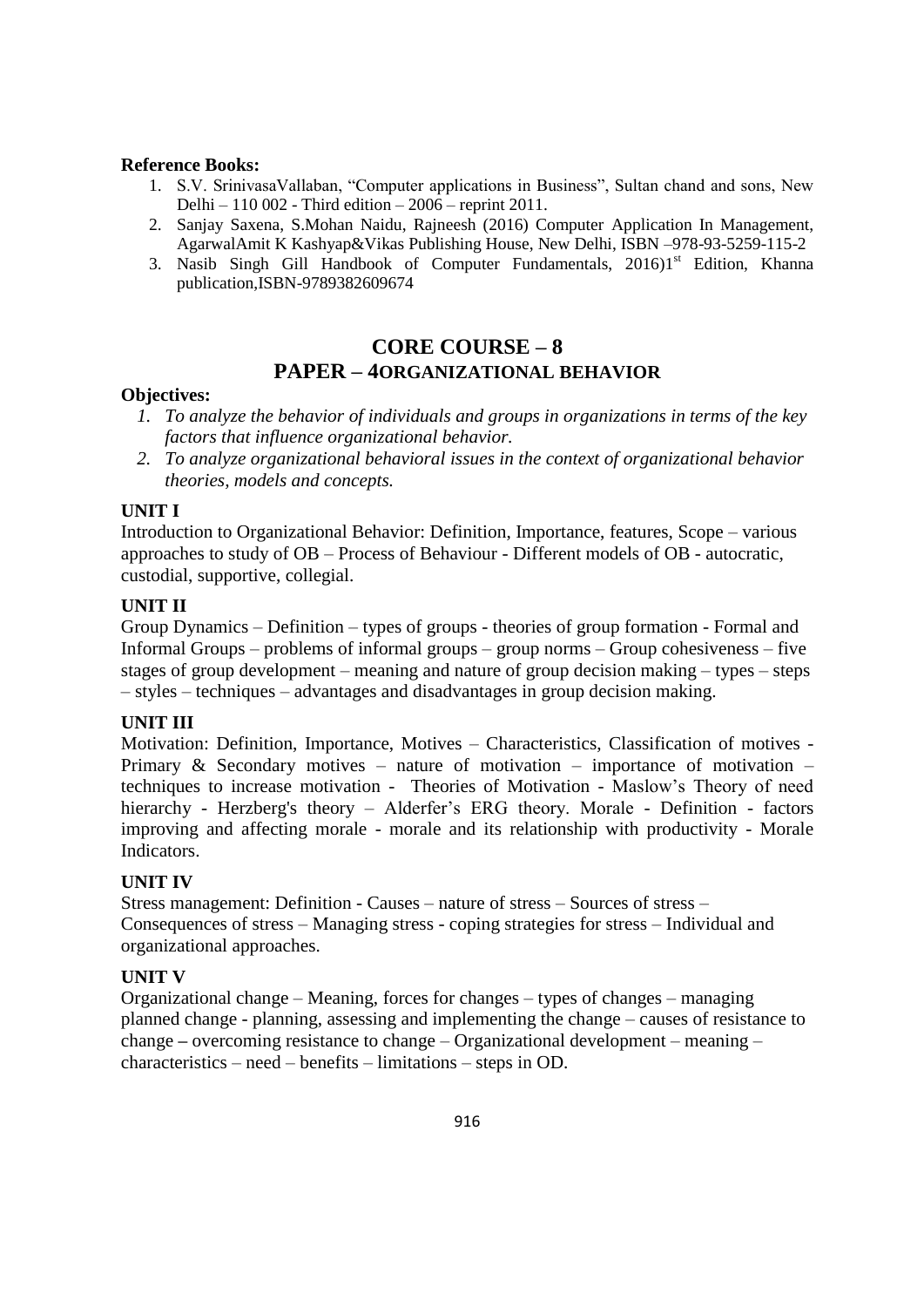## **Text Books:**

- 1. S.S. Khanka OrganisationalBehaviour 4 th Edition (2013) S Chand & Co Ltd, New Delhi. ISBN: [9788121920148](https://www.abebooks.com/products/isbn/9788121920148?cm_sp=bdp-_-9788121920148-_-isbn13)
- 2. K.Aswathappa -Organizational Behaviour  $7<sup>th</sup>$  edition(2007) Himalaya Publishing House, ISBN: 9788183188340
- 3. L.M.Prasad Organizational Behaviour Sulthanchand and sons.

#### **Reference Books**:

- 1. Fred Luthans OrganisationalBehaviour 12th Edition (2010) Tata McGraw Hill, New Delhi. ISBN : 9780073530352
- 2. Prof.P.SubbaRao& Dr. RatnakarMishra OrganisationalBehaviour 1 st Edition (2012) – Himalaya Publishing House, New Delhi, ISBN:9788184885682
- 3. Stephen P. Robbins OrganisationalBehaviour 11th edition (2005) Pearson Education India, New Delhi.ISBN: 9780132834872

## **ALLIED COURSE – 3 PAPER – 5BUSINESS MATHEMATICS**

#### **Objectives:**

*At the end of this course the student will be able to*

- *1. Explain basic methods of Analytical Geometry, Set theory, business calculus, and their basic applications in practice,*
- *2. Discern effects of various types and methods of simple and compound interest account.*
- *3. Connect the acquired knowledge and -skills with practical problems in economics*

## **Unit I - ANALYTICAL GEOMETRY**

Analytical Geometry – Distance between two points in a plane – Slope of a straight line – Equation of a straight line – Point of intersection of two lines – Cost P/O curves – Demand & Supply curves – Break even analysis.

#### **Unit II - SETS**

Sets – Basic concepts- Types – Subsets-Operation on sets –Venn diagram – Laws of sets applications .

#### **Unit III - MATRICES**

Matrices – Basic Concepts – Addition of Matrices – Scalar and Matrix Multiplication-Inverse – Solution of a system of Linear equations-Matrix inversion technique, Crammer's rule.

#### **Unit IV – DIFFERENTIAL CALCULAS**

Differential calculus – Limit – Continuity – Related Variables – Average and Marginal Concept – Differential Co-efficient – Standard Forms – Differentiation: Concept and rules – Higher order derivatives – Increasing and decreasing functions – Criteria for Maxima and Minima – Applications.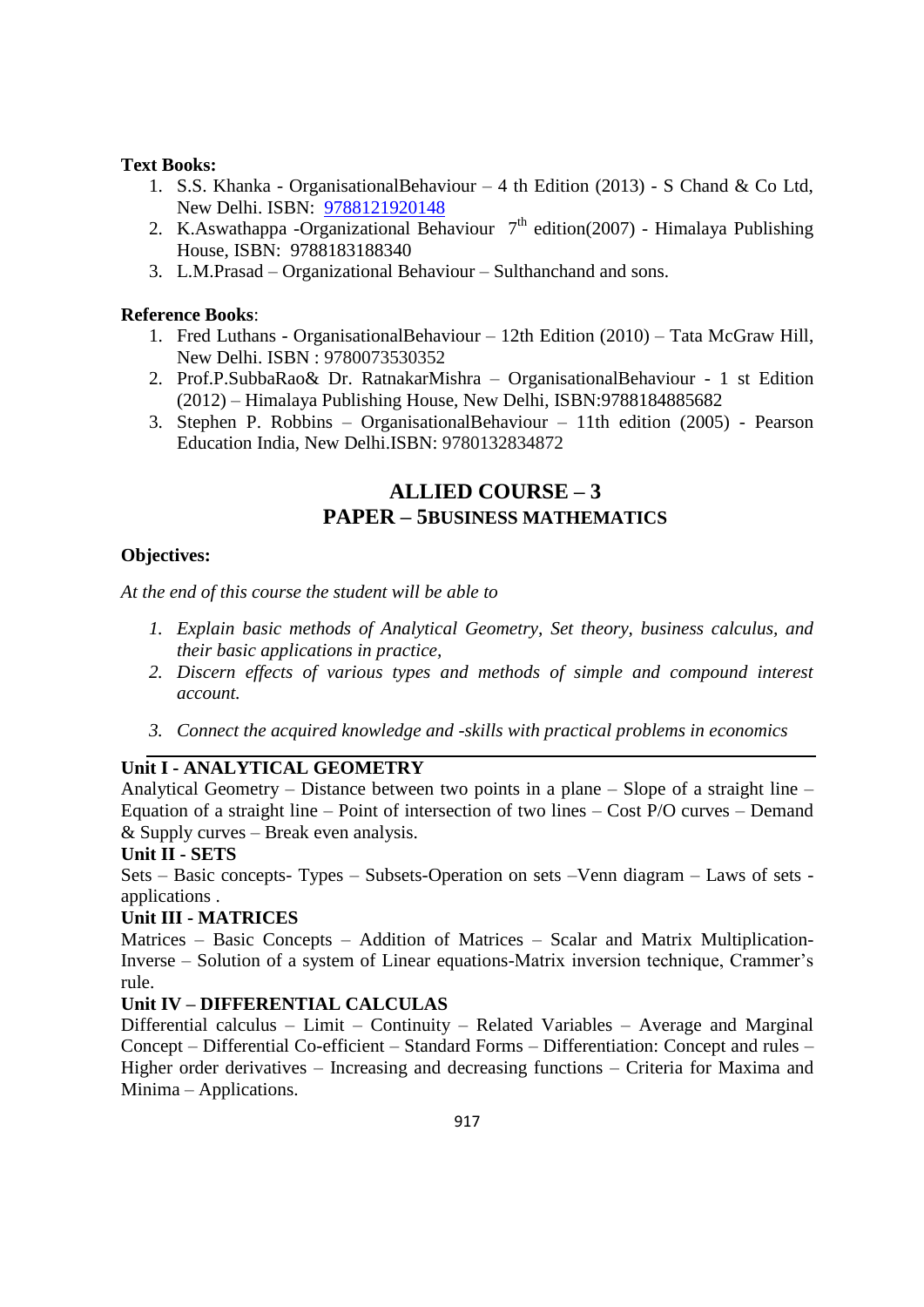#### **Unit V - PERCENTAGES**

Percentages – Discount – Trade Discount – Cash Discount – Simple and compound Interest – True and Bankers Discount.

#### **20% of the Questions must be theory. 80% of the Questions must be problems.**

#### **Text Book:**

**1.** V.Sundaresan, S.D.Jeyaseelan – An Introduction to Business Mathematics – Reprint – 2015– S.Chand and Co., Ltd. ISBN 81-219-1463-9.

#### **Reference Books:**

- 1. D.C.Sancheti, V.K.Kapoor Business Mathematics  $11<sup>th</sup>$  edition Reprint 2014 Sultan Chand and sons. ISBN-978-81-8054-538-2.
- 2. JK. Sharma –Business Mathematics Theory And Applications- 2009 ANE Books 13<sup>th</sup> Edition – ISBN-978-8180521836

## **Skill Based Course I PAPER – 6 PRESENTATION SKILLS**

**Objectives:** To enable the students improve their interpersonal skills, in communication through effective presentation.

**Unit I:**Presentation - Meaning – Importance – Preparing your presentation. Guidelines for effective Presentation – Steps in making successful Presentation.

**Unit II:** Presentation Skills – Introduction – Planning a presentation – Factors affecting Presentation Skills – Strategies to overcome

**Unit III:** Presentation Material – Need and Importance – Advantages and Disadvantages of Materials. Articles – Precautions in the use of Presentation Materials.

**Unit IV:** Knowing your audience – Role of Audience in Presentation – Presentation Skills – Meaning – Presentation skills to meet the need of the Audience.

**Unit V:** Power point Presentation – Role and Significance – Creating a Presentation – Do's and Dont's in your Power point Presentation.

#### **Text and Reference Books :**

1.Steve Mandel, Effective Presentation Skills, Viva Books Private Ltd., New Delhi.

2. Jenifer Rotondo, Mike Rotondo.J.R., Skills of Managers, Tata McGraw –Hill.

3. Michael Stevens, How to be better at Giving Presentation, Kogan Page Private Ltd.

4. Sandy Mc Millan, How to be a better communicator, Kogan Page Private Ltd.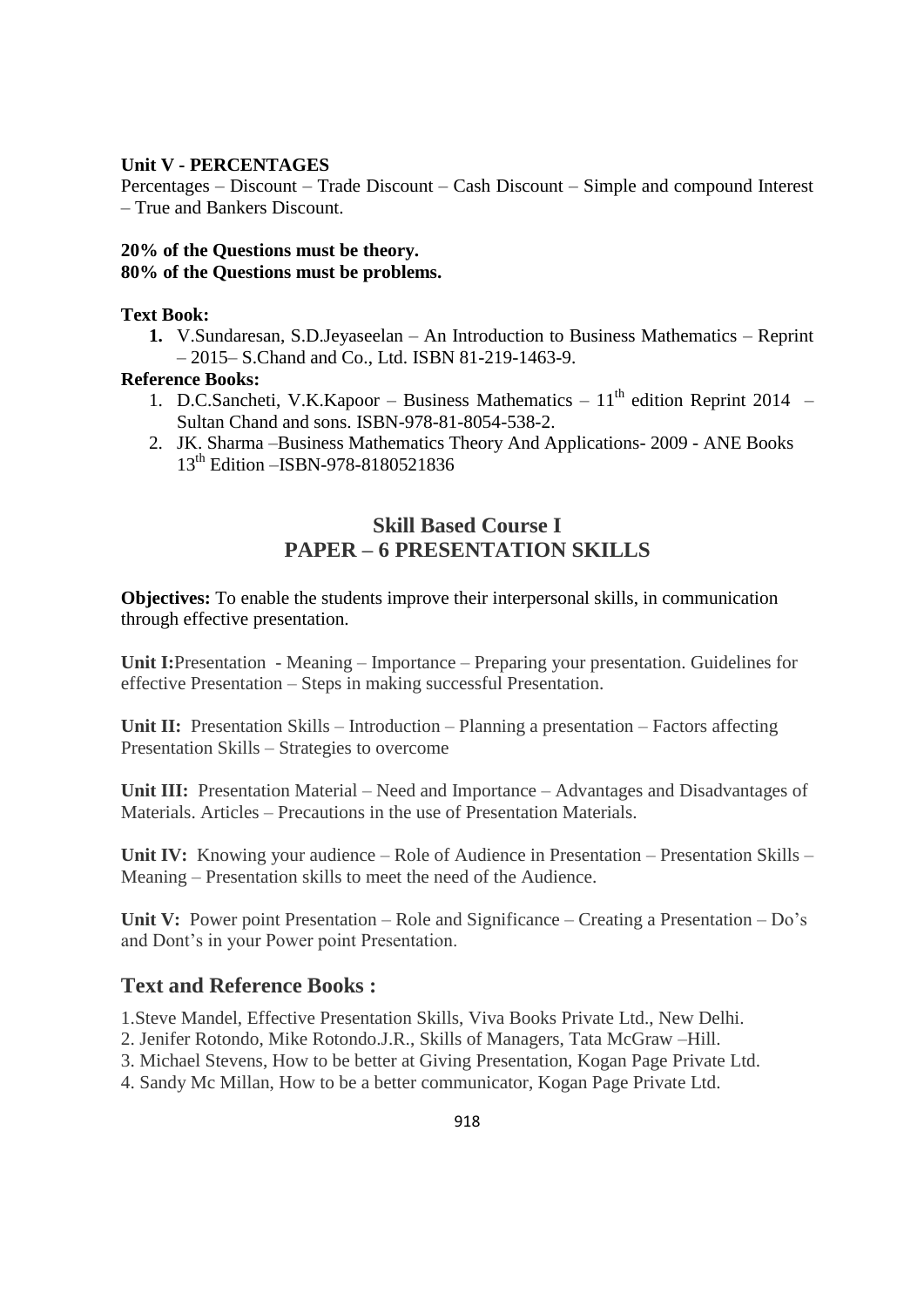## **Skill Based Course II PAPER – 7 PERSONALITY DEVELOPMENT**

#### **Objectives:**

*To develop student's personality through learning of personality traits, self confidence, self management and transactional analysis.*

**Unit I: Managerial Personality :**Definition of personality – basics of personality – determinants of personality – development of personality – theories of personality.

**Unit II: Personality Traits :**Definition – Nature and importance of perception. Factors influencing the perception, Factors influencing the perception.

**Unit III: Self Development :** Self-awareness – self-confidence – mnemonics – goal setting – time management and effective planning. Human growth and behavior.

**Unit IV: Self Management :**Stress management – meditation and concentration techniques – self hypnotism – self acceptance and growth.

**Unit V: Transactional Analysis:**Id – Ego – Super ego – Transactions – Life position – winners and losers – Interpersonal Relation.

#### **Text Book:**

1. J.M.Patel, Personality Development, Vista Publisher, Mumbai – 400 001

#### **Reference Books:**

- 1. S.P.Sharma, A youngster guide to Personality Development, V& S Publishers, F-2/16, Ansari Road, Daryaganj, New Delhi-110 002
- 2. B.Elizabeth and Hurluck, Personality Development, McGraw Hill, New Delhi.
- 3. S.R.Khan, Personality Development, Readers Delight, 12-H, New Daryaganj Road, Opp. To Kotwali, New Delhi-110 002.

## **SEMESTER – IV CORE COURSE – 9 PAPER – 1 INDUSTRIAL LAW**

## **Objectives:**

*To provide Information to the students about industrial legal provision in India through studying Factories Act, Employment Act, Payment by wages Act, Workmen compensation Act and Payment of bonus Act.*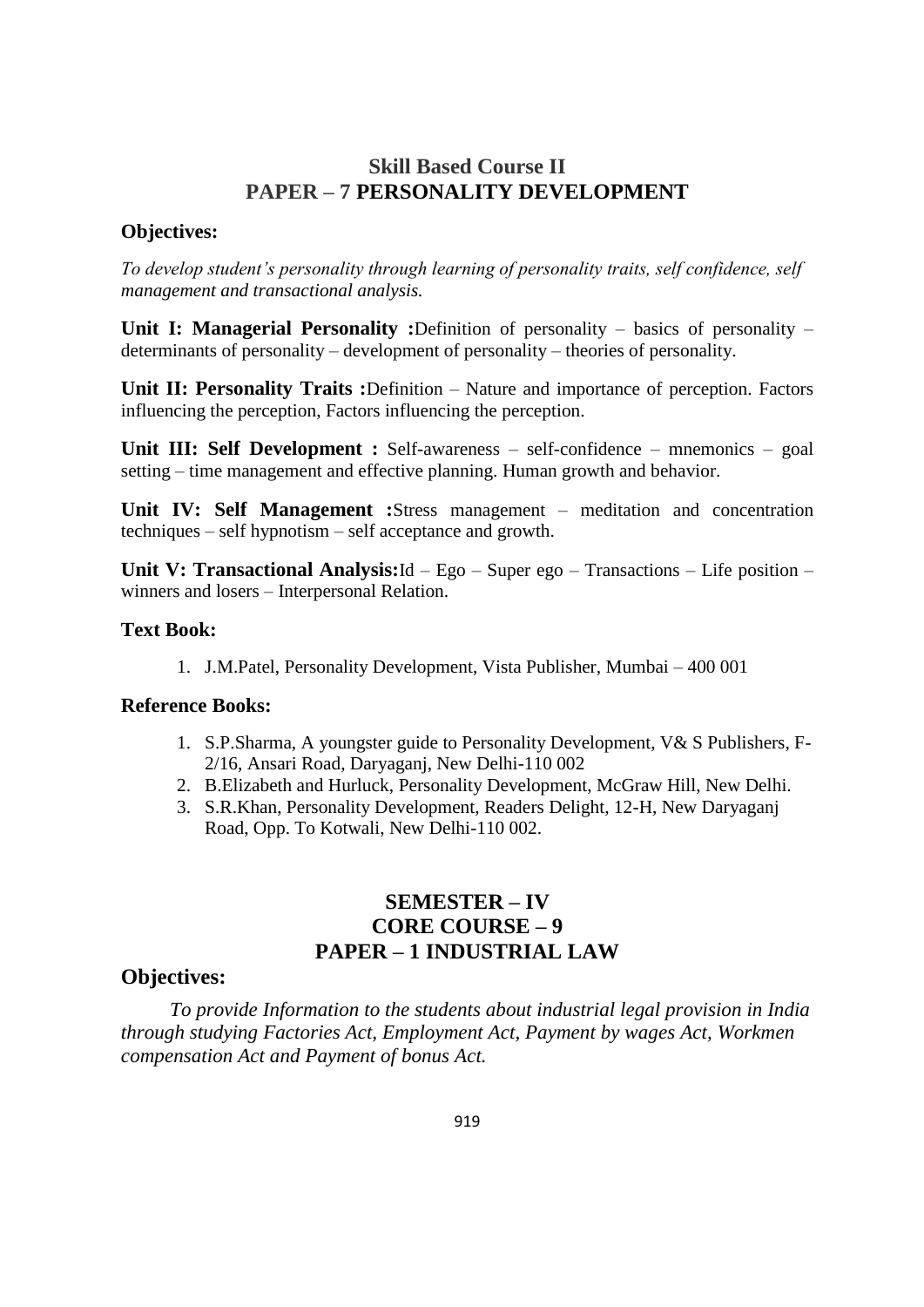**Unit I:Factories Act**, 1948 Definition - Inspecting Staff – Health – Safety – Welfare - Working Hours of Adults – Holidays – Employment of Young persons and women – Annual leave with wages. Objects of Industrial Disputes Act – Definition of Industrial Dispute – Grievance Settlement Authorities – Conciliation machinery – Procedure. Power and Duties of Authorities – Reference of Disputes to Boards, Courts or Tribunal. National Tribunal – Strikes, Lock out, Lay-off-Retrenchment – Unfair Labour Practices – Penalties.

**Unit II: Industrial EmploymentAct**, 1946 & Trade Unions Act, 1926. Definition of staying orders – Submission and Draft of Standing orders – Certification of Standing Order – Definition of Trade Union – Cancellation of Registration and Appeal – Amalgamation and Dissolution – Penalties.

**Unit III:Payment of Wages Act** – Definition of Wages – Rules of Payment of wages – Deductions – Inspectors – Fixation and Revision of wages – Advisory Boards – Safeguards in Payment of Minimum wages. A Definition of Gratuity – Payment of gratuity – Forfeiture of gratuity – determination of recovery of gratuity – employees provident fund Scheme – Pension Scheme – Employees Deposit linked Insurance Scheme – Administration of the Scheme – Scope and Coverage of Maternity Benefits.

**Unit IV:Workmen's Compensation Act**, 1923. Definition – Scope and Coverage – Rules regarding workmen's Compensation – Amount of Compensation – Distribution of Compensation – Enforcement Act.

**Unit V: Payment of Bonus Act**& Apprentices Act, 1969. Meaning of Bonus – Definition – Eligibility for Bonus – Disqualification for bonus – Consumer Protection Act.

#### **Text Book:**

- 1. Elements of Mercantile Law N.D.KapporChand& Sons.
- 2. Indian Mercantile Law Davar.

**Reference :** All Bare acts

## **CORE COURSE – 10**

#### **PAPER – 2 MARKETING MANAGEMENT**

#### **Objectives:**

*On the successful completion of the course, students will be able to*

- *1. Understand the basics concepts of marketing*
- *2. Remember the key areas in marketing*
- *3. Analyze the trends in marketing environment*

#### **UNIT-I**

Introduction- definition, significance and objectives of marketing. Marketing concepts and approaches to the study of marketing. Marketing mix, functions of marketing executive,- Market segmentation: importance and basis of market segmentation, targeting and positioning.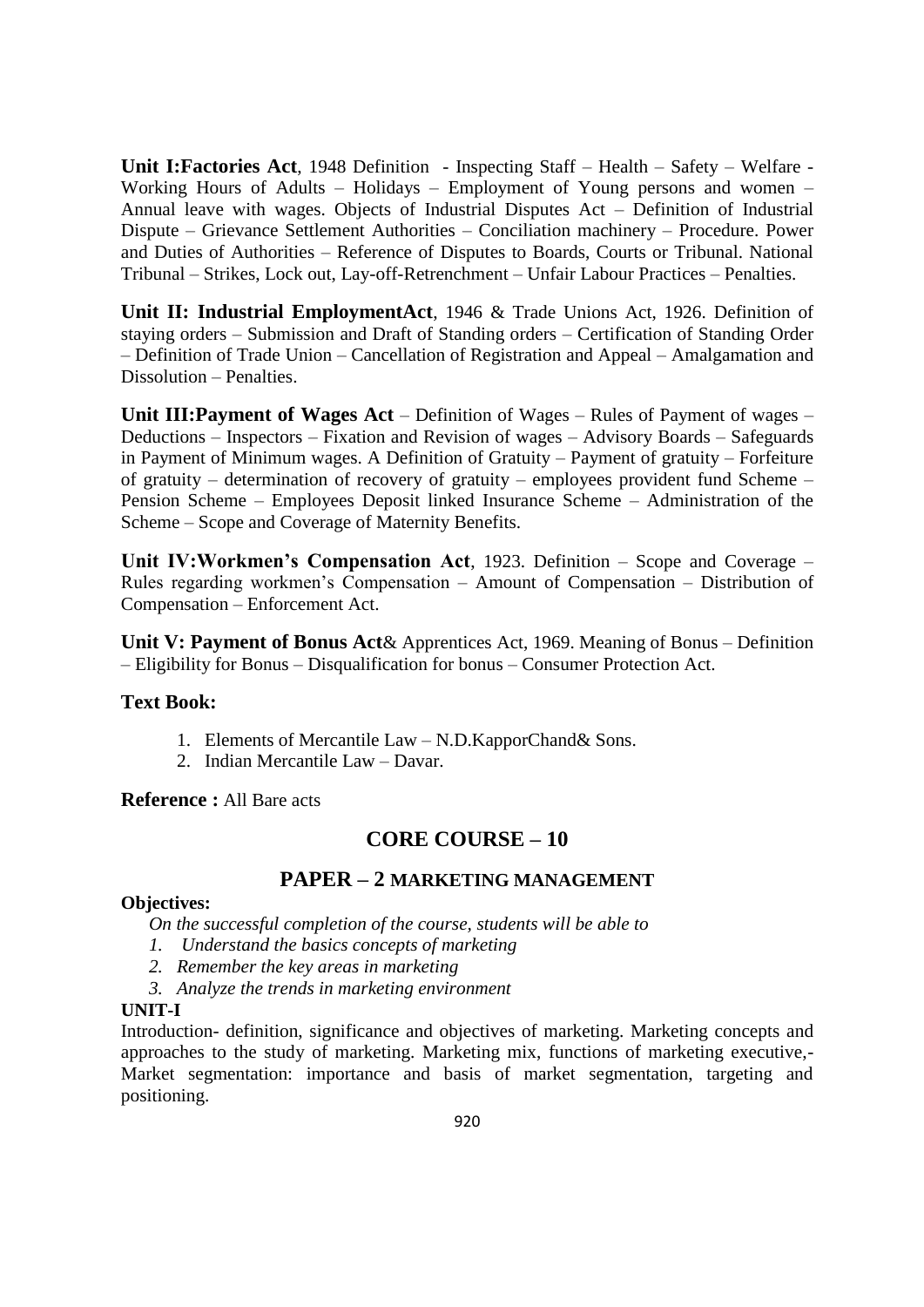## **UNIT-II**

The product- meaning- Importance of product management- Innovation – Development of new products.- Product mix and product line. Concept of product life cycle - Branding and Packaging, Labeling, Trademark and Warranties.

## **UNIT-III**

The Price- Meaning and Importance of price.Pricing objectives; factors influencing price determinations- Pricing policies and strategies.

#### **UNIT-IV**

Physical distribution- Significance, objectives and elements of physical

distribution.Importance of physical distribution management.The effective use of physical distribution- marketing channels- importance- selection and evaluation of channels**.**

## **UNIT-V**

Promotion- Purpose of sales promotion – Major decision in sales promotion- tools of sales promotion-consumer promotion- trade promotion- sales force promotion- developing the sales promotion program- pretesting- implementation and control- evaluation- Growth of sales promotion in India.

#### **Text Books:**

1. Gupta C.B & Nair Rajan(2016), Marketing Management, Sultan Chand&sons ltd, New Delhi, ISBN-978-93-5161-083-0.

#### **Reference Books:**

- 1. Philip Kotler (2015), Marketing Management, Prentice-hall of India Ltd, New Delhi, ISBN- 13: 978-0133856460.
- 2. Ramaswamy V.S &Namakumari. S (2010), Marketing Management Global Perspective – Indian context, Om Books, Chennai, ISBN - 9780230637290
- 3. S.H.H Kazmi (2007), Marketing Management, Excel Books, New Delhi, ISBN: 8174465421

# **CORE COURSE – 11 PAPER – 3 MANAGEMENT ACCOUNTING**

#### **Objective:**

To enlighten the students on various functions of accounting management and practices.

## **UNIT I**

Management Accounting – Meaning, nature, Functions, advantages and disadvantages of Management Accounting, Differences between Management Accounting and Financial accounting - Financial statement Analysis – comparative, common size and Trend Percentages.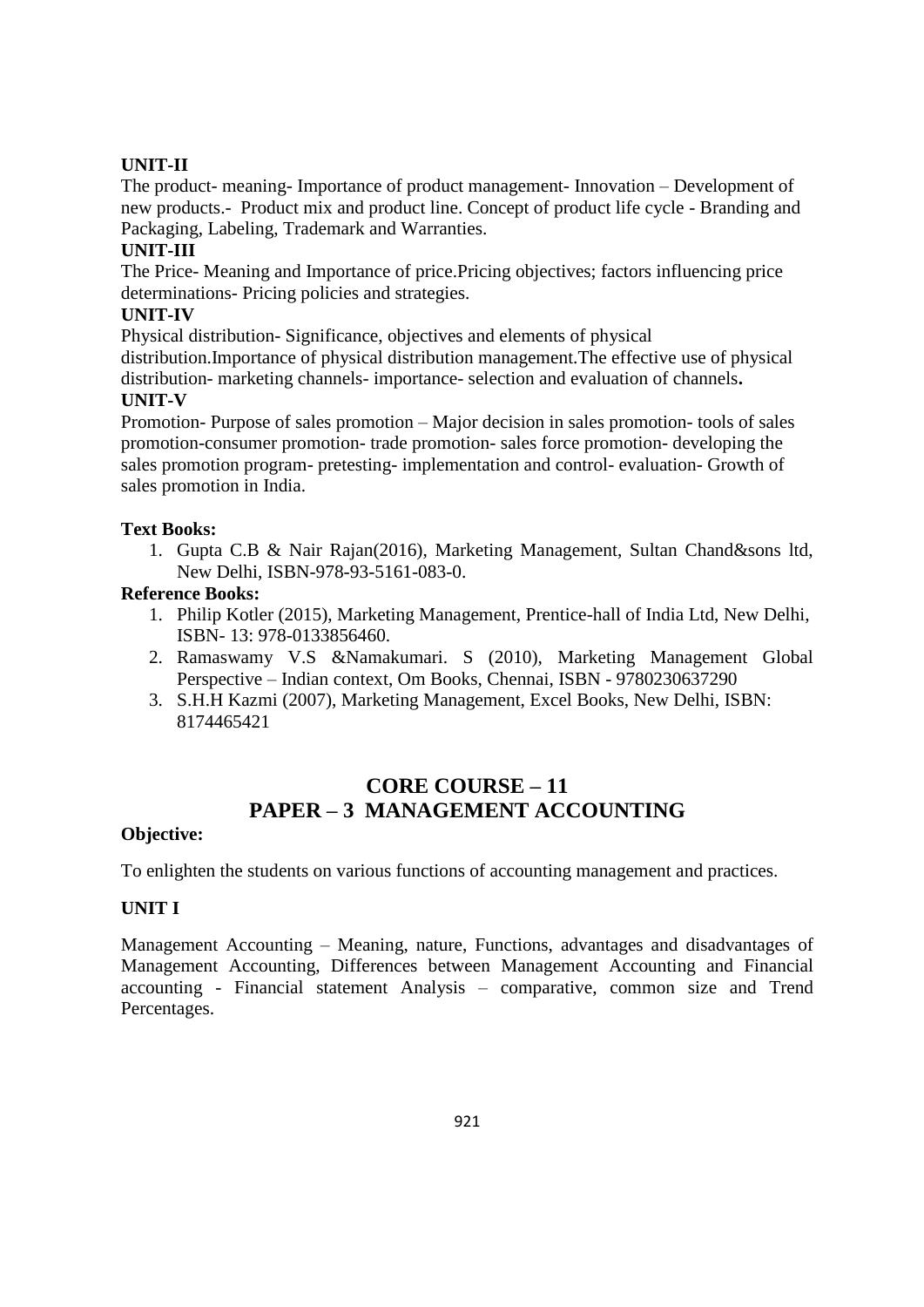#### **UNIT II**

Ratio Analysis – Meaning - Merits and demerits – Classification of Ratios – Solvency Ratios - Profitability Ratios - Turnover Ratios and financial Ratios. (Problems only)

#### **UNIT III**

Fund Flow Statement – Meaning, merits and demerits – Preparation of fund flow statement

(Problems only) – Cash flow statement.

#### **UNIT IV**

Marginal costing – Meaning, merits and demerits - Break – Even Analysis – Assumptions profit volume Ratio – Margin of safety – Fixation of selling price - Make or Buy decision – Key factor - Maintaining a desired level of profit (Simple problems only).

#### **UNIT V**

Budgetary control – Meaning – Objectives - Merits and demerits – Classification of budgets –Sales budget – Production budget - Cash Budget - Flexible Budget and Master Budget.

**Note:** 60% marks for problems and 40% marks for theory.

#### **TEXTBOOKS**

Management Accounting- R.S.N.Pillai and Bagavathi, S.Chand& Company Pvt Ltd Reprint edition 2013.

#### **REFERENCE BOOK**

- 1. Management Accounting by Dr.T.Ramasamy Gold Books publishing House, First edition, 2011.
- 2. Management Accounting by M.A.Sahaf, Vikas publishing house pvt Ltd Third edition, 2013.
- 3. Accounting for Management Dr.V.R.Palanivelu University Science Press Third Edition  $-2017$ .

## **CORE COURSE 12**

## **PAPER - 4 HUMAN RESOURCE MANAGEMENT**

**Objective:***The aim of this subject is to highlight the importance of HRM in an organization*  and to make the effective use of the workforce through proper direction of the *organizational factors.*

**Unit I** : Human resource management – meaning and definition – objectives –scope – functions. Human resource planning –definition –objectives –need and importance –human resource planning process.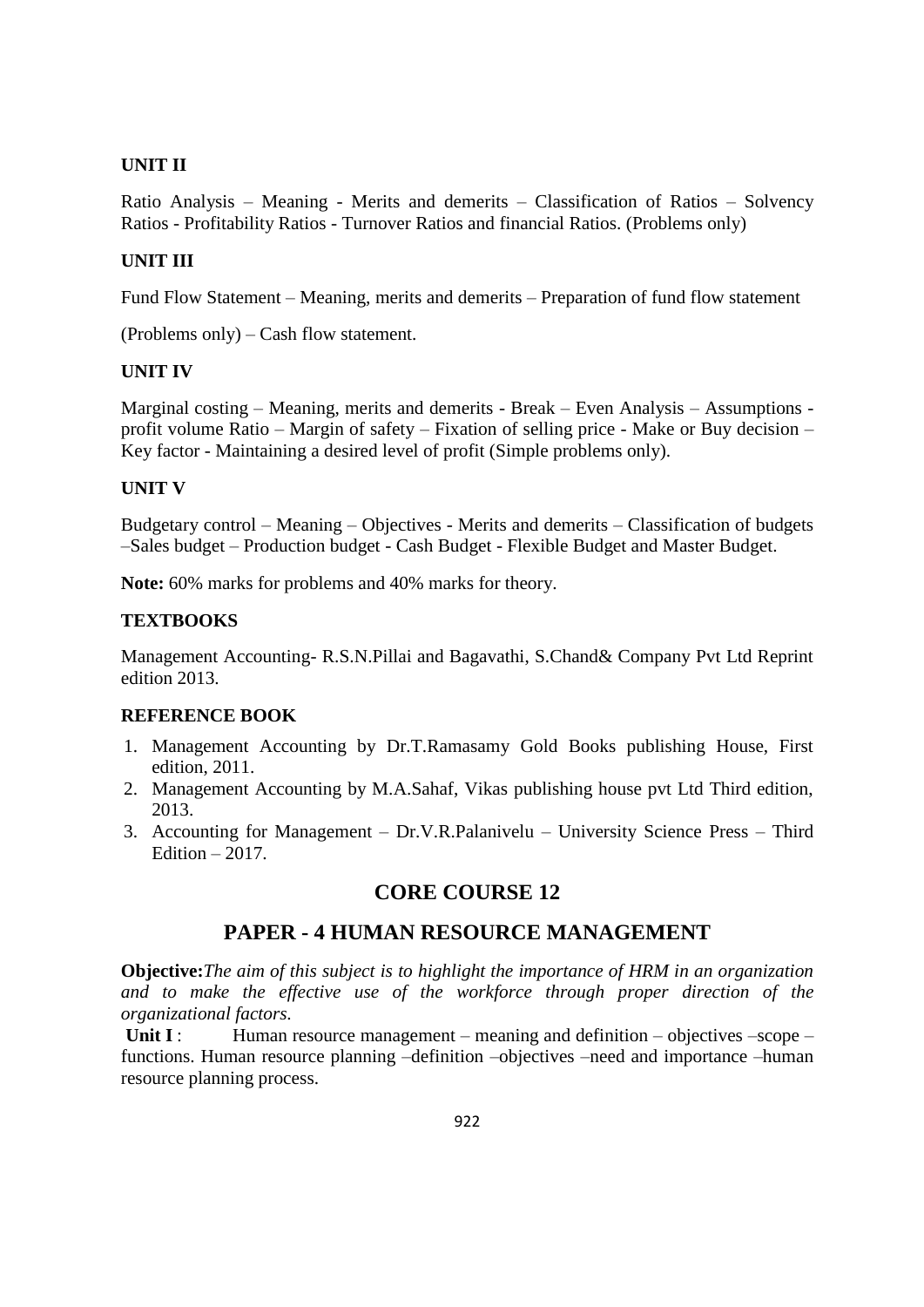Unit II : Job analysis, job description, Job specification and job evaluation recruitment –factors affecting recruitment –sources of recruitment --recruitment process. Definition of selection –selection methods and process –placement Induction.

Unit III : Definition of training –need and importance –steps in training programme —types of Training –Training methods. Wage and salary administration – components –methods of wage payments.

Unit IV : Performance appraisal –meaning and methods of performance appraisal—definition and objectives of workers participation in management—forms and advantages.

Unit V: Industrial relations and Grievance handling –concept –scope ,objective and importance –causes for poor industrial relations –Remedies ,meaning of Grievance –causes –sources of Grievance procedure –essentials of sound Grievance procedure.

## **Text book:**

1. Human Resource Management –S.S.KHANKA S.CHAND

#### **Reference books:**

- 1. Personnel Management –SubbaRao.
- 2. Human Resource Management –ShasiK.Gupta& Rosy Joshi –Kalyani Publishers.
- 3. Personnel management & Industrial Relations –Tripati&Reddy Himalaya publishing House.

#### **ALLIED COURSE – 4 PAPER – 5 BUSINESS STATISTICS**

#### **Objective:**

*To inculcate the knowledge of Statistics and its application in the field of Business.*

#### **Unit I**

Introduction to statistics - Definition - Nature & uses of statistics in business - Limitations of statistics - Methods of collection of data - Classification and tabulation - Types of classification - Formulation of frequency distribution - Tabulation –Types - Diagrammatic & graphical representation - Bar charts - Pie diagrams - Line graphs - Histogram - Frequency polygon - Ogives - Limitations of diagrams & graphs.

#### **Unit II**

Measures of central value - Arithmetic mean - Median - Mode - Geometric mean - Harmonic mean - Relationships among the average - Limitations of average.

#### **Unit III**

Measures of Dispersion - Meaning & Purpose of dispersion - Absolute & relative measure of variations - Range - Quartile deviation - Mean Deviation - Standard Deviation - Coefficient of variation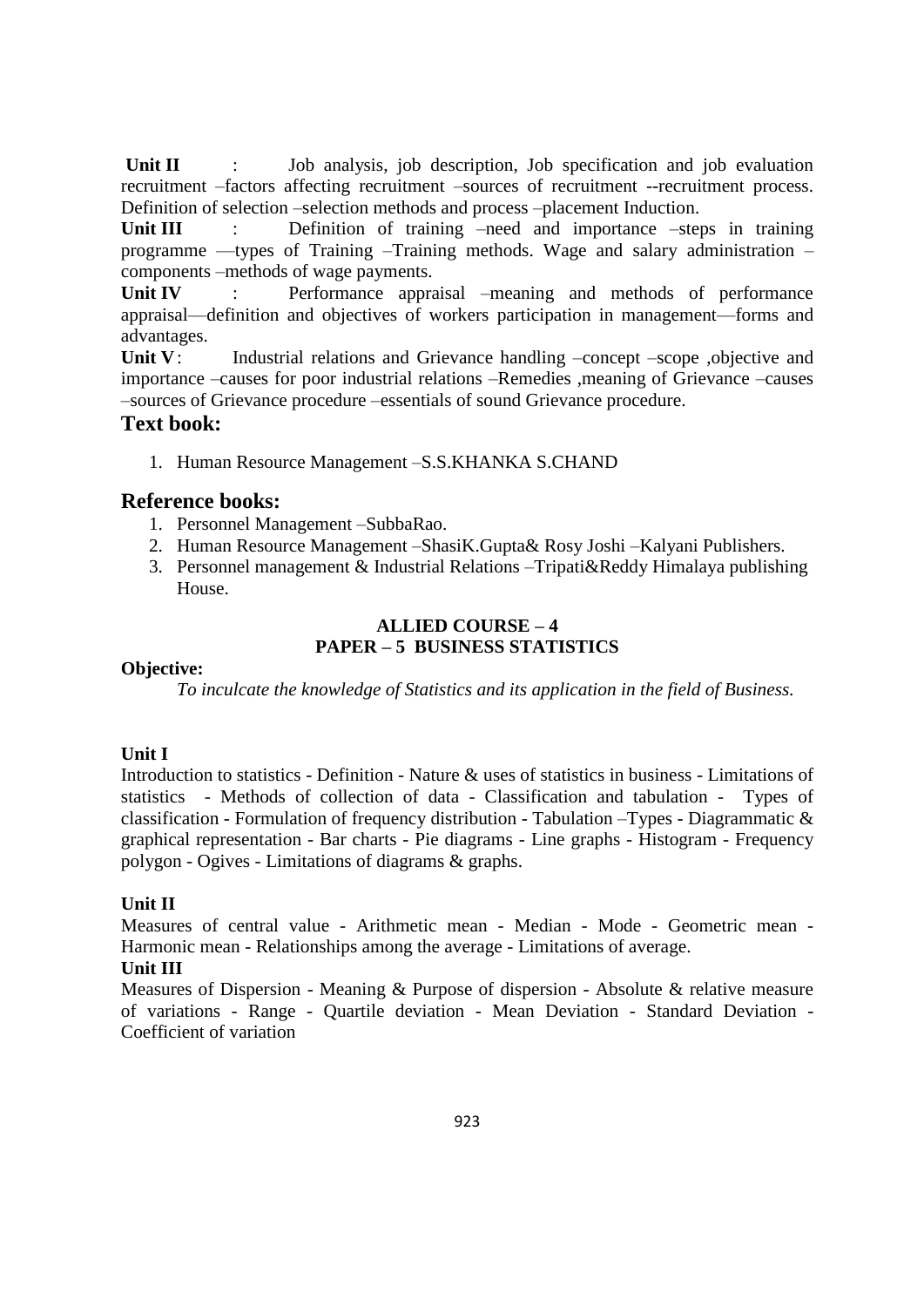#### **Unit IV**

Correlation analysis - Definition - Types of Correlation - Methods of studying Correlation - Scatter diagram - Karl Pearson's coefficient - Concurrent deviation - Methods of least squares - Rank correlation - Regression analysis - Definition - Use - Regression equations. **UNIT V**

Index Numbers: Concepts and Applications – Uses of Index Numbers- Methods of construction of Index Numbers- Unweighted-Weighted-Laspeyre's, Bowley's, Fisher's and Marshall edgeworth Index numbers (Price Index only) -Tests for Perfection-The chain Index numbers- Limitations of Index Numbers.

#### **20% of the Questions must be theory. 80% of the Questions must be problems.**

#### **Text Books:**

1. Dr. S.P. Gupta, Dr. M.P.Gupta, 2017, Business Statistics–Eighteenth Edition –Sultan Chand and sons, NewDelhi.ISBN:978-93-5161-012-0

#### **Reference Books:**

1. Dr. S.P.Gupta, 2017, Statistical Methods, Forty Fourth Revised Edition – Sultan Chand and Sons, New Delhi.ISBN: 978-93-5161-028-1 R.S.N.Pillai and Bagavathi, 2016, Statistics: *Theory and Practice* – 8<sup>th</sup> Edition – S.Chand and Co., Ltd., ISBN: 978-93-525-3309-1.

## **SKILL BASED COURSE - 3**

## **Paper - 6 INTERVIEW SKILLS**

**Objective :** *The aim of this subject is to assist students in developing employability skills and personal qualities related to training and sustaining employment opportunities.*

Unit I: Elements of interview –Oral ,Observational, face to face, Conversational Personal evaluation, Pre interview stage : self assessment ,Factors considered in selecting a company factors in choosing a job for applying certificate arrangements

Unit II: Preparing for interview : Dress Code, need for punctuality, Avoiding tensions and nervousness, Qualities observed during the interview

Unit III: Attitude formation –reasons for negative attitude, components, functions and developing positive mental attitude

**Unit IV** : Territories and zones –Territorial gestures, expectancy. Understanding attitudes by body gestures,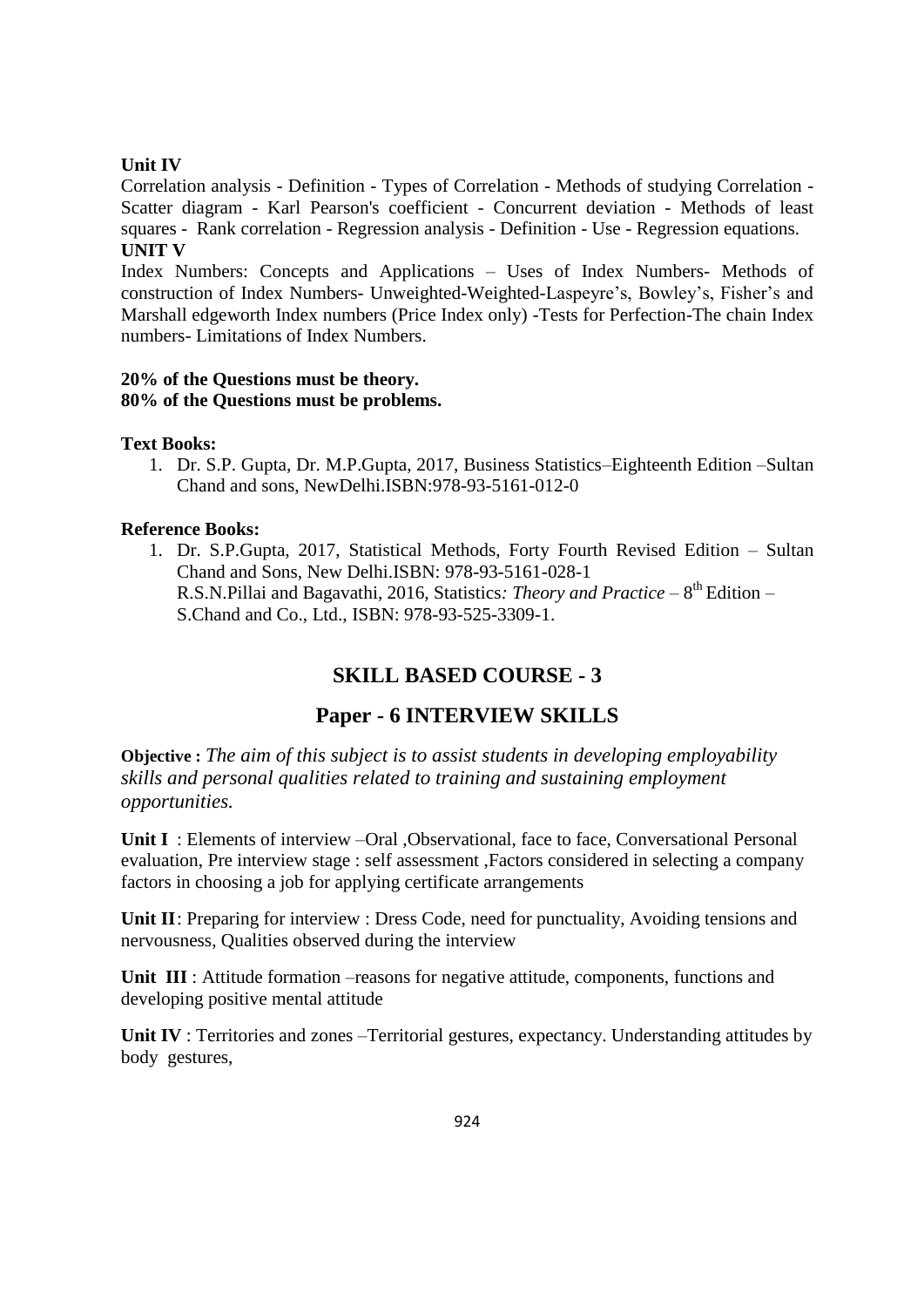**Unit V**: Gestures and their –Palm Gestures and smiling gestures. Hand and arm gestures, Leg Gestures, Pointers, Courtship gestures

#### **Text Books :**

- 1. Vinay Mohan "Understanding Body Language" PustakMahal publications.
- 2. Diane Berk "Preparing for interview", Viva Books Pvt. Ltd.

#### **Reference Books:**

- 1. ShalibniVarma "art of reading gestures and posture ", S. Chand  $\&$  Co
- 2. Allasn Pease "How to read others thoughts ", Sudha Publications, New Delhi
- 3. Farhatullah "Planning Career in  $21<sup>st</sup>$  Century Job Market "-Boston Publishers.
- 4. Sudhir Andrews "How to succeed Interviews "- Tata Mc Graw Hill Company.

## **SKILL BASED COURSE- 4 PAPER- 7 SALESMANSHIP**

**Objective:***The aim of this subject is to create awareness on product knowledge, knowledge of prospective buyers and all the market efforts of an enterprise through personal selling.* **Unit I** : Salesmanship –Introduction—Personal selling—Definition—Nature of salesmanship—Importance of salesmanship –scope of salesmanship.

**Unit II**: Salesman—Essential elements of a successful salesman-Qualities of a salesman – Types of selling jobs—Classification of salesman.

**Unit III** : Knowledge of products: Importance of product knowledge—Buying motives – Types—Importance.

**Unit IV** : Knowledge of customers –classification of customers –selling process. **Unit V**: CRM—Meaning and significance - Types –CRM process—Benefits.

## **Text books:**

1. BholanathDutta and Dr. Girish.C. – I edition – 2011-Himalaya Publishing House.

## **Reference Books:**

- 1. How to Develop Personality and MittalAgarwal
- 2. How to Develop Effective Presentation Prakash shah.
- 3. Steps to Success –CHIKSHU.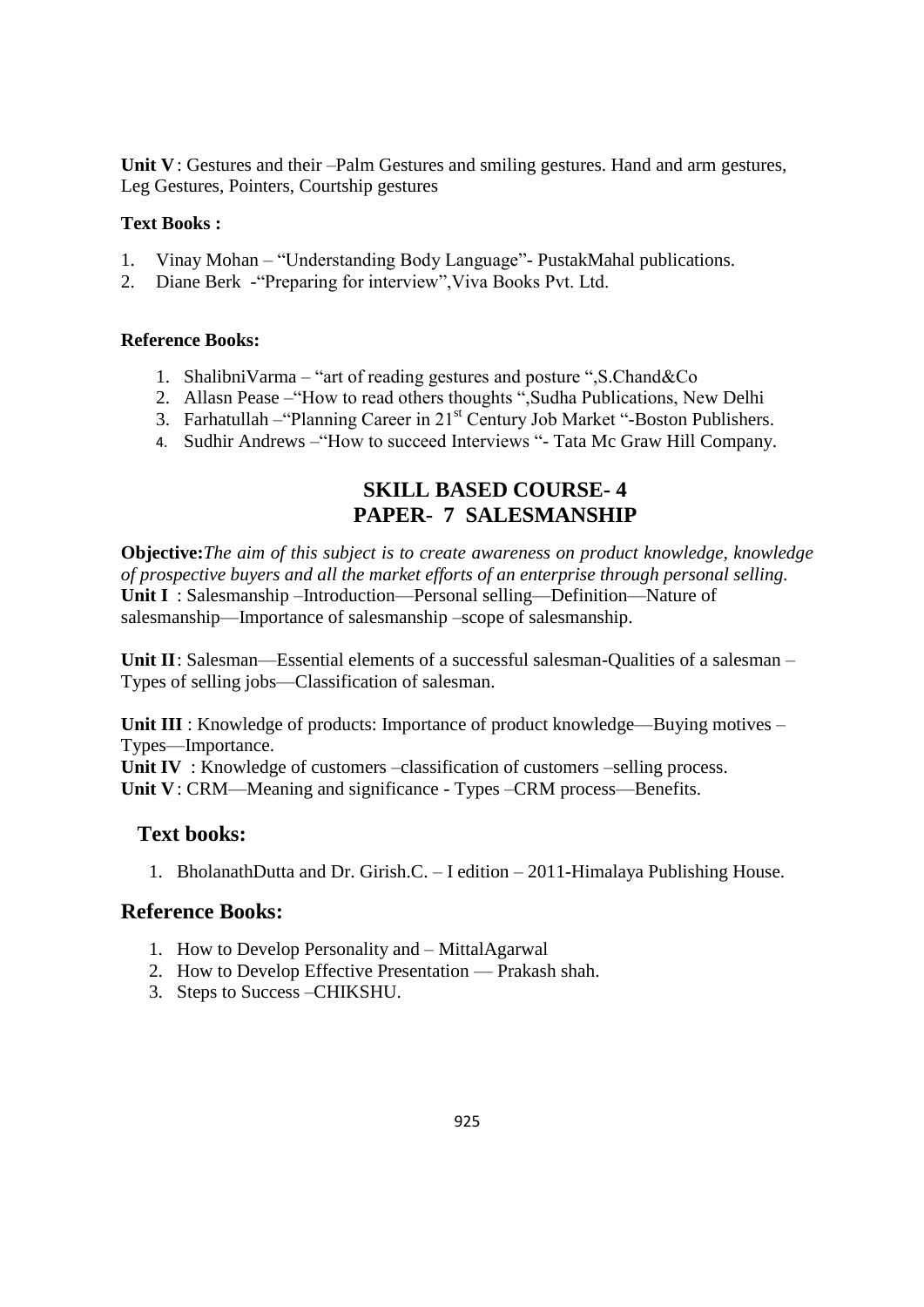## **CORE COURSE 13 PAPER –1 OPERATIONS MANAGEMENT**

## **Objective:**

*This course aims to impart the fundamental concepts of Production and Operation Management concepts and principles in detail.*

#### **Unit I**

Operations Management – Meaning, objectives, functions – Types of Production Systems – Plant Location – Factors affecting plant location – Selection of site - urban, rural, or suburban areas, industrial estates – advantages and disadvantages.

## **Unit II**

Plant layout – Introduction – features of a good plant layout – factors affecting the plant layout decisions – Material flow system – Types of plant layout – Material handling – Principles, importance, advantages of good material handling system - Types of material handling equipments.

#### **Unit III**

Purchasing – Introduction, meaning, objectives, principles – Purchasing procedure – Centralized vs Decentralized purchasing – advantages and disadvantages –Purchasing manual – Stores management – introduction - functions of stores – stores organization – stores records – issue of materials – replacement of materials.

#### **Unit IV**

Work study – Definition, meaning, purpose – Method study – introduction, and procedure – charts: outline process charts, flow process charts, two handed process chart - Time study – introduction - procedure – methods of time study.

#### **Unit V**

Quality –Introduction - Meaning - Definition – Importance of quality – Quality control charts  $(X,R,p,C)$  – Plant maintenance – Types – merits and demerits.

#### **Text Book**:

1. S.A. Chunawalla, D.R. Patel, 2008, Production and Operations Management– Seventh Revised Edition Himalaya Publishing House pvt. Ltd., Mumbai - 400 004.

#### **Reference Books:**

- 1. B.S.Goel, 2011, Production Operations Management, Third edition PragatiPrakashan - **ISBN-10:** 9350061856/**ISBN-13:** 978-9350061855
- 2. R. Panneerselvam, 2012, Production and Operations Management  $-3<sup>rd</sup>$  Edition -Prentice Hall India Learning Private Limited - **ISBN-10:** 812034555X / **ISBN-13:** 978-8120345553
- 3. K.Aswathappa and K.ShridharaBhat, 2016, Production and Operations Management-Second Revised Edition, Himalaya Publishing House, Mumbai - **ISBN:** 935051432X **ISBN-13:** 9789350514320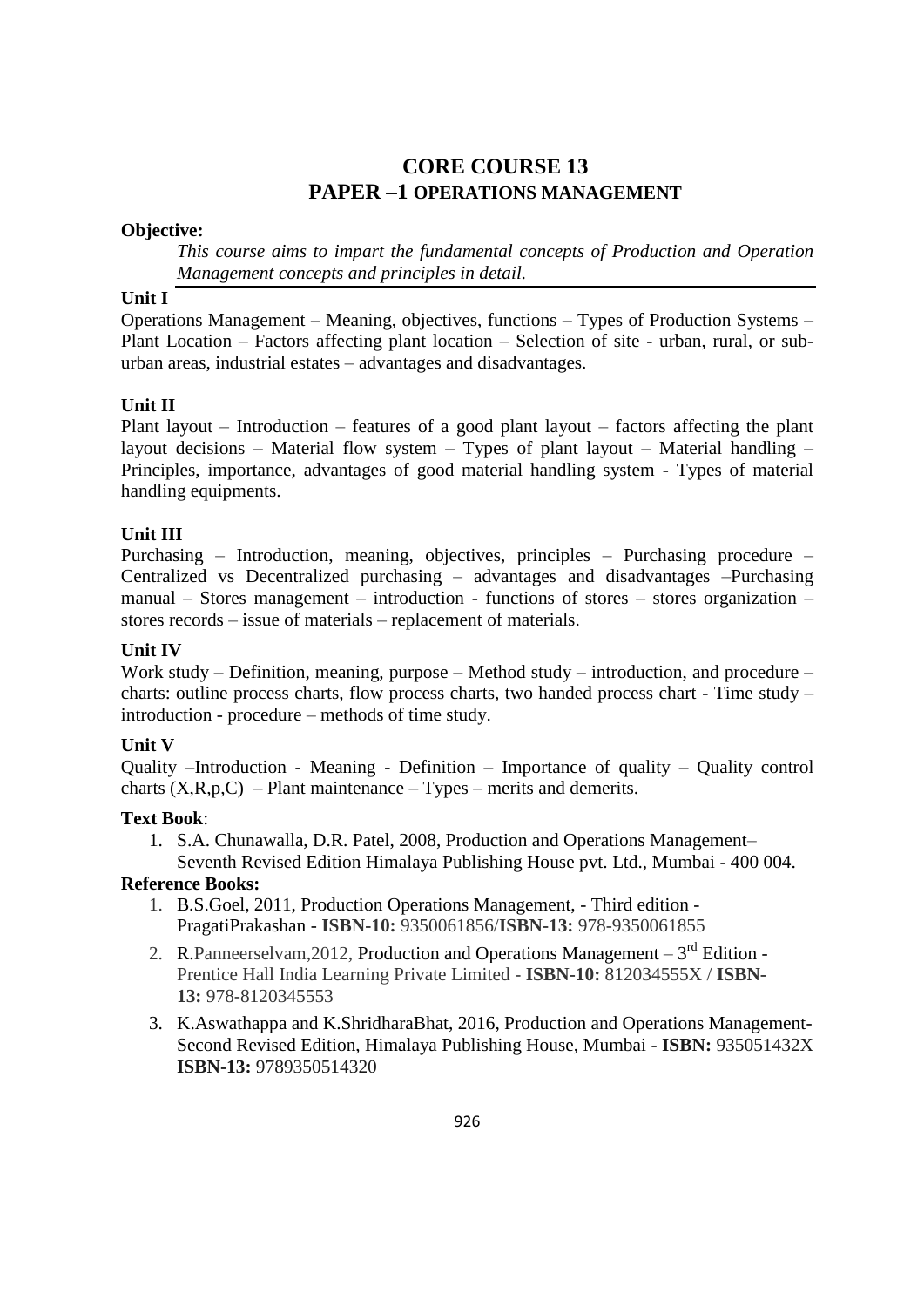## **CORE COURSE 14**

## **PAPER – 2 ADVERTISING MANAGEMENT**

**Objectvie:***To enable the students to gain insight about the various issues related to advertising and how it effectively used in the overall scheme of things by an organisation*.

**Unit I :** Advertisement: nature, scope and importance to modern marketing. Classification and types.Role in the national economy.Social and economic aspects.Ethics and social responsibility-advertising in marketing mix-marketing concept-advertising decisions-types of advertising.

**Unit II**: Advertising Media- types - characteristics, merits and limitations. Media scene in India- types of media- press and broadcasting. Outdoor and other media scheduling- media options.

**Unit III:** Construction of an Advertisement- visualization- copy- Basic Approaches to copy writing- types of copies- types of headlines- types if illustrations- types of layout- principles governing copy writing.

**Unit IV:** Advertising Agencies- importance, Role and functions. Organizational structure-Advertising Department-Agency Commission and fee- Type of Advertisement Agencies.

**Unit V**: Advertising Budget and Expenditure- Advertisement appropriation- Method and current practices- Evaluation of Advertisement Effectiveness.

#### **Text book:**

Advertising Theory and Practice, Chunawalla, kumar, Sethuia, Subramanian, suchau, Himalaya publishing House, Mumbai

#### **Reference Book:**

Advertising Managemt, Batra, Myers,&Aaker,Prentce Hall of India, New Delhi.

## **CORE COURSE 15 PAPER – 3 FINANCIAL MANAGEMENT**

**Objective:** To enlighten the students on various functions of financial management and practices.

**UNIT-I:** Financial Management – Definition – Objectives of the firm : Profit maximization Vs wealth maximization – Functions of finance – Financial Decisions – Investment decision – Financing Decision and Dividend decision – Organization of the finance function – Controller Vs Treasurer.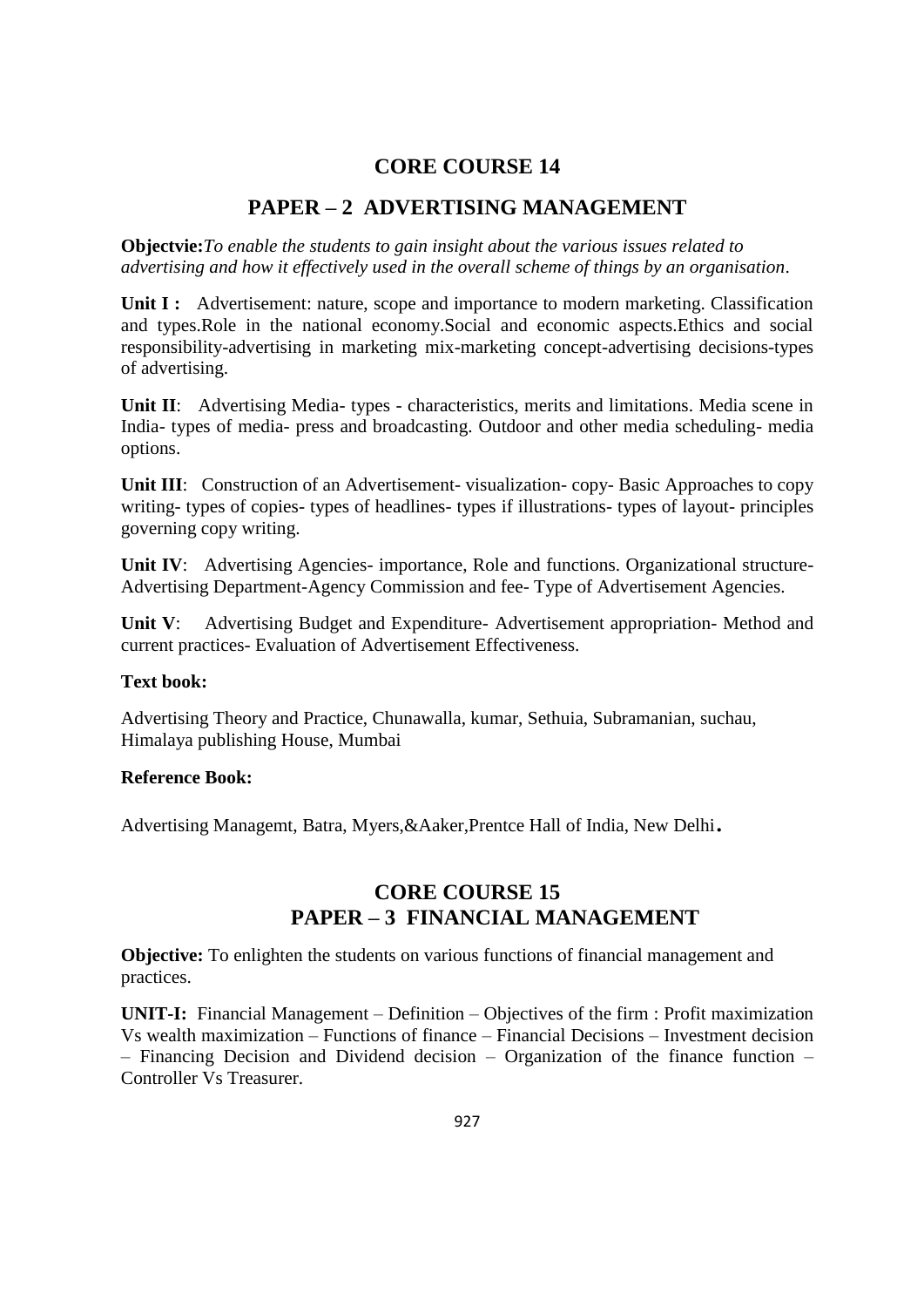**UNIT-II**: Sources of Capital – Long term, intermediate term and short term – types of securities – Debt, Equity and Preferred Stock. Capital structure – Forms – Importance – Factors determining capital structure - Theories of capital structure (only Theory) – Problems on EBIT – EPS analysis.

**UNIT-III**: Working capital Management – Concept of working capital – Kinds of working capital - Determinants of working capital – Estimation of Working Capital (Problem) - Cash Management - Motives for holding cash – Managing cash inflows and cash outflows – Receivables management – Objectives – Credit policy – Credit period (only theory).

**UNIT-IV:** Cost of capital – Meaning and Definition – Significance – Classification of cost-Determination of Cost of Capital – Cost of Debt – Cost of Equity - Cost of Preference Shares - Weighted average cost of capital (Theory & Problems).

**UNIT-V:** Capital budgeting – Techniques – Investment evaluation methods: Payback Period, Accounting rate of return – Net present Value and Internal rate of return (problem on IRR to be excluded). Dividend policy – factors affecting dividend policy – Forms of dividends - Stock dividend and stock split (Theory only).

*NOTE***:** Question must be asked 40% on theory 60% on problems.

#### **TEXT BOOK:**

1. Financial management, Shashi K. Gupta & R.K. Sharma Kalyani Publishers, New Delhi Revised and Reprint edition,2005.

#### **Reference Books:**

- 1. Financial Management Principles and Practice G.Sudarsana Reddy, Himalaya Publishing House, Mumbai, Third Revised edition, 2017
- 2. Financial Management Principles & Practice Dr.S.N.Maheswari, Sultan Chand& Sons, New Delhi.
- 3. Financial Management Text and Problems and cases M.Y.Khan&P.K.Jain, Tata McGraw-Hill publishing company Ltd, New Delhi sixth edition, second reprint 2012.
- 4. Financial Management D.Chandra Bose PHI learning Private Ltd, sixth edition,2012.
- 5. Financial Management Dr. V.R.Palanivelu S.Chand& Co., Ltd., New Delhi.

## **CORE COURSE 16**

#### **PAPER – 4 ENTREPRENEURSHIP DEVELOPMENT**

**Objective:***To make the student understand the concept and importance of entrepreneurship and facilitate generation of young entrepreneurs.*

**Unit I:** Entrepreneur- Meaning, Characteristics Functions, and Types. Entrepreneur VS Manager.Entrepreneur VS Intrapreneur. Entrepreneurship- Meaning- Positive Aspects -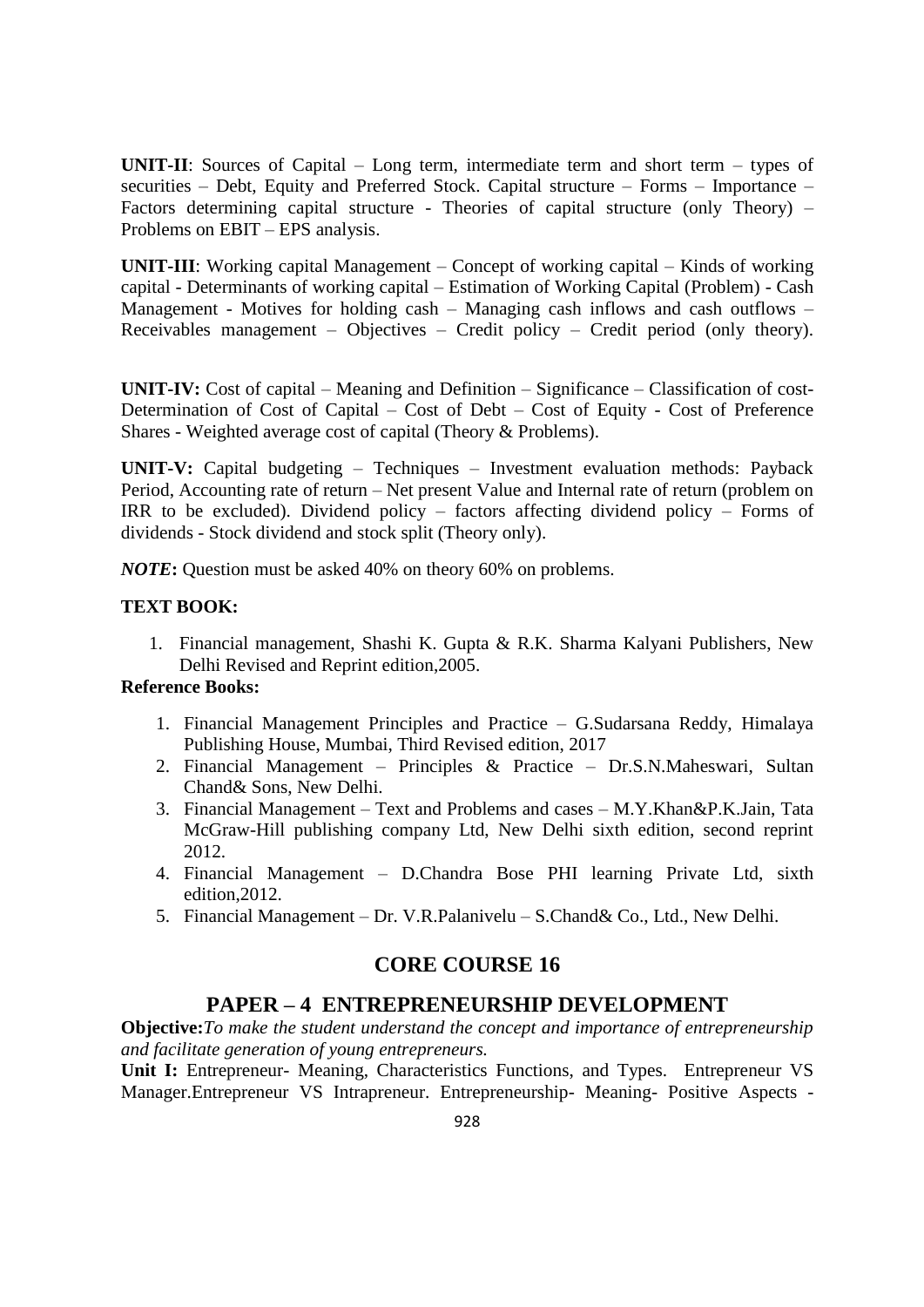Obstacles- Factors stimulating Entrepreneurship - Role of Entrepreneurship in Economic Development.

**Unit II:** Entrepreneurship Development Programmes - Meanings, objectives, Courses contents and Curriculum - Phases, Institutions for EDP: NIESBUD, NAYE &TCOs-Problems in EDP, Women Entrepreneurs - Types -Their Problems and Remedies.

**Unit III:** SSIs - Meaning - Importance and Problems of starting an SSI-steps. Forms of ownership: Sole Proprietorship, Partnership. Joint Stock Company and Co-operatives-Features, Merits and Demerits.

**Unit IV:** Project Identification - Meaning and Steps, Project Classification- Project Life Cycle. Project Report - Contents, Project Appraisal- Meaning- Feasibility Analysis: Market, Technical, Financial, Economic, Managerial and social.

**Unit V:** Institutional support: SIDO, SISI, NSIC, SIDCO, DIC-Their Functions-SIDBI'S Schemes. Incentives: subsidy, Tax concessions, Marketing and Export Assistance. Sickness-Definition, Symptoms, Causes. Measures to prevent sickness in small units.

#### **Text book:**

1. Gordon, E&Natarajan, K, 2013, Entrepreneurship Development , Himalaya publishing house

#### **ReferenceBook:**

- 1. Small Scale Industries and Economics Development, C.S.V.Moorthy, HPH.
- 2. Entrepreneurial Development, Gupta, C.B. and Srinivasan, N.P.Sultan and Son.
- 3. Entrepreneurial Develpopment, S.S. Khanka, S. Chand& co, New Delhi.

## **CORE COURSE 17 PAPER –5 RESEARCH METHODOLOGY**

#### **Objectives:**

*On the successful completion of the course, students will be able to*

- *1. Understand the basic concept and principles of research in functional areas of business.*
- *2. Remember the tools, techniques and process of research.*
- *3. Conduct a mini research.*

#### **Unit I**

Research Methodology – Introduction – meaning – objectives – types of research - Research Process –criteria of good research – Research design – meaning – types of research design.

#### **Unit II**

Sampling – meaning – types of sampling techniques – Measurement – Scales and scaling techniques

#### **Unit III**

Data – types – Primary and Secondary Data- Secondary Data Sources – Methods of collecting primary data – Questionnaire – guidelines in questionnaire design.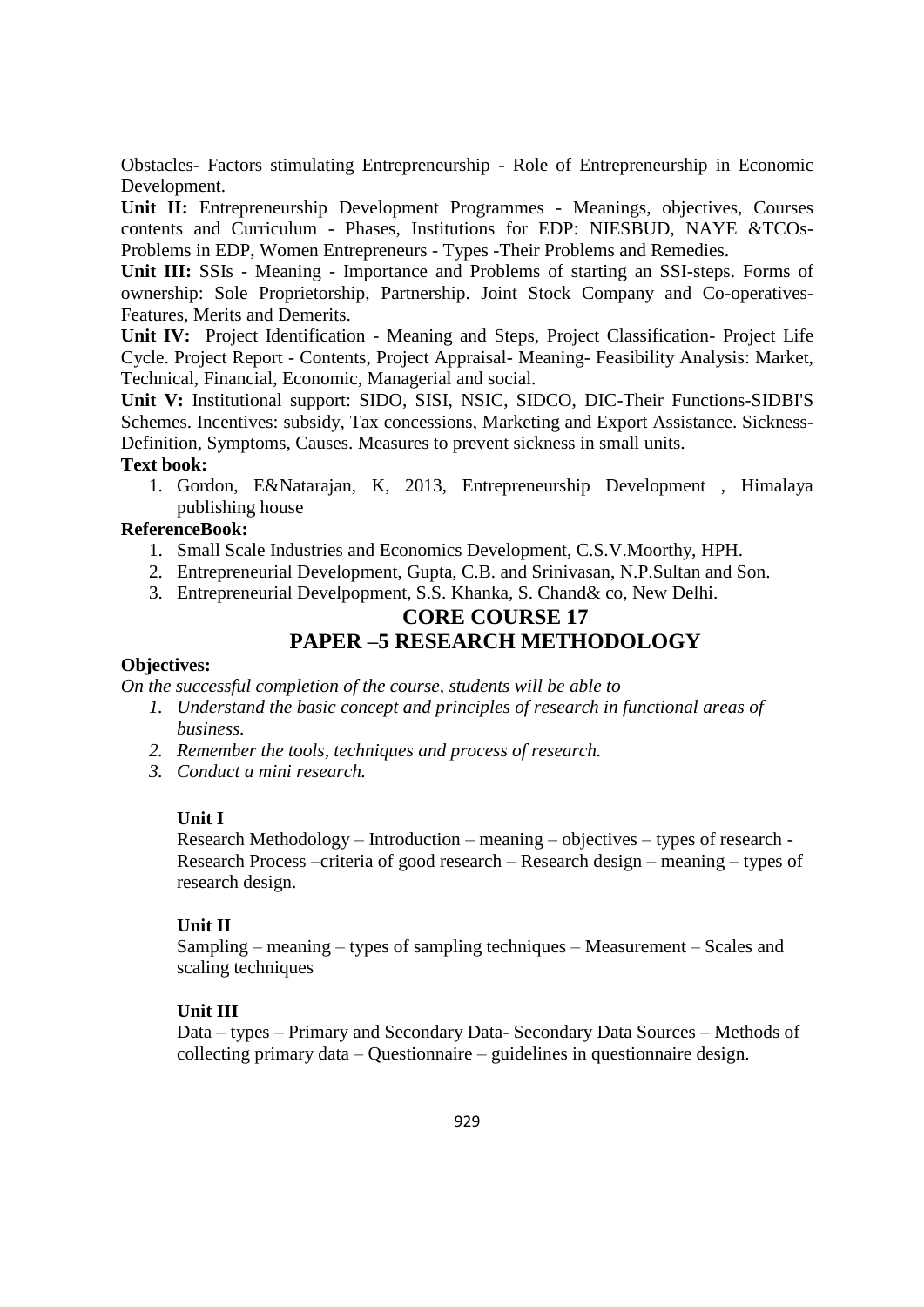#### **Unit IV**

Organization of data – Editing, Coding, Classification and Tabulation - Role of tabulation - Parts of a table - General rules of tabulation – Preliminary analysis of Data – Percentage analysis and weighted average analysis.

#### **Unit V**

Interpretation and report writing **–** Types of reports **-** Written and Oral Reports – Report format – Layout of a research report - Essential features of a good report -Use of Computer and Internet in research.

#### **Text Book:**

Research Methodology – C.R. Kothari – WishwaPrakashan – Second Edition – 2003.

#### **Reference Books:**

Business Research Methods – Donald R. Cooper, Pamela S. Schindler – Tata McGraw-Hill – 6<sup>th</sup>Edition.

## **SKILL BASED COURSE - 5**

## **PAPER- 6LEADERSHIP AND COMMUNICATION SKILLS**

#### **Objectives:**

- *1. To provide the basic aspects of leadership, functions, goal setting in the business management context.*
- *2. To make the students to aware about communication and its importance in their career.*
- *3. To develop the student's Communication skills, Reading skills and Public speaking skills.*

#### **UNIT I**

**Leadership** – Meaning – Nature – Essential qualities – Styles. **Attitude** – Meaning – Nature – Components – Sources – Types – Functions –Practical exercises for measuring attitude.

#### **UNIT II**

**Goal setting** – Time Management – Self Motivation – SWOT analysis.

#### **UNIT III**

**Communication** - Meaning – objectives – Process – Media – Principles – 6 C's and Barriers to Communication.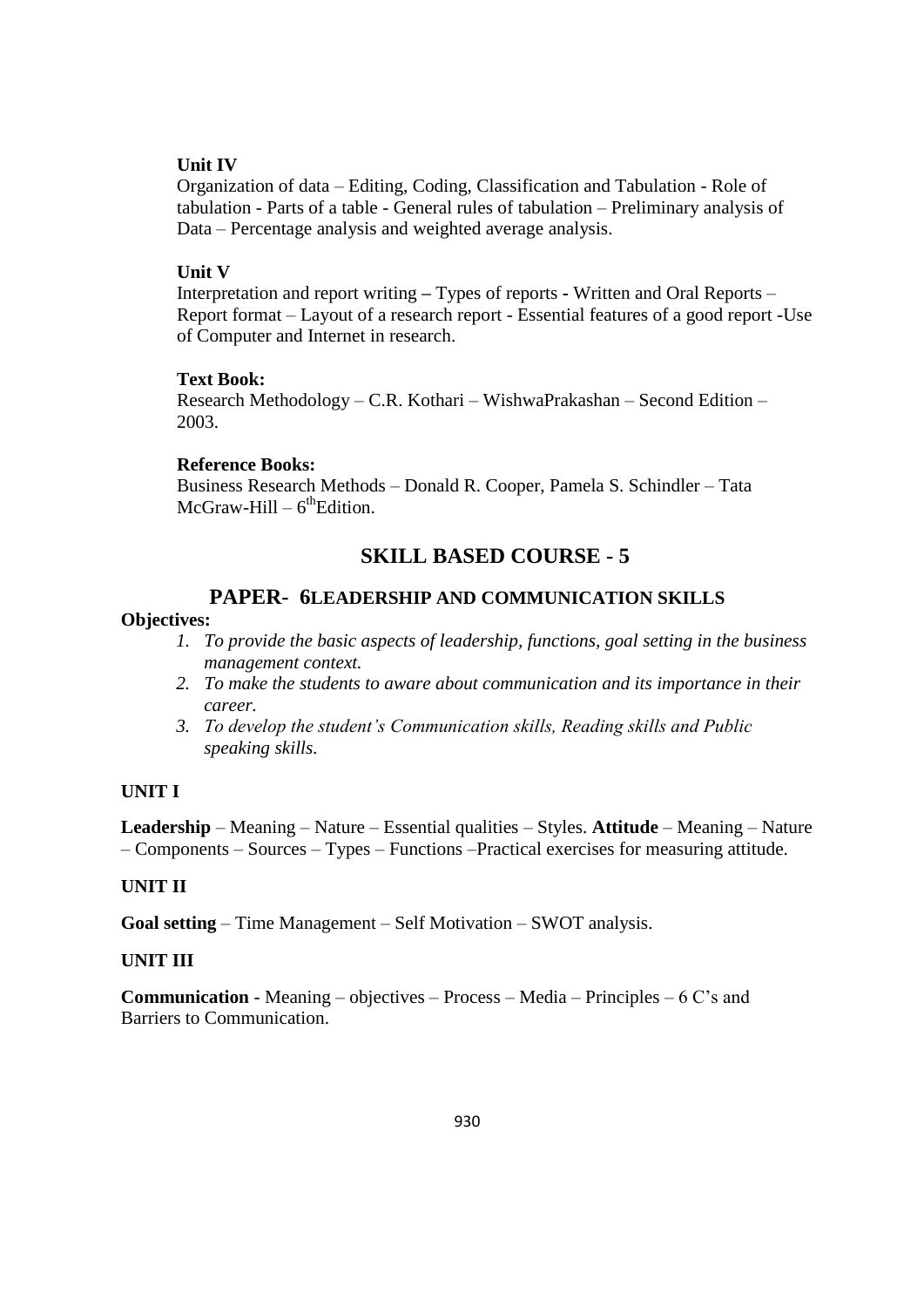#### **UNIT IV**

**Reading skills –** Introduction – Process – aspects – Strategies for reading – **Listening skills –** process and types.

#### **UNIT V**

**Public speaking skills –** Introduction – Planning – Preparing talk – Delivering a talk – Characteristics of good speech – Plan to a good speech – Techniques to improve your voice.

#### **TEXT AND REFERENCE BOOKS:**

- **1. Dr Pandya and PratimaDeveSastri –** Personality Development and Communicative English.
- **2. Rajendra Pal and J.**S.Korlahalli Essentials of Business Communication Sultan Chand and Sons, New Delhi.
- **3. UrmilaRai and S**.**M.Rai** Business Communication Himalaya Publishing House, Mumbai.
- **4. Dr**.**K. Alex** Soft skills.

## **CORE COURSE 18 PAPER –1 RETAIL MANAGEMENT**

**Objectives:** To provide a basic theoretical framework of the concepts of Retail Management and to enable the students to identify the retailing opportunities.

**UNIT I** –Retailing - Definition – Features- Elements of retailing - importance- Organized Retailing in India - Major Players in retailing - Retailing In India – Evolution - Drivers of Retail Change- Challenges to Retail Development In India.

**UNIT II**- Retailer – Functions – Characteristics – Classification - Store Retailer - Non Store Retailer - Retail Organization - Types – Itinerant retailers-Fixed Shop Retailers - Small scale retailers - Large Scale Retailers - Meaning and features - Services retailing.

**UNIT –III -** Retail Communication and Promotion-Definition of Retail Promotion-Promotional Objectives – SMARRTT- Promotional advertising - Window Display - Interior Display - Show Rooms – Exhibitions - Sales promotion – Kinds - Consumer Sales Promotion - Dealers Sales Promotion - Sales Force Promotion - Business ethics – Characteristics – Ethical issues in retailing.

**UNIT – IV** Retail pricing –Definition - Factors influencing Pricing - Pricing Policies-Cost Oriented Pricing - Competition Oriented pricing - Retailing Pricing Strategies -Market Skimming - Market Penetration - Price Bundling - Leader Pricing – Every Day Low Pricing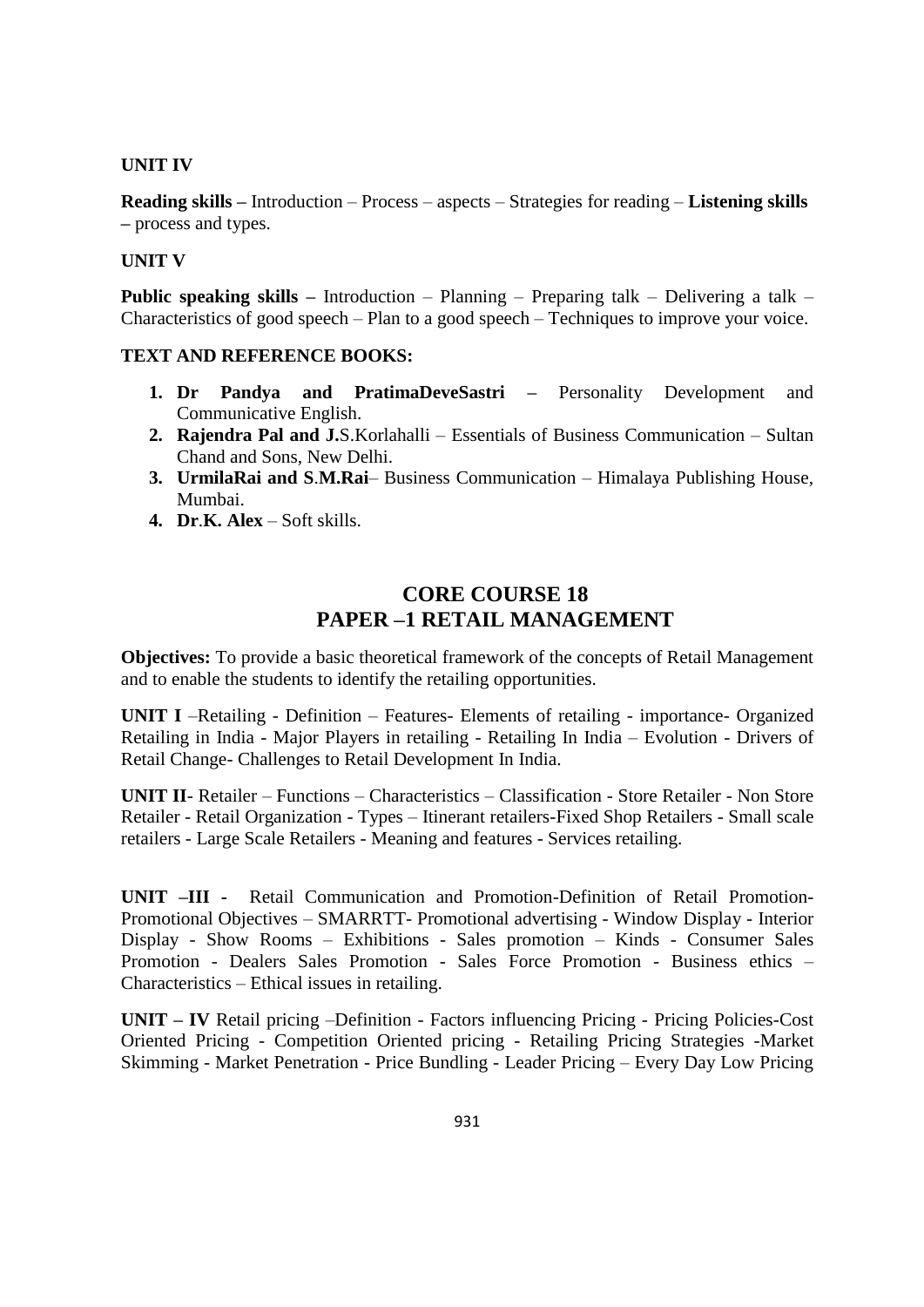- ODD Pricing – Foreign Direct Investments in retailing –.Recent trends and Government policies regarding FDI.

**UNIT– V**Complaints Management – Characteristics – Objectives - Steps for effective complaint Management - advantages. Online Retail – Types - Key enablers of Online Retailing - Strategies of online Retailer – Barriers to growth in e-tailings- advantages and disadvantages.

#### **TEXT BOOK:**

Dr.L.Natarajan, Retail Management, First Edition 2016, Margham publications, Chennai.

#### **ReferenceBooks:**

- 1. Sujanair, Retail Management, , Himalaya publishing House PVT Ltd, Mumbai 4<sup>th</sup> Edition 2009.
- 2. Arif Sheikh and Kaneez Fatima, Retail Management, , Himalaya publishing House PVT Ltd, Mumbai Revised Edition 2017.
- 3. SwapnaPradhan, Retail Management, Tata Mcgraw Hill publishing company Ltd.

## **CORE COURSE 19**

#### **PAPER –2 SERVICES MARKETING**

#### **Objectives:**

- *1. To provide a comprehensive and integrated coverage of Services Marketing in Indian business context.*
- *2. To facilitate the learner the role of marketing mix in the Services Marketing context.*

#### **Unit I**

Services marketing – Introduction – Characteristics – marketing management for services the importance of service marketing – Classification of services – Indian scenario.

#### **Unit II**

The Service strategy – Identifying customer groups – Segmentation – process – identifying alternative bases for segmentation – Identifying the target markets. Positioning – positioning and differentiation of services – Competitive differentiation of services – positioning and service levels and process of positioning – importance of positioning in services.

#### **Unit III**

Services marketing mix – inadequacy of 4P's – modified for service – Product in service – Price in service – Promotion of services – Places in services – Physical evidence, process, and people in Services – Service mission statement – Developing a Service mission.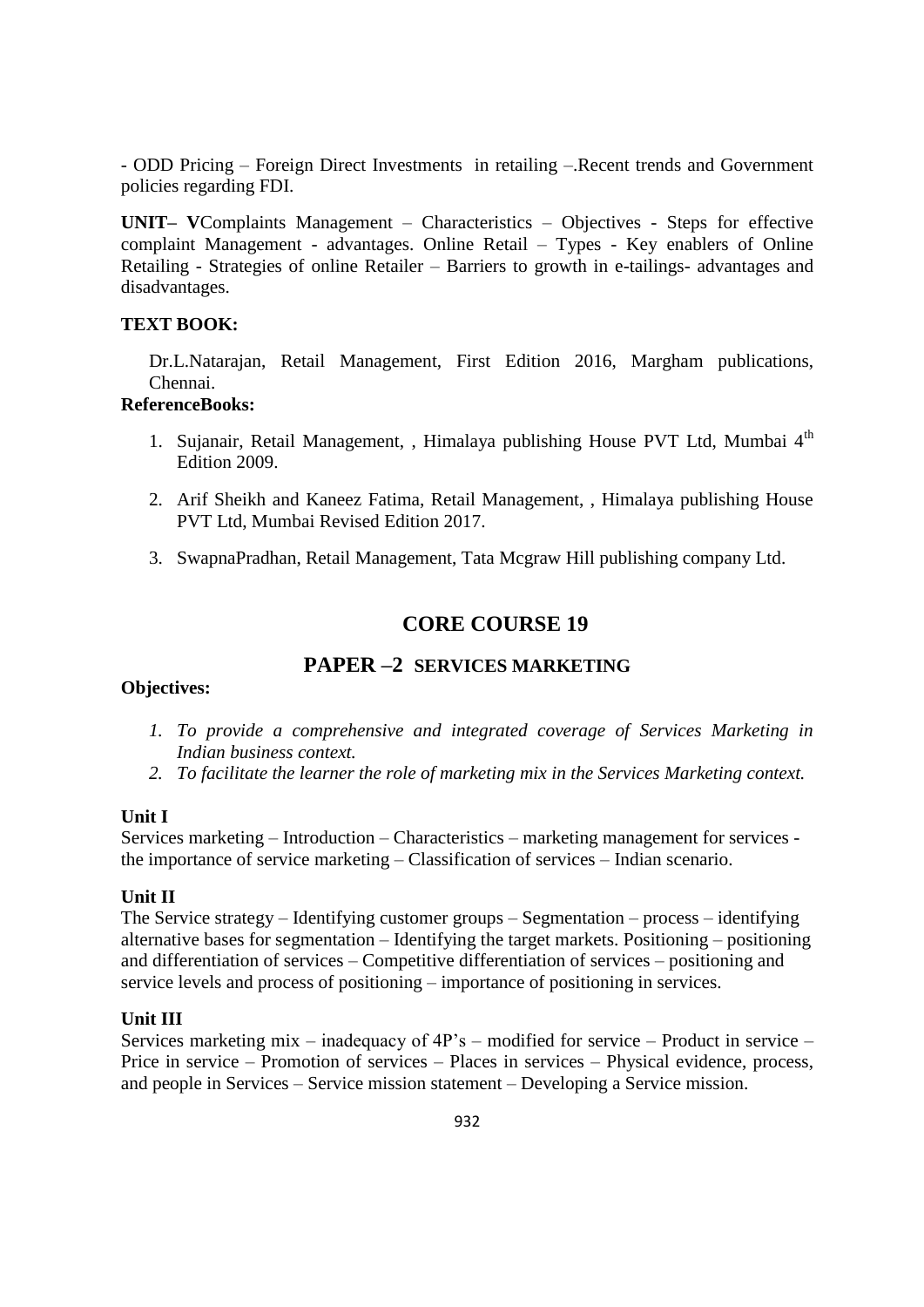#### **Unit IV**

Strategic planning process – Designing the strategy, Functional strategies – Marketing planning for services – Benefits of marketing planning – Problems in marketing planning.

#### **Unit V**

Service Promotion – Communication process – Steps in developing effective communication – Service communication – Guidelines for managing service communication – Advertising – Steps in advertising process – Advertising media for promoting Services – Growth of sales promotion in services – Sales promotion – Growth of sales promotion in services.

#### **Text Book:**

Services Marketing – Vasanti Venugopal, Raghu,  $5<sup>th</sup>$  edition, 2013, VN Himalaya Publishing House

#### **Reference Books:**

Services Marketing – Text and Cases – Nagundkar, Rajendra  $3<sup>rd</sup>$  edition, 2010, Tata McGraw Hill Publication Services Marketing – Lovelock  $2<sup>nd</sup>$  edition, 2011, Pearson Publication.

## **CORE COURSE 20**

## **PAPER –3 TOTAL QUALITY MANAGEMENT**

#### **Objective:**

*To Provide a thorough understanding of TQM Principles, ISO 9000 Certification and the importance of TQM functions in the global scenario.*

#### **Unit I**

Total Quality Management – Definition, characteristics, concepts, elements, pillars, principles, Barriers to TQM implementation, Benefits, Leadership, Strategic planning, Deming philosophy.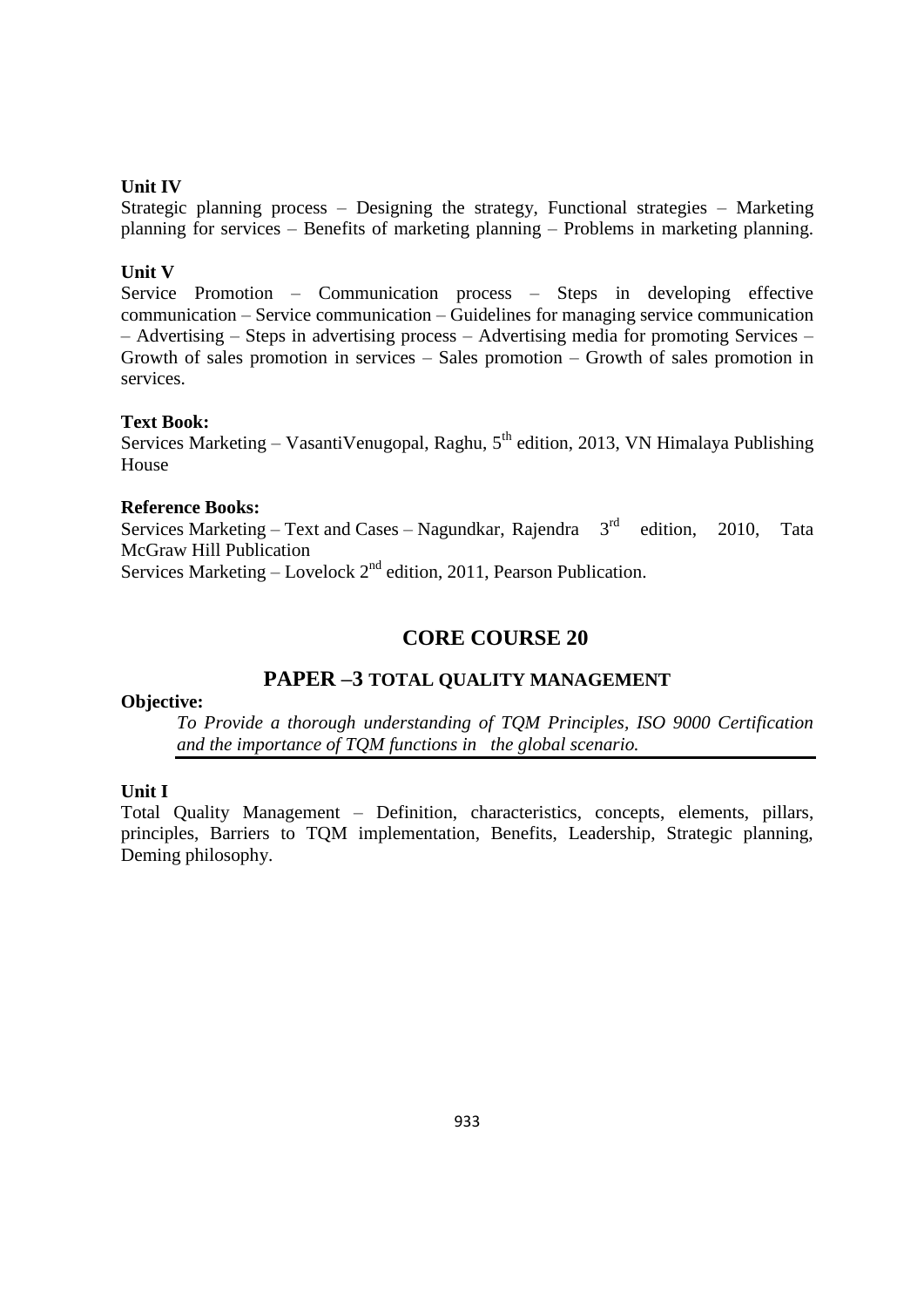#### **Unit II**

Continuous process improvement – Introduction, Input/output process model, Jurantriology, PDSA cycle, 5W2H method, 5S House Keeping, Kaizen. Seven tools of Quality (Q-7 Tools) – Check sheets, histogram, Cause and effect diagram, Pareto diagram, Stratification analysis, Scatter diagram, Control chart.

## **Unit III**

The Six Sigma Principle – Meaning, Need, Concept, Process and Scope. New Seven Management tools – Affinity diagram, Relationship diagram, Tree diagram, Matrix diagram, Decision tree, Arrow diagram, Matrix data analysis diagram.

#### **Unit IV**

Bench marking – Introduction, meaning, objectives, types, process, benefits and pitfalls. Quality function deployment – concept, objectives, House of quality, QFD methodology, QFD process, Benefits.

#### **Unit V**

ISO 9000 Quality Management Systems – Introduction, meaning, need, ISO 9000 series of standards, classification and comparison of standards, selection of ISO standards, Registration, Documentation, Quality Auditing. ISO 14000: Environmental Management Systems – Introduction, concept, need, ISO 14000 series of standards, terminologies, requirements and benefits.

#### **Text Books**:

1. **V.Jayakumar,** 2008, Total Quality Management, Lakshmi Publications, Chennai - ISBN:9789383103119

#### **Reference books**:

- 1. K.ShridharaBhat, 2016, Total Quality Management*:* Text &Cases,Second Revised Edition, Himalaya Publishing House, Mumbai – ISBN: 8178662523, 9788178662527.
- 2. D.D.Sharma 2008,Total Quality Management Principles, Practices and Cases, SulthanChand& Sons, New Delhi – **ISBN-13:** 9788180545757

# **CORE COURSE 21 PAPER – 4 STRATEGIC MANAGEMENT**

**Objectives:** To provide a basic theoretical framework of the concepts of various strategies adopted by the corporates and issues with regard to framing evaluation of strategy and to enable the students to identify the opportunities in business.

#### **Unit- I**

Strategy – Meaning – Definition – Strategic Decision Making – Approaches to strategic decision making – Business Ethics – Strategic Management – Need – Strategic Management Planning Process – Strategic Plans during recession, recovery, boom and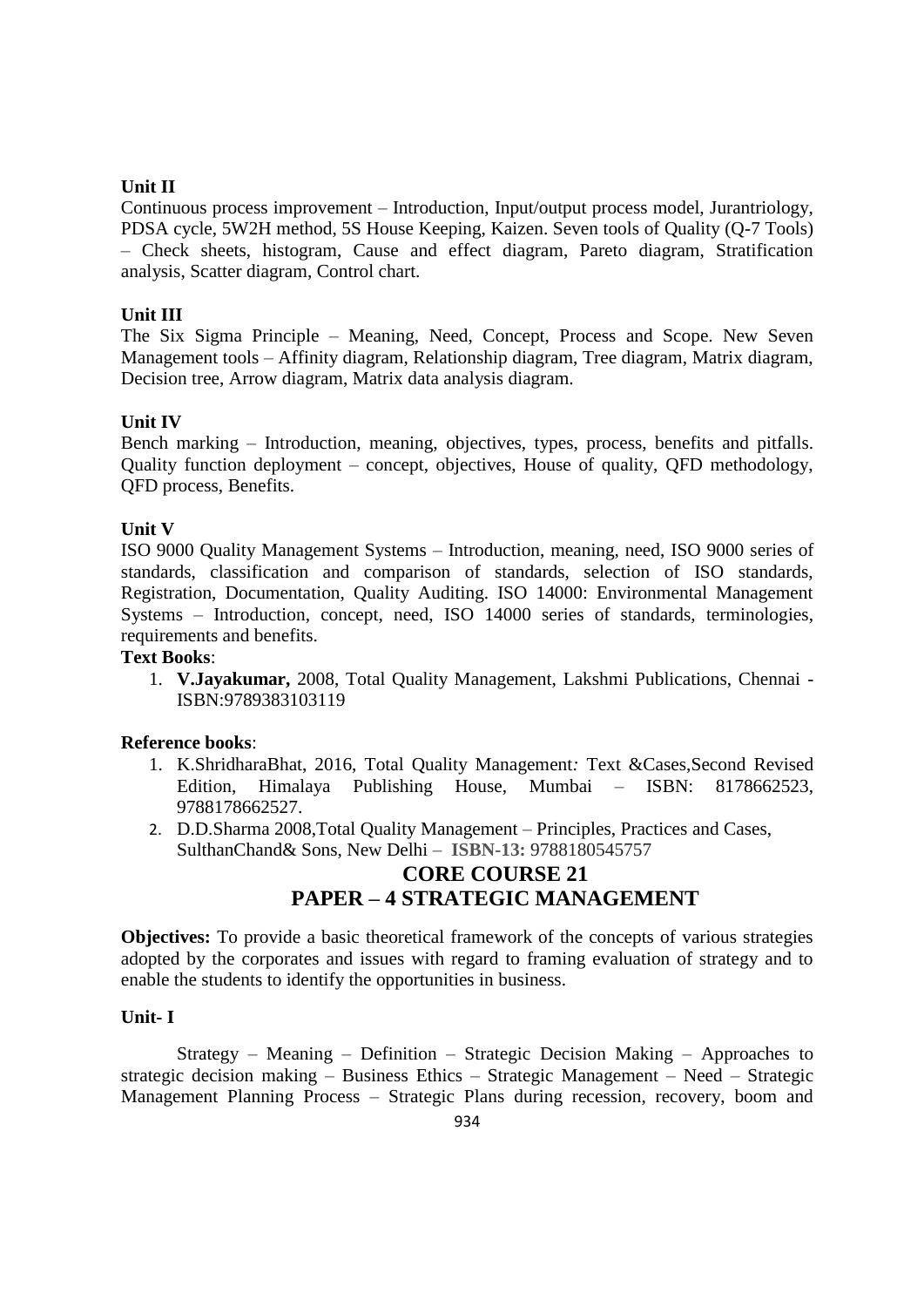depression – Stability Strategy – Expansion Strategy – Merger Strategy – Retrenchment Strategy – Restructure Strategy – Levels of Strategy – Corporate Level Strategy – Business Level Strategy and Functional Level Strategy – Competitive Analysis – Porter's Five Forces Mode.

#### **Unit-II**

Corporate Strategy – Concept – Scope – Components – Strategy Formulation – Affecting Factors – Process of strategic planning – project life cycle – Portfolio analysis: BCG Matrix – G. E matrix – Step high strategy – Directional policy Matrix Strategic Management – Generic Strategic Alternatives – Horizontal, Vertical Diversification – Strategy Evaluation – Process.

#### **Unit-III**

Implementation of strategy and Functional Strategies – Elements of Strategy Implementation – Procedural Implementation – Structural Implementation –Behavioral Implementation – Leadership Implementation – Functional and Operational Implementation – Functional Strategies – Functional Plans and Policies – Integration of Functional Plans and polices – ERP – features and applications.

#### **Unit- IV**

Corporate Restructuring – Concept – Process – Mergers and acquisition – Amalgamation – Strategies for acquisition and absorption of technology – Joint venture – Organizational structure –Corporate development – Cooperative strategies – Reasons for strategic alliances – risks and costs of strategic alliances.

#### **Unit- V**

Global Strategies – Global expansion strategies – MNC mission statement –Market entry strategy – International strategy – Business level strategy – Strategic leadership – Strategic evaluation – Importance – Barriers – Evaluation criteria – Strategic control – Operational control – Characteristics of an effective control system – Control process – Evaluation techniques for operational control .

#### **TEXT BOOKS**

1. Strategic Management, Francis Cherunillam, Himalaya Publishing House, Bombay, Fourth Enlarged and revised edition,2015.

#### **REFERENCE BOOKS**

- 1 Subbarao: Business Policy and Strategic Management (Text and Cases) HPH. Reprint Edition, 2017.
- 2 Dr. C. B. Mamoria& Dr. SatishMamoria, Business planning and policy (1987) Himala publishing house, Mumbai.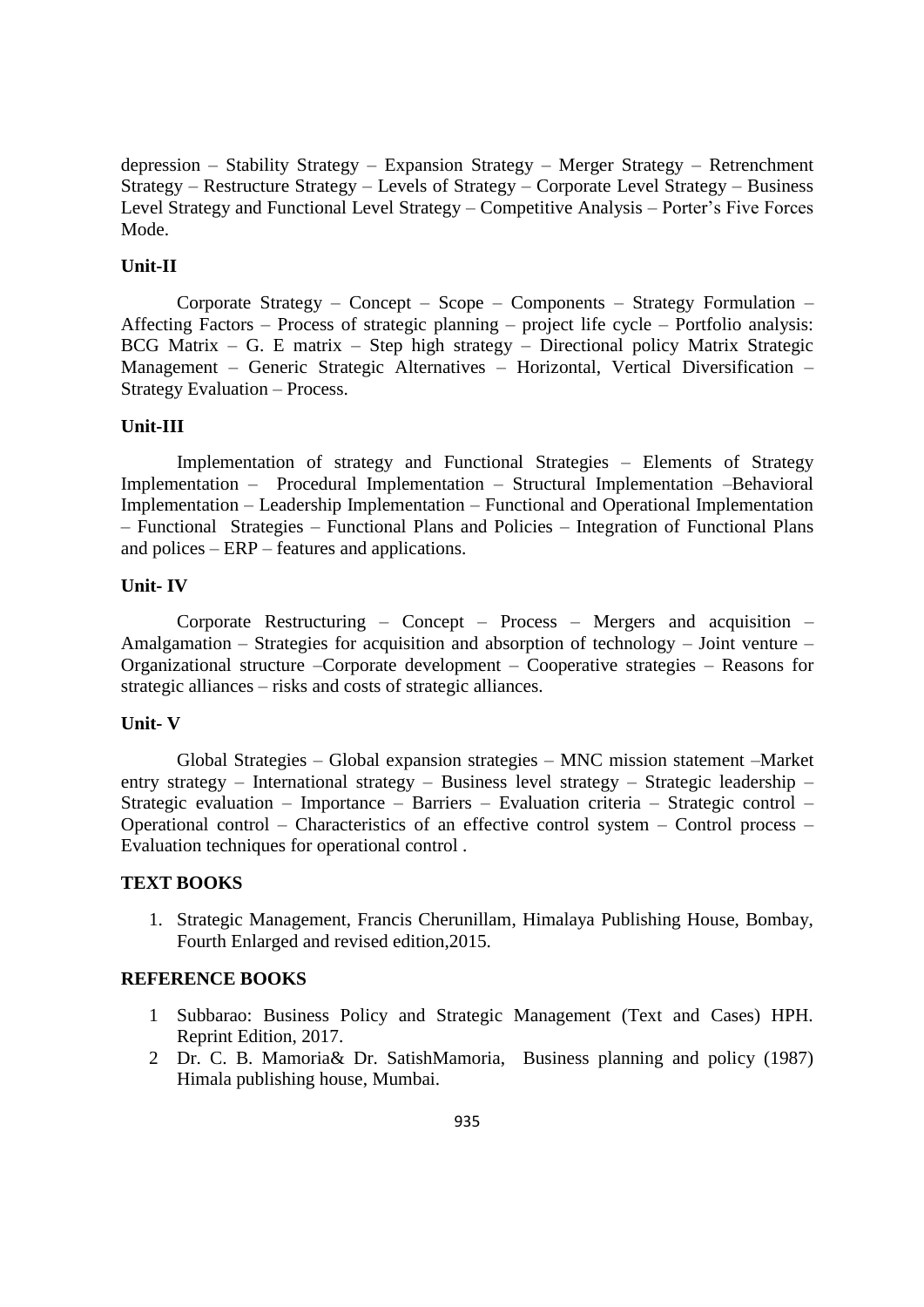- 3 AzharKazmi Business policy & Strategic Management Tata McGraw Hill pub.
- 4 S.C. Bhattacharya Strategic Management Concepts & cases S. Chand
- 5 Strategic Planning formulation of Corporate Strategy Text & Cases, V. S. Ramasamy, Namakumari, Macmillan India Ltd., New Delhi.
- 6 Business policy & Strategy, LM Prasad, Sultan Chand Co., New Delhi.
- 7 Corporate Strategic Management, RM Srivastava&Divya, Nigam PragatiPrakasha Meerut.

## **CORE COURSE 22 PAPER –5 FIELD STUDY REPORT**

#### **RULES GOVERNING FIELD STUDY REPORT**

- 1. Each student should undergo 3 weeks field study in any area during the VI semester outside the college.
- 2. The student has to submit the field study report in two copies in not less than 60 type written pages.
- 3. The student must decide the topic in consultation with the Faculty Guide and construct the questionnaire if any and get the approval of the guide before leaving for field work.
- 4. The field study report will be evaluated by the faculty guide and the HOD. The student has to appear for a viva voce that will be conducted before the end of VI semester.
- *5.* The field study project must contain the following: *a) Introduction b) Objectives c) Methodology d) Data analysis e) Findings f) Suggestions*
- 6. The report submitted will be evaluated as follows. Report Writing 60

Viva Voce  $-40$  --------------- Total - 100 ---------------

Passing Minimum is 40% of the aggregate.

## **SKILL BASED COURSE - 6**

## **PAPER – 6 EMPLOYABILITY SKILLS**

**Objectives:** To provide and develop basic analytical and communication skills of the students to improve their ability.

#### **Unit-I:**

Introduction to Employability skills - Meaning – Definition – Hard skills and soft skills –Employability skills and vocational skills – Employability and employment – Employability attributes.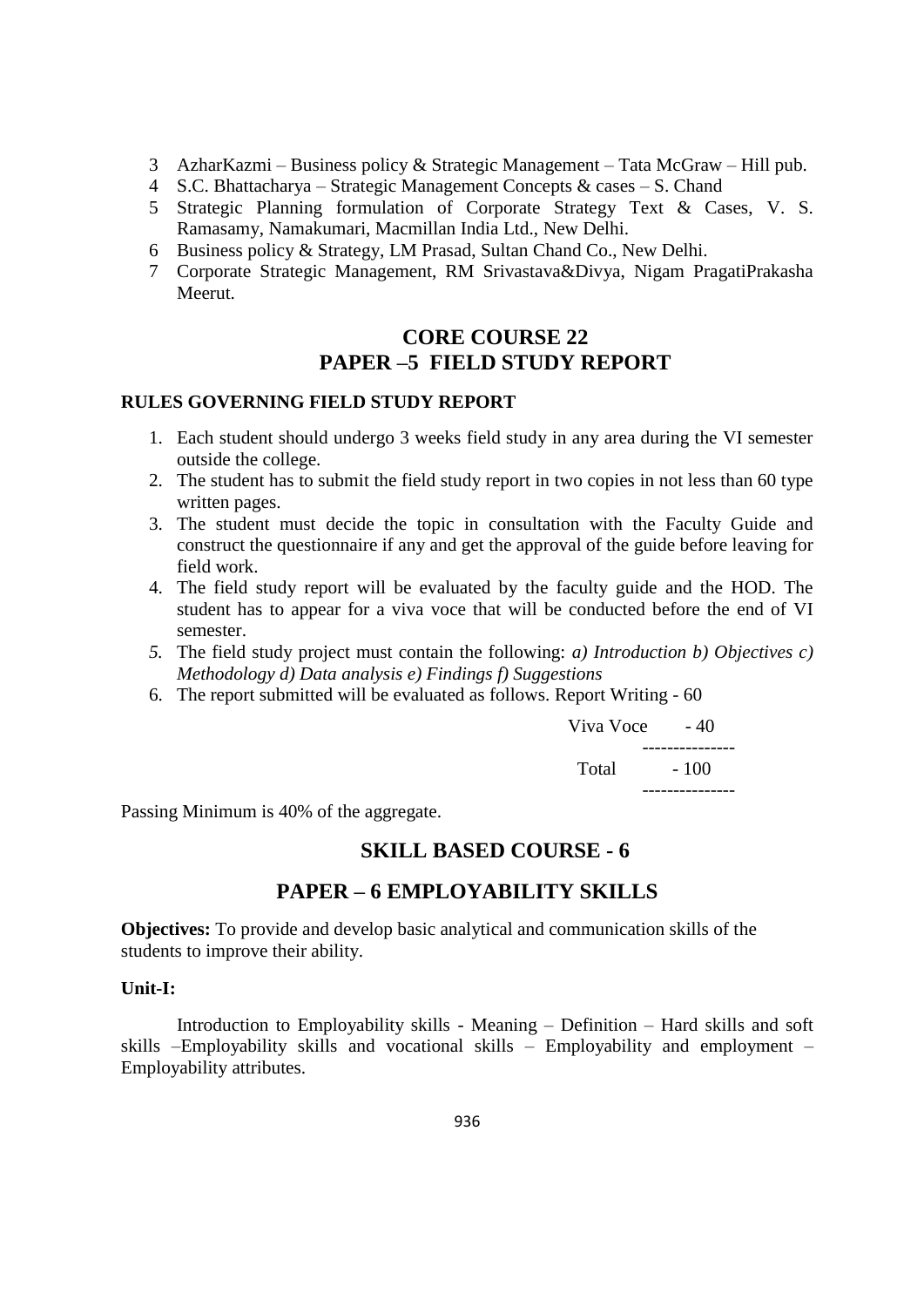#### **Unit-II:**

Unpacking employability skills – Embedded employability skills – Dimensions of competency – Task skills –Task Management skills – Contingency Management skills – Job/Role Environment skills.

#### **Unit-III**

Inter – relationships of Employability skills – Communication – Team work - Problem solving – Initiative and Enterprise – Planning and Organizing – Self management – Learning – Technology.

#### **Unit- IV**

Resume writing – Meaning – Features of good resume – Model (Exercise). Etiquettes – Dress, Cleanliness, Etiquettes to be followed inside the employment seeking process.

#### **Unit- V**

Arithmetic and Logical Reasoning Skills – Exercise.

#### **Text Books:**

1. Soft Skills, Dr. K. Alex

#### **Reference Books**

1. Winning Interview Skills, Complied & Edited by J.K. Chopra.

**2.** A Modern Approach to Verbal and Non- Verbal Reasoning, R. S. Aggarwal.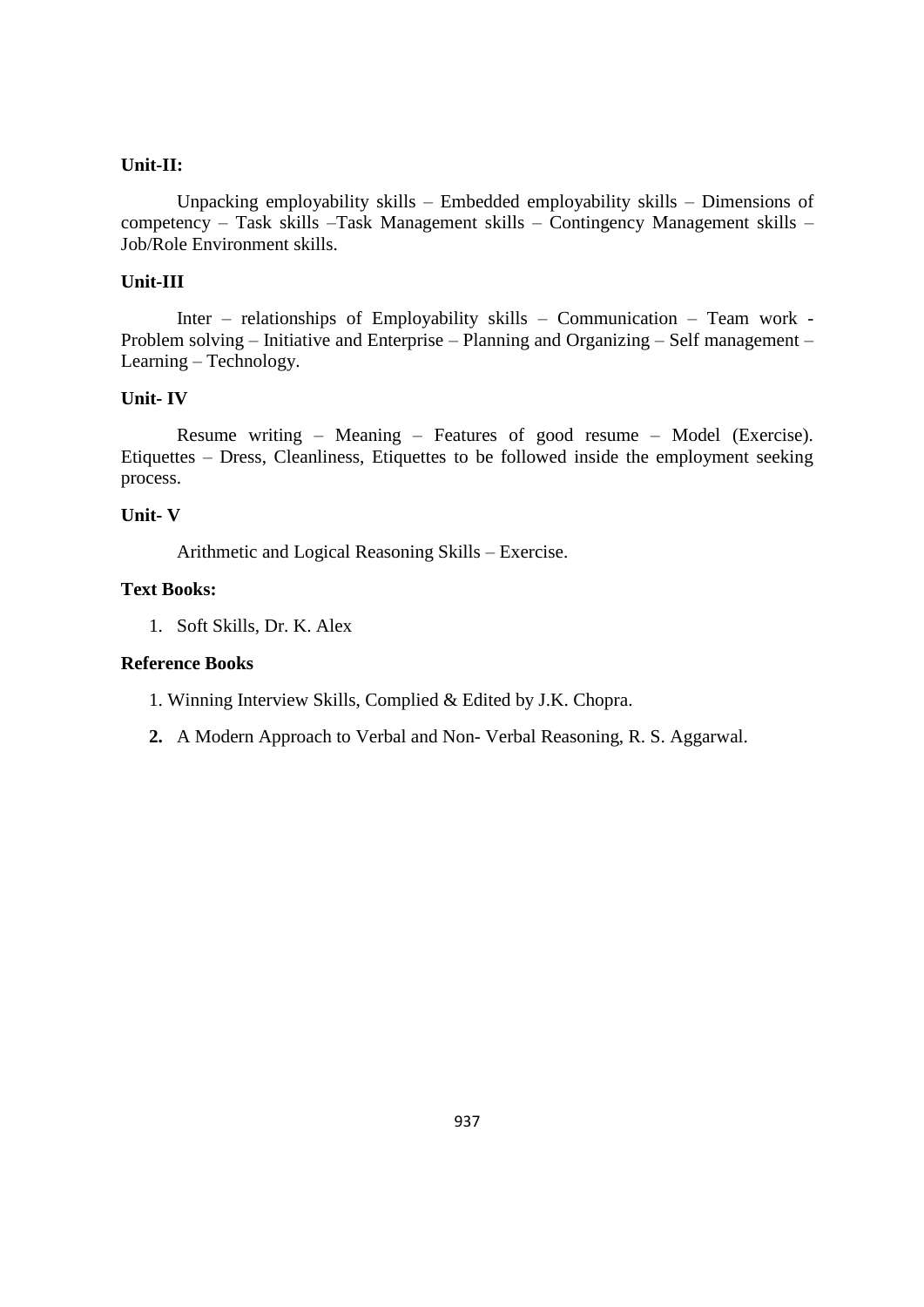# **B.B.A. Degree Course QUESTION PATTERN (including Part I and Part II Papers)**

Each Semester =15 Weeks

Each Paper 5 units

#### Question Paper Model Total Marks=75 Marks

Section A

10 Multiple Choice Questions, 2 Questions from each Unit

 $10x1=10$  Marks

Section B

5 Questions from each unit ‗Either' 'Or' type

Section C

Answer any three Questions out of Five Questions, one question from each unit

3x10=30 Marks

5x7=35 Marks

## **Pattern of question paper**

Time:3 Hours Max.marks:75

**Section A:** (10x1=10 Marks)

Question No. 1 to 10 (Multiple choices)

- 1. Two questions from each unit.
- 2. Four choices in each question.
- 3. No ‗none of these' choice.

#### **Section B:** (5x7=35 Marks)

Answer all questions choosing either (a) or (b)

Answers not exceeding two pages.

(One question from each unit) 11 (a) or 11 (b)

 12 (a) or 12 (b) 13 (a) or 13 (b) 14 (a) or 14 (b) 15 (a) or 15 (b)